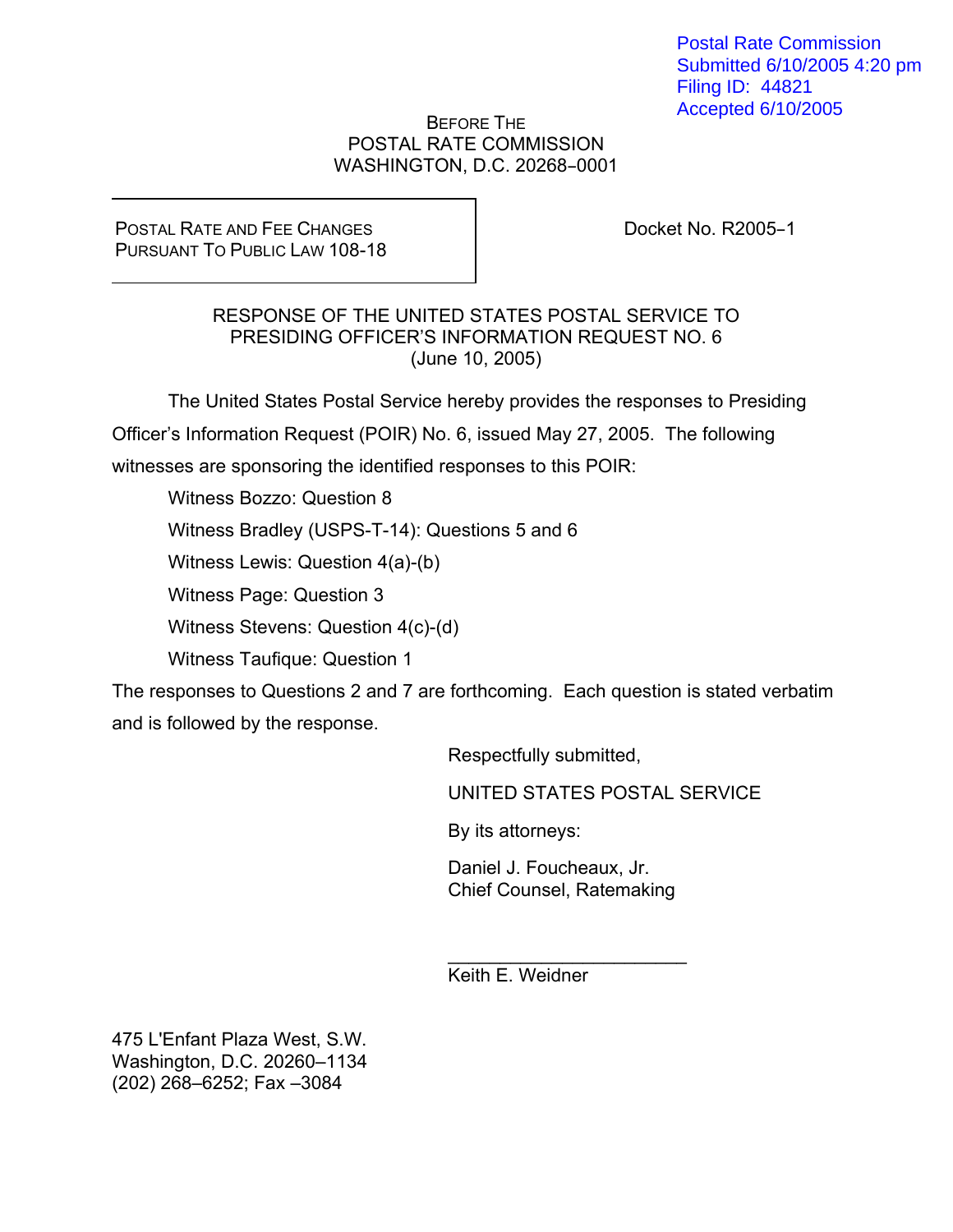**1.** Please confirm that in Fee Schedule 1000, Miscellaneous Fees, Attachment A, page 83 of the Postal Service Request, the line identifying current and proposed fees for a Periodicals Original Entry application should read as follows:

|                    | <b>Current</b> | <b>Proposed</b> |
|--------------------|----------------|-----------------|
| <b>Periodicals</b> |                |                 |
| A. Original Entry  | 375.00         | 395.00          |

## **RESPONSE:**

Confirmed, consistent with page 56 of my Exhibit A.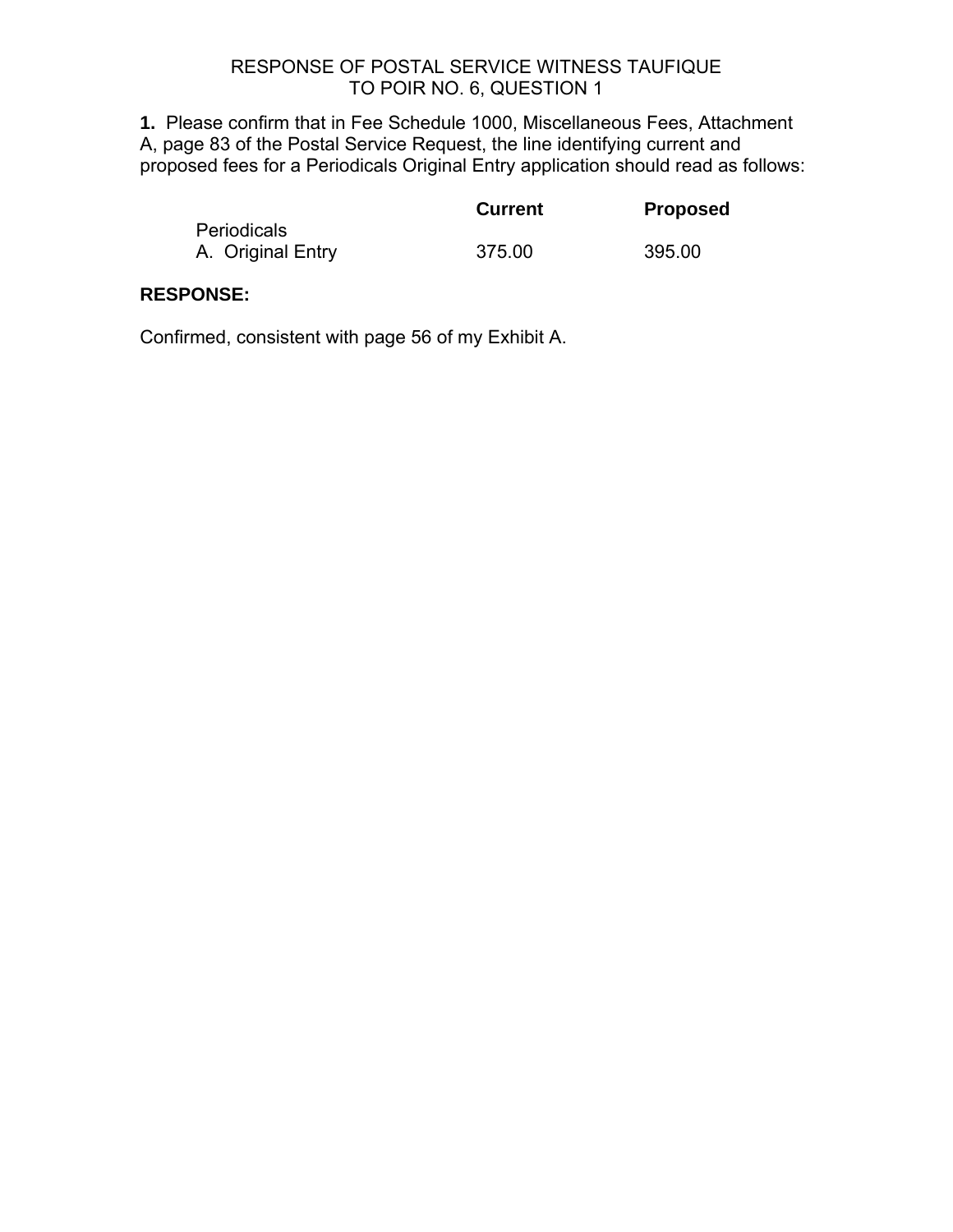**3.** Library Reference K-59 provides the worksheets for the calculation of final adjustments. Within the worksheets are the forecasted volumes by rate category which include forecasted transactions of various special services. The volumes forecasted for Delivery and Signature Confirmation for the Test Year After Rates, when added together do not equal the combined transactions shown in the worksheet. Please confirm the number of transactions for both Delivery Confirmation and Signature Confirmation in the Test Year After Rates and either confirm or correct the combined transactions for Delivery and Signature Confirmation.

# **RESPONSE:**

The numbers of transactions for both Delivery Confirmation and Signature

Confirmation in the Test Year are confirmed. The combined total for Delivery

Confirmation and Signature Confirmation should be 695.440 (686.017 + 9.422).

The Delivery Confirmation number of 686.017 and the Signature Confirmation

number of 9.422 are used in the worksheet calculations, but the combined total is

not used.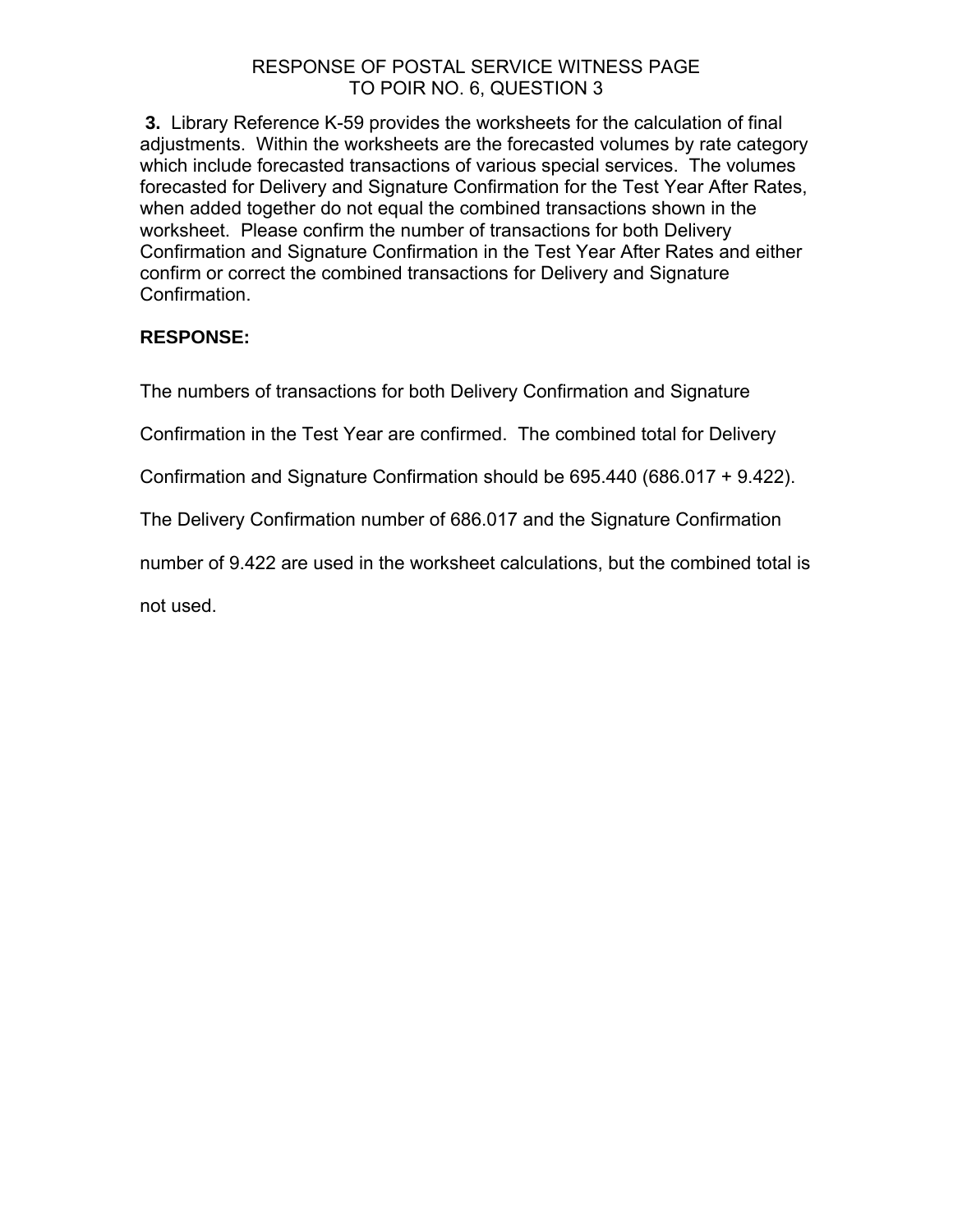## RESPONSE OF POSTAL SERVICE WITNESS LEWIS TO POIR NO. 6, QUESTION 4(a)-(b)

**4.** This question addresses the practice of day-to-day adjustments in routes, which involve pivoting or off-loading volume to other carriers with under time.

- (a) Is this the same or similar to the process described by witness Lewis on page 7, lines 13-16 of his USPS-T-30 testimony?
- (b) Please confirm that pivoting occurs regularly on city carrier routes and provide an estimate of how frequently this process occurs in terms of the percent of routes affected on a typical day?

# **RESPONSE:**

a) Yes.

b) Pivoting occurs regularly in delivery units with City carrier routes. The Postal

Service does not maintain or track data showing instances where routes are

pivoted.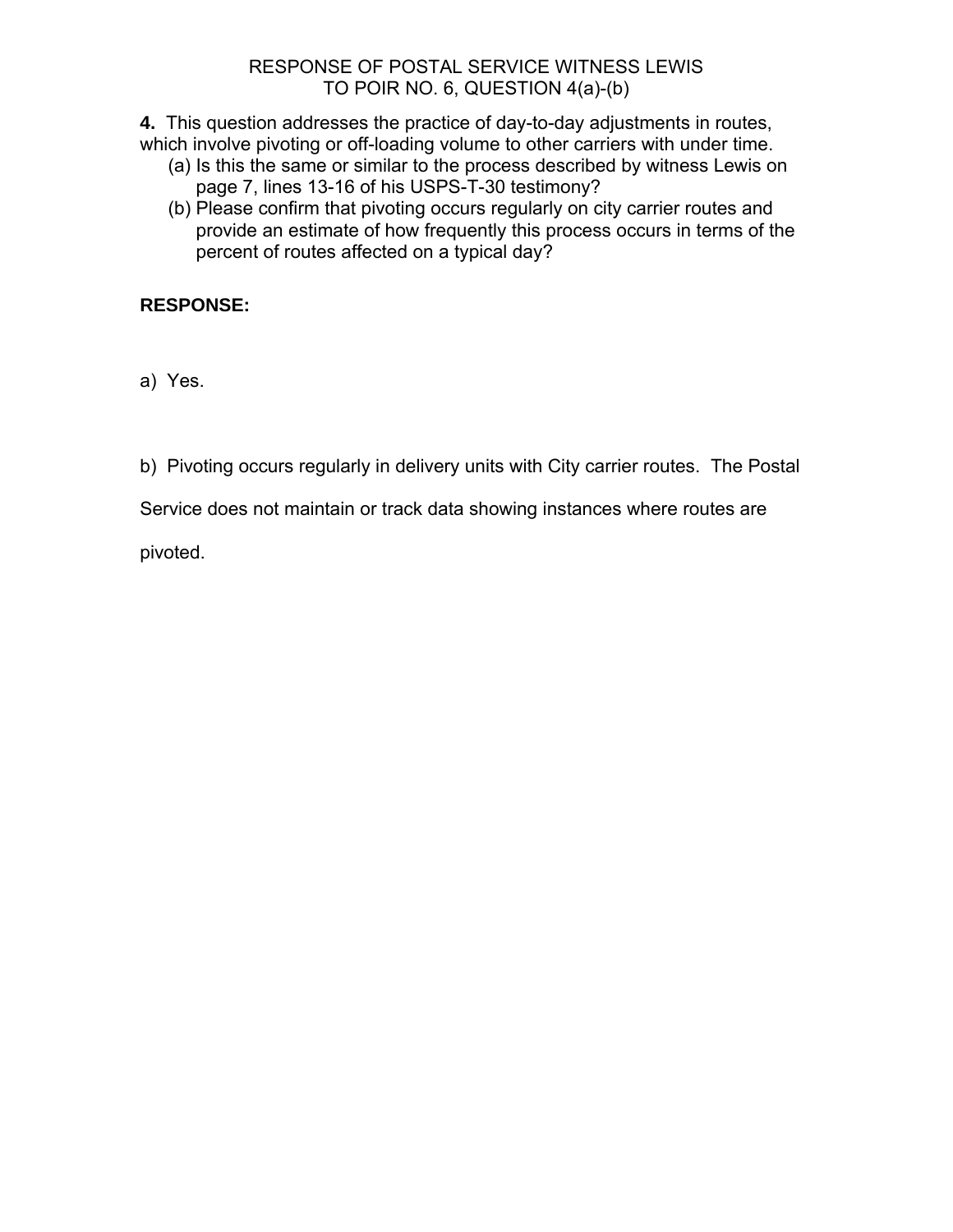## RESPONSE OF POSTAL SERVICE WITNESS STEVENS TO POIR NO. 6, QUESTION 4(c)-(d)

**4.** This question addresses the practice of day-to-day adjustments in routes, which involve pivoting or off-loading volume to other carriers with under time.

- (c) Did any such pivoting route adjustments occur on any of the routes that were chosen to participate in the City Carrier Street Time Study?
- (d) If so, how many route days were affected? Please describe the steps taken, if any, to maintain the route integrity of scanned time and reported volumes by carriers delivering mail on such routes.

# **RESPONSE:**

(c) Yes. Route pivots are a normal daily occurrence in city carrier delivery.

(d) Route pivots were not tracked separately in the City Carrier Street Time Study. Workload volumes were collected by routes. Barcode scan pairs were analyzed by routes to ensure that workload volumes matched times captured by the barcodes. Please see USPS LR-K-78, page E-6. General rules 1 and 2 relate to capturing route data such that the data can be matched with mail volumes. First, the route number had to be programmed into the carrier's scanner. Scanning *Clock to Street* would begin the time sequences that would be assigned to the programmed route. *Clock off Street/End Tour* would complete the time sequences that would be assigned to the programmed route. If the carrier had to pivot to another route, he or she would first scan *Clock off Street/End Tour*, then change the route number in the scanner to the new route and then scan *Clock to Street* to start the time sequences that would be assigned to the new route. The process would be repeated for all pivots for the day.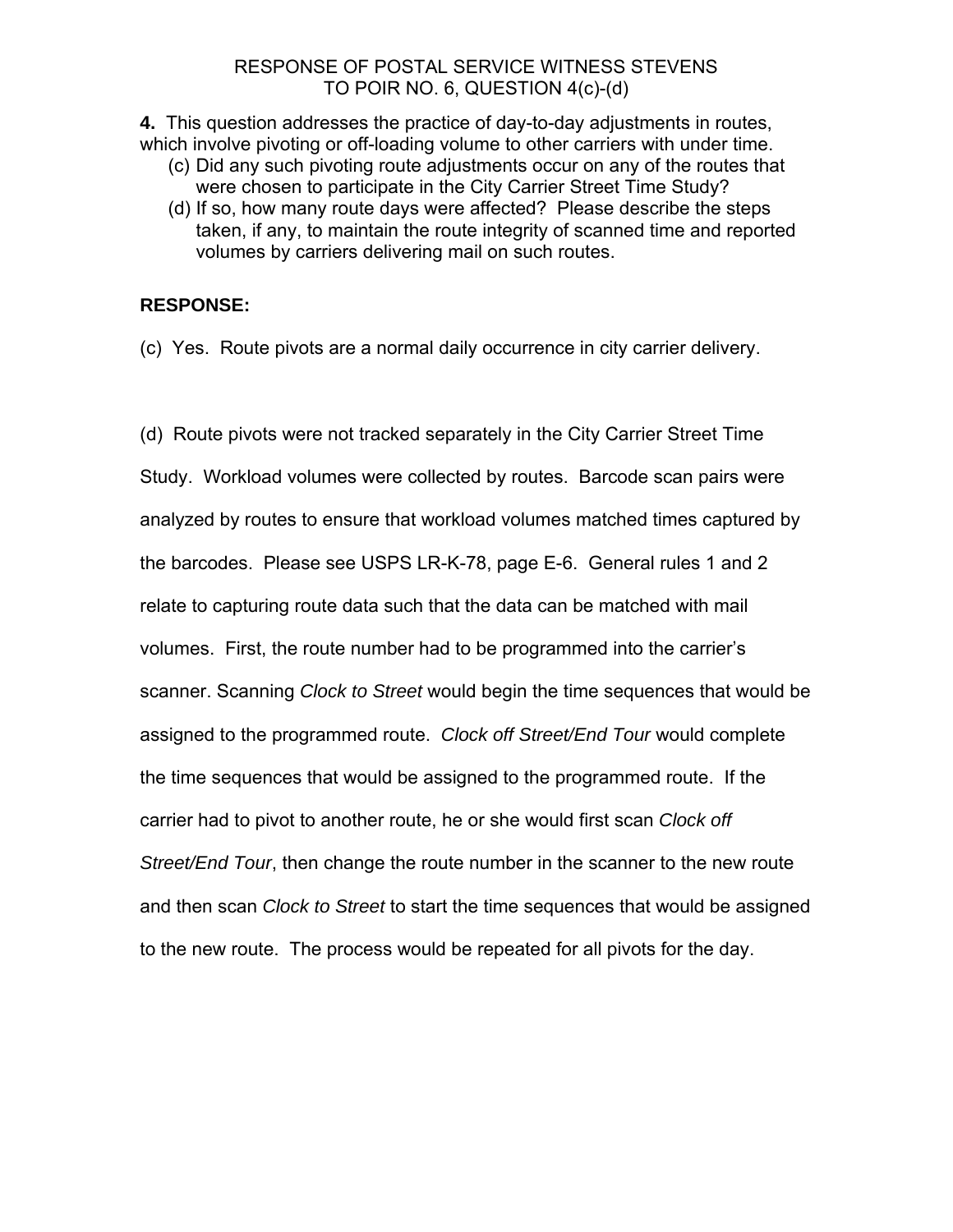**5.** Refer to USPS-T-14. Please confirm that the SAS code in the file entitled "Estimating Delivery Equations, found in LR-K-81, should have included the variable "mspr" in the location shown below where it is underlined, bolded and enlarged.

(a) data elascal1; merge coef1 regmean (drop= $TYPE$ );

pdelt=intercept+let\*mlet+let2\*mlet\*mlet+cf\*mcf+cf2\*mcf\*mcf+seq\*ms eq+seq2\*mseq\*mseq+spr\*mspr+spr2\*mspr\*mspr+cv\*mcv+cv2\*mc v\*mcv+dp\*mdp+dp2\*mdp\*mdp+dens\*mdens+dens2\*mdens\*mdens+l f\*mlet\*mcf+lse\*mlet\*mseq+lcv\*mlet\*mcv+lspr\*mlet\*mspr+ldp\*mlet\*m dp+fse\*mcf\*mseq+fcv\*mcf\*mcv+fspr\*mcf\*mspr+fdp\*mcf\*mdp+scv\*m seq\*mcv+sspr\*mseq\*mspr+sdp\*mseq\*mdp+cspr\*mcv\*mspr+cdp\*mc v\*mdp+spdp\*mspr\*mdp+ldns\*mlet\*mdens+fdns\*mcf\*mdens+sdns\*m seq\*mdens+cdns\*mcv\*mdens+spdns\*mspr\*mdens+dpdns\*mdp\*mde ns;

(b) data elascal2; merge coef2 regmean

(drop=\_TYPE\_);pdelt=intercept+let\*mlet+let2\*mlet\*mlet+cf\*mcf+cf2\*m cf\*mcf+seq\*mseq+seq2\*mseq\*mseq+spr\*mspr+spr2\*mspr\*mspr+cv\* mcv+cv2\*mcv\*mcv+dp\*mdp+dp2\*mdp\*mdp+dens\*mdens+dens2\*mde ns\*mdens;

If confirmed, please provide a corrected SAS program, output, and log.

# **RESPONSE:**

Confirmed. For comparison purposes the original recommended variabilities and

the variabilities resulting from this correction are presented below. Electronic

versions of the SAS program, log and listing are attached to this response.

|                      | Corrected   | Original USPS-T14 |
|----------------------|-------------|-------------------|
| Shape                | Variability | Variability       |
| Letters              | 22.27%      | 22.28%            |
| <b>Flats</b>         | 7.12%       | 7.12%             |
| Sequenced            | 1.29%       | 1.29%             |
| Collection           | 8.81%       | 8.82%             |
| <b>Small Parcels</b> | 1.58%       | 1.58%             |

# **Variabilities for Regular Delivery**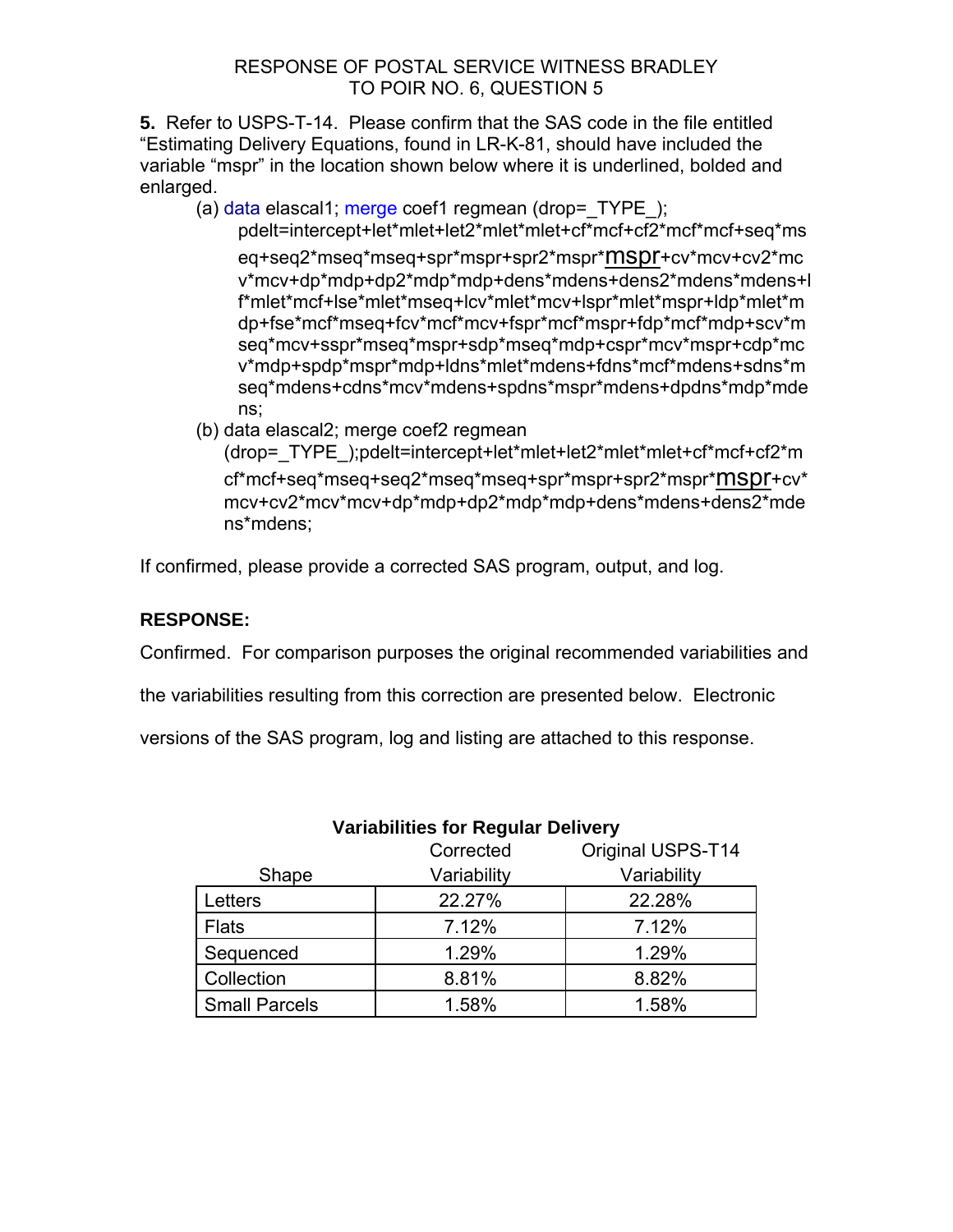```
SAS PROGRAM:
```

```
options linesize=80;
options nocenter;
options nodate;
options nonumber;
filename timedat 'c:\Timepool Mask.prn';
filename lfvol 'c:\LFVolume Mask.prn';
filename pavol 'c:\PAvolume Mask.prn';
filename dense 'c:\density Mask.prn';
********************************
*** Read in Time Data ********;
********************************
DATA timel; infile timedat;
Input date $ zip rt $ bud bed bnd bod rud red rnd rod mode $
      lfdt cudt nedt vmdt cedt dmdt nst prt ttft ntt ddtt trylt
      rlt get ect pdt adt padt oct nat;
*** This section of the program converts alphabetic route numbers***;
* * *
    and constructs a unique Zip-Route ID for each route*************;
Data time2; set time1;
if rt = 'XX' then rt=99.9;
if rt = '0A' or rt = '0B' or rt = '0D' or rt = '0E' or rt = '0W'or rt = '1A' or rt = '4A' or rt = '4B' or rt = 'A7' or rt = 'C2'<br>or rt = 'C3' or rt = 'CA' or rt = 'CK' or rt = 'CT' or rt = 'CV'or rt = 'ES' or rt = 'EV' or rt = 'F1' or rt = 'G5' or rt = 'HK'
or rt = 'IT' or rt = 'L1' or rt = 'L3' or rt = 'L7' or rt = 'MD'
or rt = 'MF' or rt = '01' or rt = '02' or rt = '05' or rt = '07'or rt = 'OL' or rt = 'Pl' or rt = 'P2' or rt = 'RE' or rt = 'UK'or rt = 'VY' or rt = 'W8' then nrt=11.1;
else nrt=rt;rtind = nrt/100;
ziprt=zip+rtind;*** This section of the program eliminates
                                                ************** .
*** any duplicate Zip-route, day observations in the time data*******;
proc sort; by ziprt date;
proc means noprint; by ziprt date; id zip mode;
    bud bed bnd bod rud red rnd rod
var
      lfdt cudt nodt vmdt cedt dmdt nst prt ttft ntt ddtt trvlt
      rlt get eet pdt adt padt oct nat;;
output out=time3 mean=bud bed bnd bod rud red rnd rod
      lfdt cudt nodt ymdt cedt dmdt nst prt ttft ntt ddtt trylt
      rlt get eet pdt adt padt oct nat n=sobs;
*******************************
** Read in LF Volume Data *******;
******************************
DATA lfvol1; infile lfvol;
input zip date $ rteno dpsl cal cnl cf seq ;
```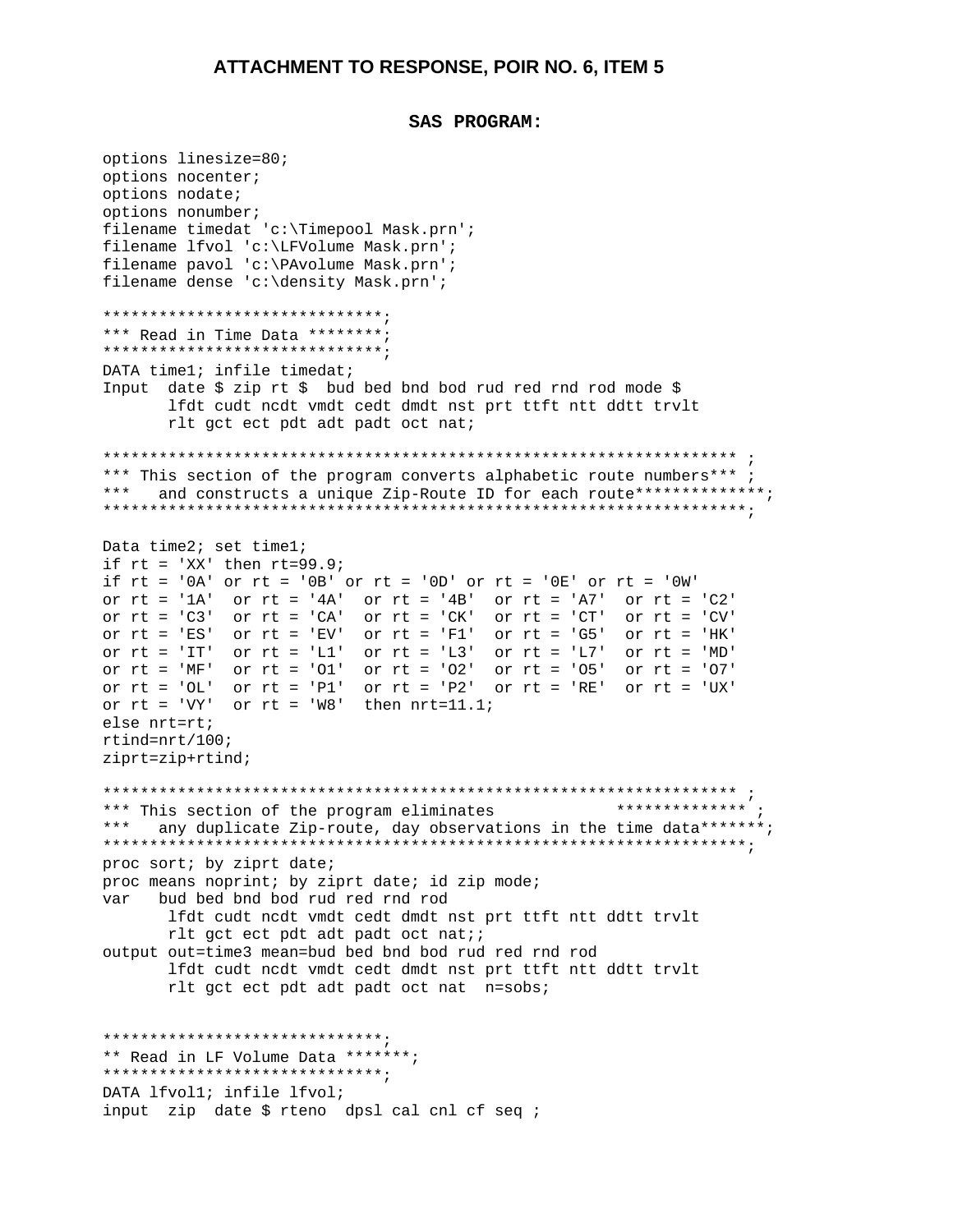\*\*\* This section of the program converts alphabetic route numbers\*\*\*; \*\*\* and constructs a unique Zip-Route ID for each route\*\*\*\*\*\*\*\*\*\*\*\*\*\*; data lfvol2; set lfvol1;  $cl = cal + cnl;$  $n$ rteno= $1$ \*rteno;  $rtind=nrteno/100;$  $ziprt=zip+rtind;$ \*\*\* This section of the program eliminates any duplicate\*\*\*\*\*\*\*\*\*\*\*\* ; \*\*\* Zip-route, day observations in the LF Volume data \*\*\*\*\*\*\*; proc sort; by ziprt date; proc means noprint; by ziprt date; id zip; var dpsl cl cf seq ; output out=lfvol3 mean=dpsl cl cf seq n=vobs; \*\*\*\*\*\*\*\*\*\*\*\*\*\*\*\*\*\*\*\*\*\*\*\*\*\*\*\*\*\*\* \*\* Read in PA Volume Data \*\*\*\*\*\*\*; \*\*\*\*\*\*\*\*\*\*\*\*\*\*\*\*\*\*\*\*\*\*\*\*\*\*\*\*\*\*\* DATA pavol1; infile pavol; input zip rteno \$ date \$ pcl sprs act blk slf sli mlf mli sff sfi mff mfi exp pri othp; \*\*\* This section of the program converts alphabetic route numbers\*\*\*; \*\*\* and constructs a unique Zip-Route ID for each route\*\*\*\*\*\*\*\*\*\*\*\*\*\*; data pavol2; set pavol1; if rteno = "XX" then  $nrteno=99.9$ ; else  $n$ rteno= $1$ \*rteno; if nrteno="." then nrteno=11.1; rtind=nrteno/100; \*\* Convert the collection mail volume from \*\*\*\*\*\*\*\*; \*\* feet and inches into piecess \*\*\*\*\*\*\*;  $ziprt=zip+rtind;$  $slfi=slf*12;$  $m1f1=m1f*12;$  $sffi=sff*12;$  $mffi = mff * 12;$  $sl=slfi+sli;$  $ml = mlf i + ml i;$  $sf=sffi+sfi$  $mf = mff i + mf i;$  $sl=19*sl;$  $sf=10*sf$ ;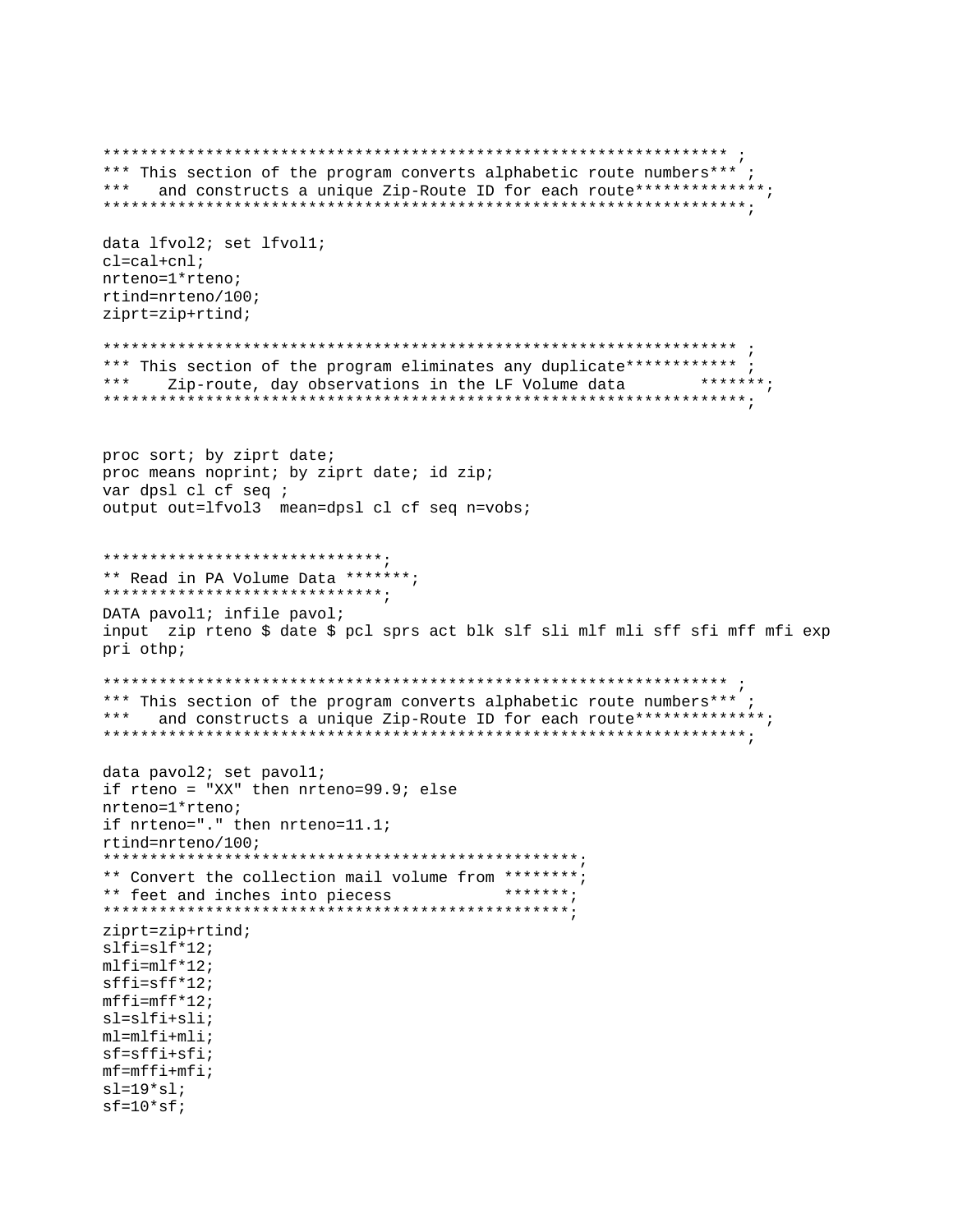$ml = 19*ml;$  $mf = 10*mf;$ 

\*\*\* This section of the program eliminates any duplicate\*\*\*\*\*\*\*\*\*\*\*\* ; \*\*\*\*\*\*\*; \*\*\* Zip-route, day observations in the PA Volume data proc sort; by ziprt date; proc means noprint; by ziprt date; id zip; var pcl sprs act blk sl ml sf mf exp pri othp; output out=pavol3 mean=pcl sprs act blk sl ml sf mf exp pri othp; \*\*\*\*\*\*\*\*\*\*\*\*\*\*\*\*\*\*\*\*\*\*\*\*\*\*\*\*\*\*\*\*\*\* \*\* Read in Density Data \*\*\*\*\*\*\*; \*\*\*\*\*\*\*\*\*\*\*\*\*\*\*\*\*\*\*\*\*\*\*\*\*\*\*\*\*\*\*\*\* DATA densel; infile dense; input zip pop units land water; proc sort data=densel; by zip; data densel; set densel; if units= 0 then delete; if land=0 then delete; \*Combine Volume & Time Data \*\*\*\*\*\*\*\*; proc sort data=time3; by ziprt date; proc sort data=pavol3; by ziprt date; proc sort data=lfvol3; by ziprt date; data comb; merge pavol3(in=p) lfvol3(in=v) time3(in=s); by ziprt date; if  $p=1$  and  $v=1$  and  $s=1$  then source='all'; data all3; set comb; if source='all'; proc sort data=all3; by zip; \*This Section of the Program Estimates the Regular Delivery Equation ;  $*$ \*Combine Volume, Time, and Density Data \*\*\*\*\*\*\*\*; data allchk; merge all3 (in=m) dense1 (in=d); by zip; if  $m=1$  and  $d=1$  then source = 'mat'; data allsee; set allchk; if source='mat'; data all; set allsee;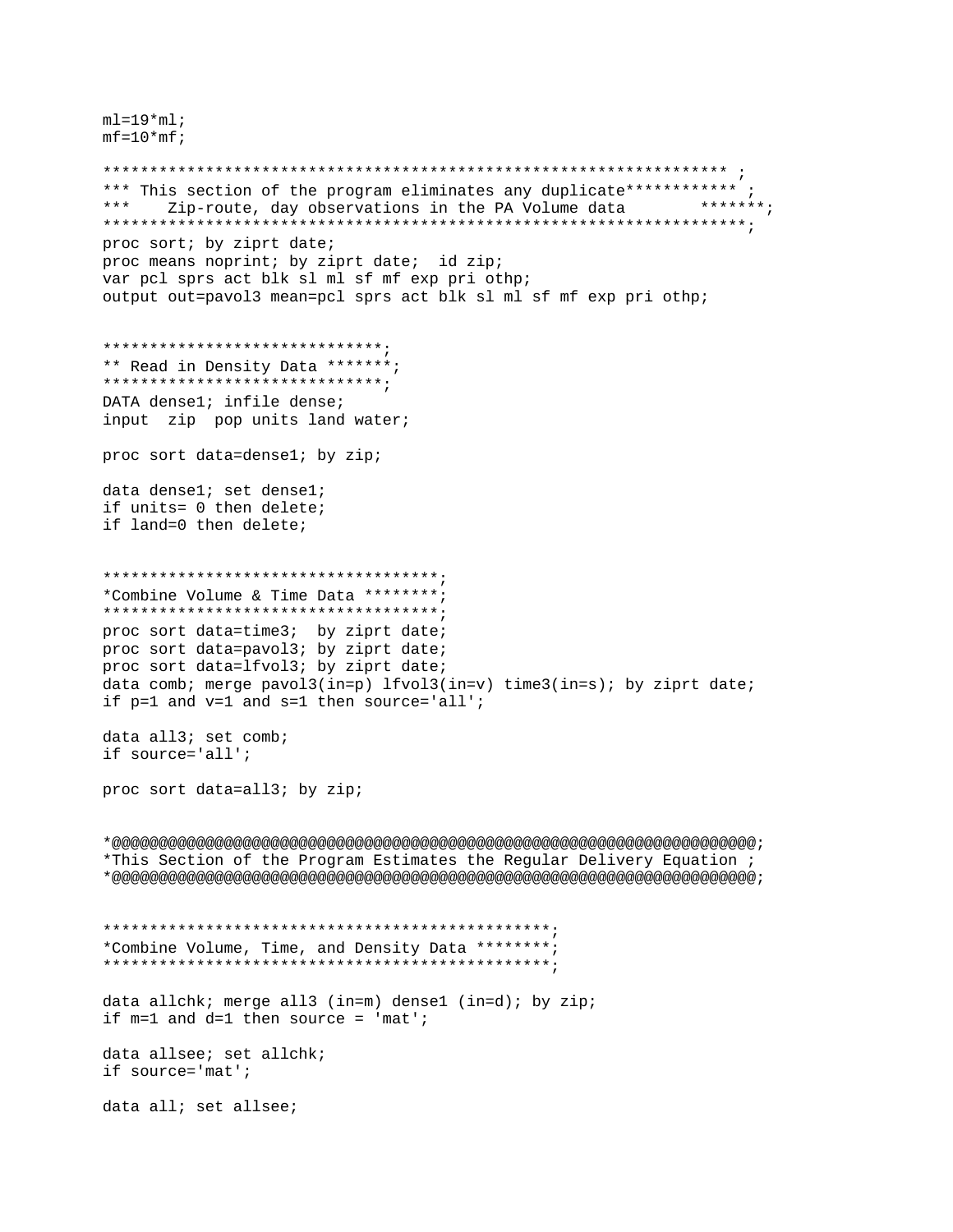```
** Eliminate any negative volumes ****************;
** Create the shape volumes ********************;
data all; set all;
if cl < 0 then cl = .;
if cf < 0 then cf = .;
if dpsi < 0 then dpsi = iif seq<0 then seq=.;
if sprs<0 then sprs=.;
if delt < 0 then delt=.;
if dp < 0 then dep = .7if cv < 0 then cv = .;
delt=lfdt+cudt+ncdt+vmdt+cedt+dmdt ;
dp= bud+bed+bnd+bod+rud+red+rnd+rod;
let = c1 + dps1;spr = sprscv=sl+ml+sf+mf+exp+pri+othp;
proc sort; by zip date;
** Elinate Zip Codes with data problems ********;
data all; set all;
if zip eq 1660939 then delete;
if zip eq 8365476 then delete;
if zip eq 3341404 then delete;
if zip eq 8885626 then delete;
if zip eq 3333330 then delete;
if zip eq 6617639 then delete;
if zip eq 7408660 and date eq '05/18/02' then delete;
** Create Zip Code - Day Data Set for Estimation****;
proc means noprint; by zip date;
var delt let cf seq spr cv blk dp units water land;
output out=poolr sum = delt let cf seq spr scv blk dp units water land
           mean = adelt alet acf aseq aspr acv ablk adp aunits awater aland
n = nrts;**Construct Higher Order Terms
                                    ***data poolr; set poolr;
cv = scvlet2 = let***2;cf2=cf**2;
```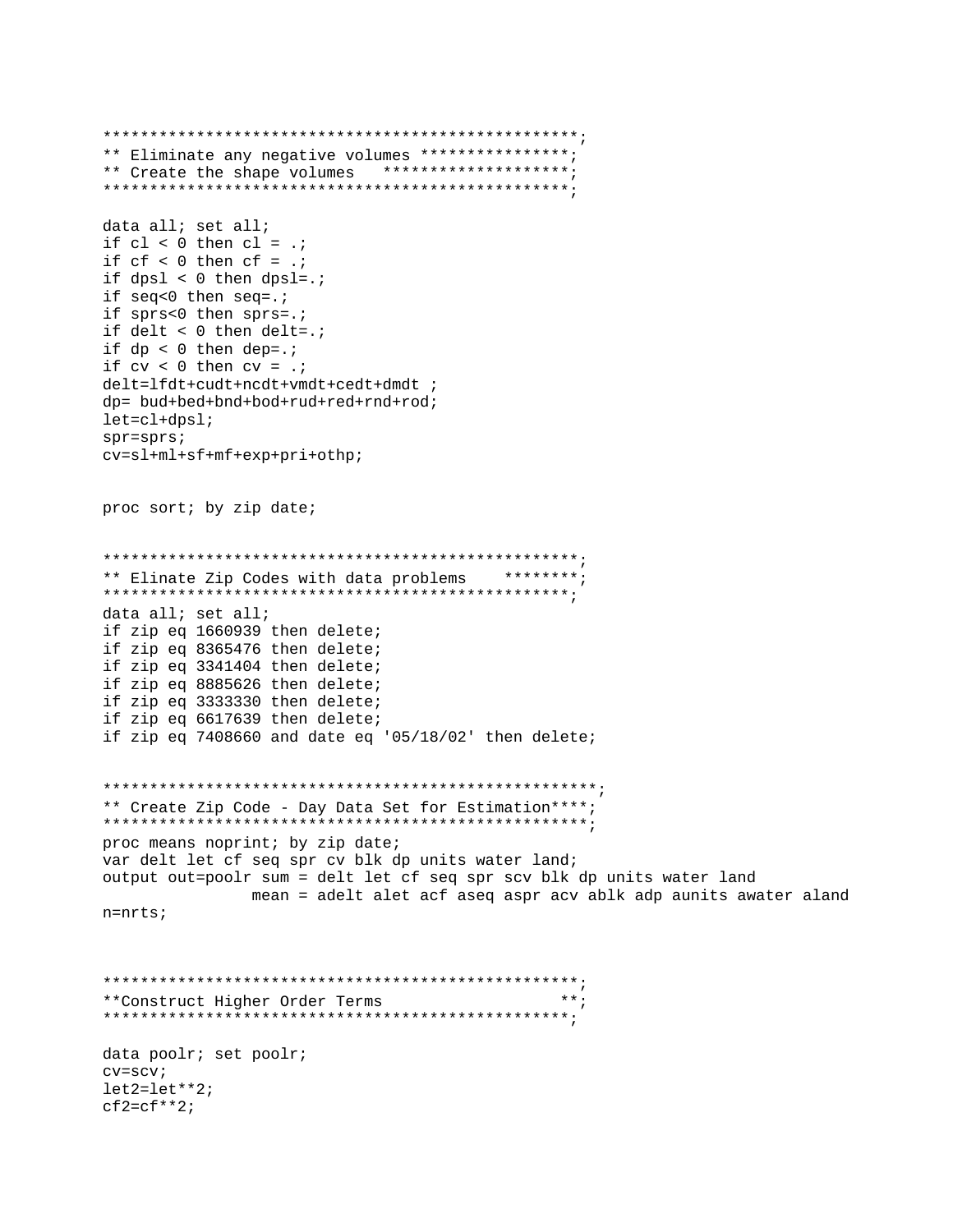$seq2 = seq**2;$  $spr2=spr**2;$  $cv2 = cv**2;$  $dp2 = dp**2;$  $blk2 = blk**2;$  $lf = let * cf;$ lse=let\*seq; lcv=let\*cv;  $lspr=let*spr;$  $ldp = let * dp:$ fse=cf\*seq;  $fcv = cf * cv;$  $fspr=cf*spr;$  $fdp=cf*dp;$  $scv = seq * cv$  $sspr = seq * spr$ ;  $sdp = seq * dp$ ;  $cspr=cv*spr;$  $cdp=cv*dp;$  $spdp = spr * dp;$  $sqm = land;$  $dens = dp/s$ qm;  $dens2 = dens**2;$ ldns=let\*dens; fdns=cf\*dens; sdns=seq\*dens;  $\texttt{cdns} = \texttt{cv*dens}$ ;  $s$ pdns= $spr*$ dens;  $dp$ dns=dp\*dens; proc means; var delt let cf seq cv spr dp dens; output out=regmean mean=mdelt mlet mcf mseq mcv mspr mdp mdens; \*\*Estimate the Pooled Reqular Delivery Model \*\*; \*\*Full Quadratic Specification  $***;$ proc reg data=poolr outest=coefl; model delt= let let2 cf cf2 seq seq2 cv cv2 spr spr2 dp dp2 dens dens2 If lse lcv lspr ldp fse fcv fspr fdp scv sspr sdp cspr cdp spdp ldns fdns sdns cdns spdns dpdns/vif tol acov ; \*\* Estimate the Pooled Regular Delivery Model \*\*;  $***$ ; \*\*Restricted Quadratic Specification 

proc reg data =poolr outest=coef2;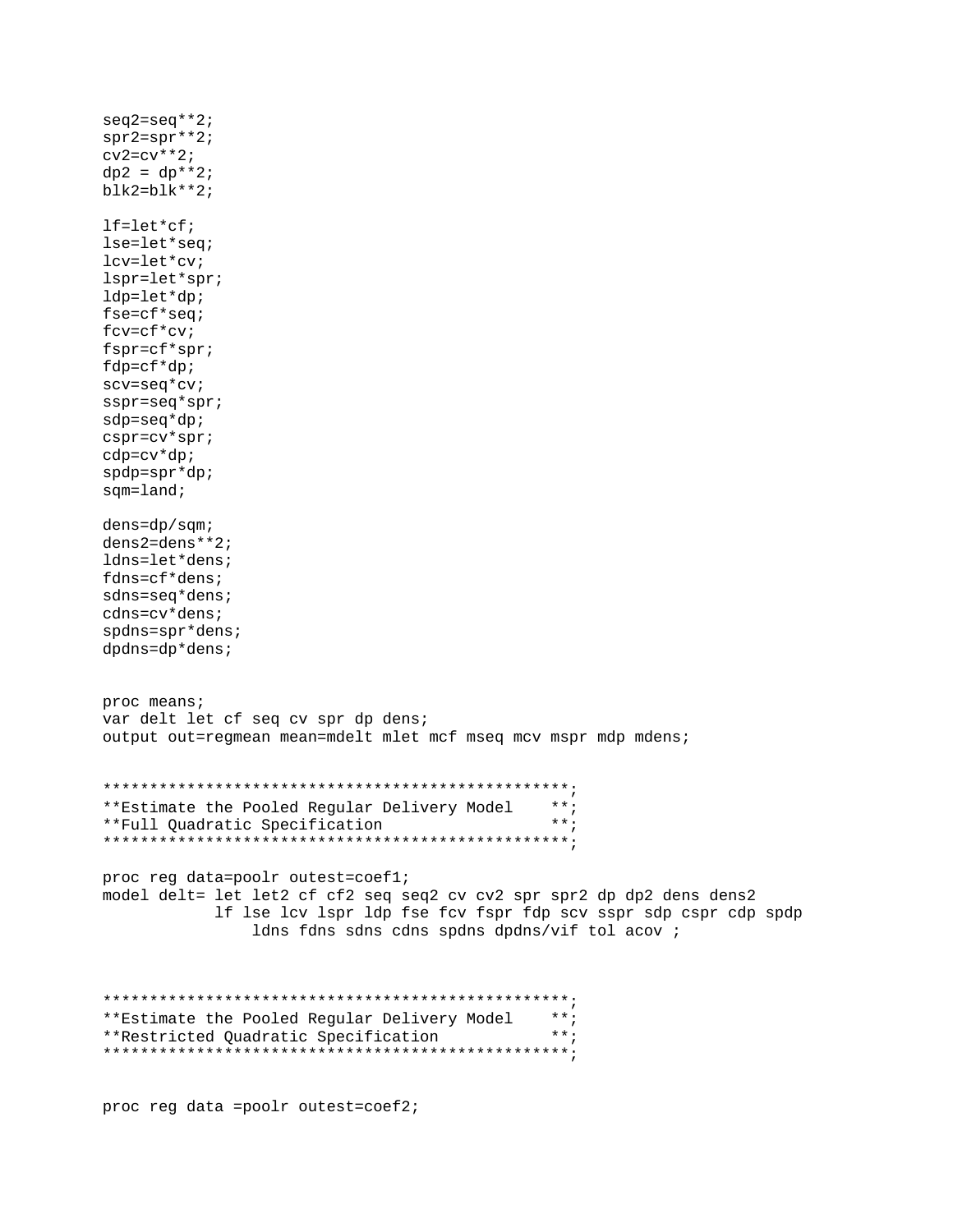model delt= let let2 cf cf2 seq seq2 cv cv2 spr spr2 dp dp2 dens dens2/vif tol  $acov:$ 

```
**Calculate Variabilities for Regular Delivery Model
                                                    ***;**Full Quadratic Specification
                                                     ***proc print data=coef1;
data elascall; merge coef1 regmean (drop=_TYPE_);
pdelt=intercept+let*mlet+let2*mlet*mlet+cf*mcf+cf2*mcf*mcf+seq*mseq+seq2*mseq*ms
eq
+spr*mspr+spr2*mspr*mspr+cv*mcv+cv2*mcv*mcv+dp*mdp+dp2*mdp*mdp+dens*mdens+dens2*
mdens*mdens
    +1f*mlet*mcf+lse*mlet*mseq+lcv*mlet*mcv+lspr*mlet*mspr+ldp*mlet*mdp
      +fse*mcf*mseq+fcv*mcf*mcv+fspr*mcf*mspr+fdp*mcf*mdp
+scv*mseq*mcv+sspr*mseq*mspr+sdp*mseq*mdp+cspr*mcv*mspr+cdp*mcv*mdp+spdp*mspr*md
\mathsf{p}+1dns*mlet*mdens+fdns*mcf*mdens+sdns*mseq*mdens+cdns*mcv*mdens+spdns*mspr*mdens+
dpdns*mdp*mdens
\cdotelas1=(let*mlet +2*let2*mlet*mlet
     +lf*mlet*mcf+lse*mlet*mseq+lcv*mlet*mcv+lspr*mlet*mspr
                                  +ldp*mlet*mdp+ldns*mlet*mdens)/pdelt;
               +2*cf2*mcf*mcf
elastic = (cf*mcf+lf*mlet*mcf+fse*mcf*mseq+fcv*mcf*mcv+fspr*mcf*mspr
                                  +fdp*mcf*mdp+fdns*mcf*mdens)/pdelt;
class=(seq*mse + 2*seq2*mse * merge)+lse*mlet*mseq+fse*mcf*mseq+scv*mseq*mcv+sspr*mseq*mspr
                                  +sdp*mseq*mdp+sdns*mseq*mdens)/pdelt;
elasc=(cv*mcv)+2*cv2*mcv*mcv
+lcv*mlet*mcv+fcv*mcf*mcv+scv*mseq*mcv+cspr*mcv*mspr
                                  +cdp*mcv*mdp+cdns*mcv*mdens)/pdelt;
elasp=(spr*mspr +2*spr2*mspr*mspr
+lspr*mlet*mspr+fspr*mcf*mspr+sspr*mseq*mspr+cspr*mcv*mspr
                                 +spdp*mspr*mdp+spdns*mspr*mdens)/pdelt;
elasd = (dp*mdp)+2*dp2*mdp*mdp+ldp*mlet*mdp+fdp*mcf*mdp+sdp*mseq*mdp+cdp*mcv*mdp+spdp*mspr*mdp
                                  +dpdns*mdp*mdens )/pdelt;
elasdns=(dens*mdens +2*dens2*mdens*mdens
+1dns*mlet*mdens+fdns*mcf*mdens+sdns*mseq*mdens+cdns*mcv*mdens+spdns*mspr*mdens
                                  +dpdns*mdp*mdens )/pdelt;
```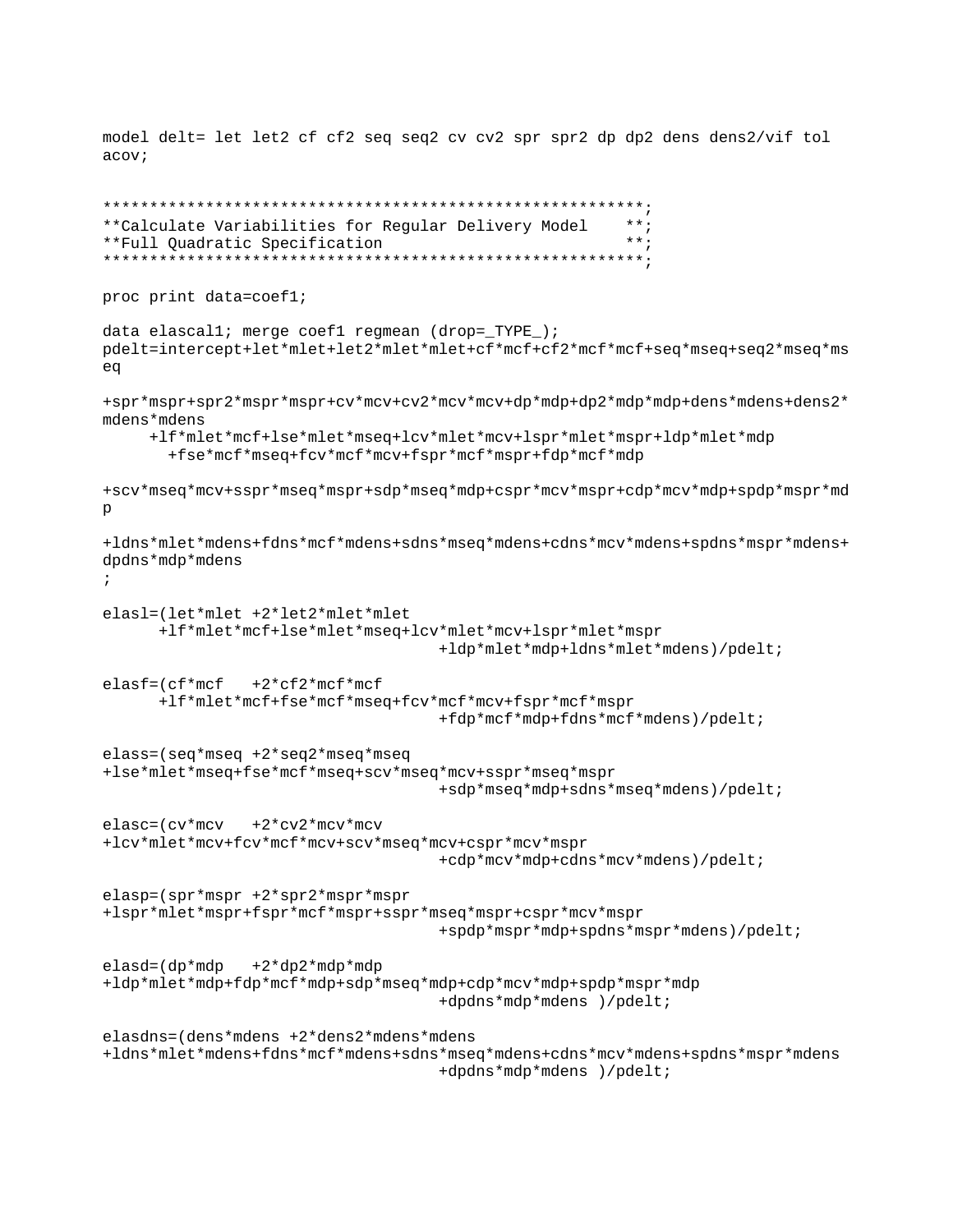```
proc print data=elascall;
var mdelt pdelt elasl elasf elass elasc elasp elasd elasdns ;
**Calculate Variabilities for Regular Delivery Model
                                           ******;
**Restricted Quadratic Specification
proc print data=coef2;
data elascal2; merge coef2 regmean (drop=_TYPE_);
pdelt=intercept+let*mlet+let2*mlet*mlet+cf*mcf+cf2*mcf*mcf+seq*mseq+seq2*mseq*ms
eq
+spr*mspr+spr2*mspr*mspr+cv*mcv+cv2*mcv*mcv+dp*mdp+dp2*mdp*mdp+dens*mdens+dens2*
mdens*mdens
  \overline{\phantom{a}}elasl=(let*mlet +2*let2*mlet*mlet)/pdelt;
\text{elastic}(\text{cf}*\text{mcf} + 2*\text{cf}2*\text{mcf}*\text{mcf})/\text{pdelt}\texttt{glass} = (\texttt{seq*mseq + 2*seq2*mseq*mseq}) / \texttt{pdelt}\text{elasc} = (\text{cv*mcv} + 2 \text{wc2*mcv*mcv}) / \text{pdelt}elasp=(spr*mspr +2*spr2*mspr*mspr)/pdelt;
elasd = (dp * mdp + 2 * dp2 * mdp * mdp) / pdelt;elasdns = (dens *mdens + 2 *dens *mdens *mdens) / pdeli;proc print data=elascal2;
var mdelt pdelt elasl elasf elass elasc elasp elasd elasdns;
*This Section of the Program Estimates the P/A Delivery Equation ;
**Eliminate Observations Without Time or Volume
                                           ***;data allpa; set all3;
padelt=pdt+adt+padt+ddtt;
dp= bud+bed+bnd+bod+rud+red+rnd+rod;
vol=pc1+act;if padelt=0 and vol>0 then delete;
if padelt>0 and vol=0 then delete;
proc sort; by zip date;
** Create Zip Code - Day Data Set for Estimation****;
proc means noprint; by zip date;
var padelt pcl act dp;
```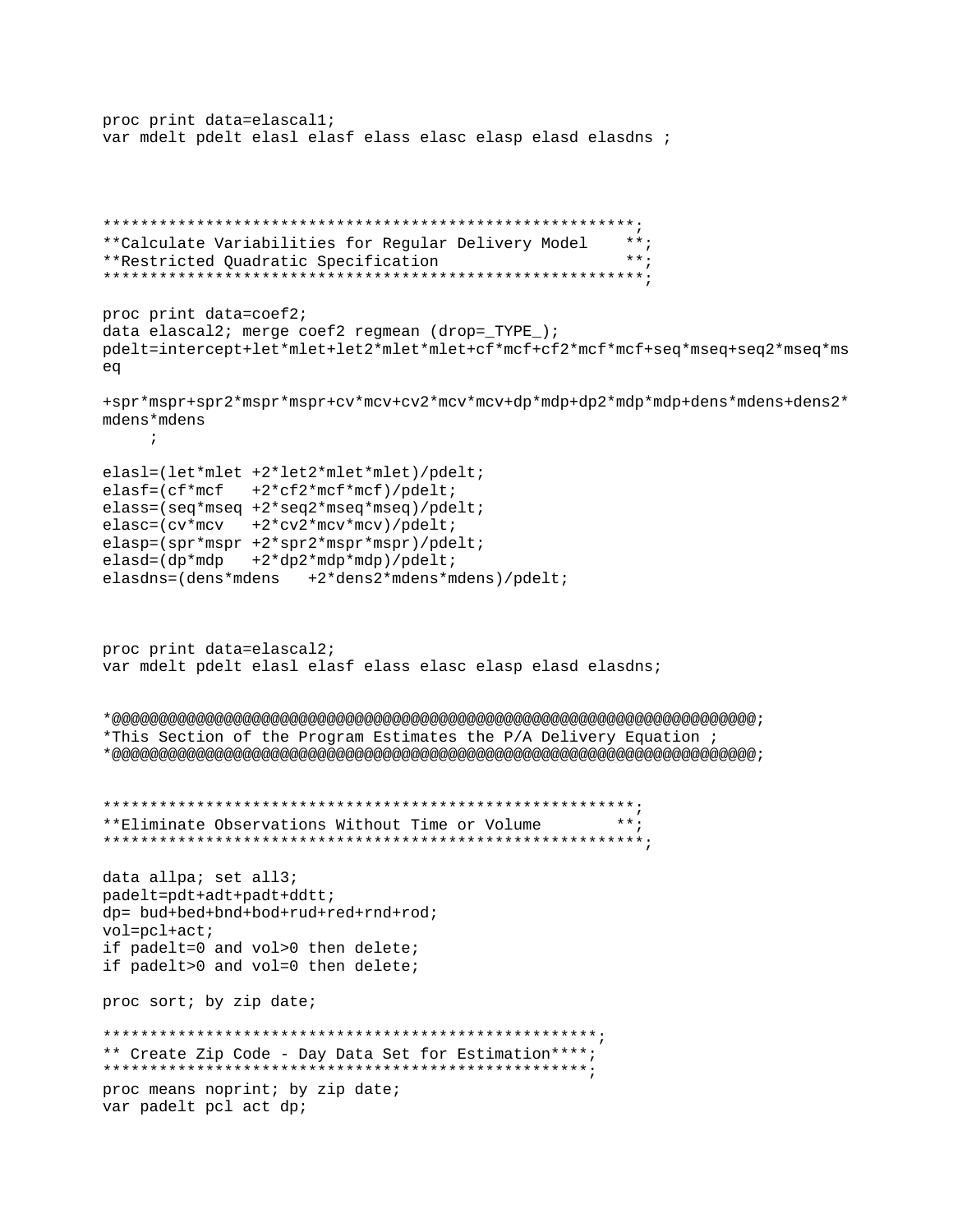```
output out=poolr sum = padelt pcl act dp mean = apadelt apcl aact adp;
**Eliminate Zip Codes with No Parcels, No Accountables or **
                                           ***:
** No Parcel/Accountable Delivery Time
data poolr; set poolr;
if padelt=0 then delete;
if pcl=0 then delete;
if act=0 then delete;
if dp = 0 then delete;
**Construct Higher Order Terms
                                    ***;
data poolz; set poolr;
dp2 = dp**2;pc12=pc1**2;act2 = act**2;patch*actpadp=pc1*dp;acdp = act * dpproc means;
var padelt pcl act dp;
output out=preqmean mean=mpadelt mpcl mact mdp;
**Estimate the Pooled PA Delivery Model**;
proc reg data=poolz outest=coefpl;
model padelt= pcl pcl2 act act2 dp dp2 pact padp acdp/vif tol acov ;
proc print data=coefpl;
***:
**Calculate Variabilities for P/A Delivery Model
                                          ***:
**Full Ouadratic Specification
data elaspl; merge coefpl pregmean (drop=_TYPE_);
ppadelt=intercept+pcl*mpcl+pcl2*mpcl*mpcl+act*mact+act2*mact*mact+dp*mdp+dp2*mdp
*mdp
            +pact*mpcl*mact+padp*mpcl*mdp+acdp*mact*mdp ;
elasp=(pcl*mpcl +2*pcl2*mpcl*mpcl+pact*mpcl*mact+padp*mpcl*mdp)/ppadelt;
elasa=(act*mact +2*act2*mact*mact+pact*mpcl*mact+acdp*mact*mdp)/ppadelt;
elasd=(dp*mdp +2*dp2*mdp*mdp +padp*mpcl*mdp+acdp*mact*mdp)/ppadelt;
proc print data=elaspl;
var mpadelt ppadelt elasp elasa elasd;
```
run;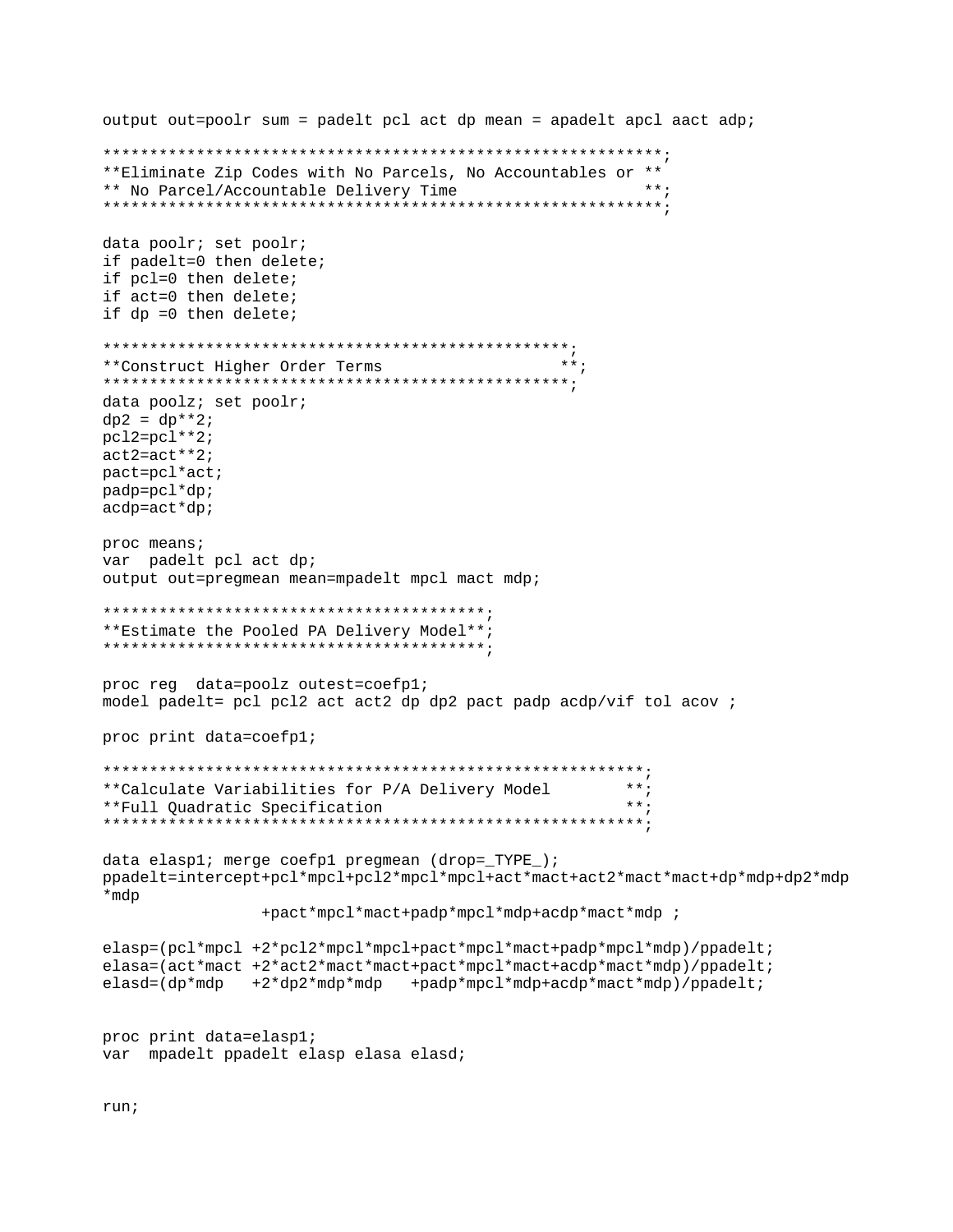#### SAS LOG

NOTE: Copyright (c) 1999-2000 by SAS Institute Inc., Cary, NC, USA. NOTE: SAS (r) Proprietary Software Release 8.1 (TS1MO) Licensed to IBM CORP, Site 0040699057. NOTE: This session is executing on the WIN\_PRO platform. NOTE: SAS initialization used: real time 4.06 seconds 1.12 seconds cpu time  $\mathbf{1}$ options linesize=80;  $\overline{2}$ options nocenter; options nodate;  $\mathcal{E}$  $\overline{4}$ options nonumber; 5 filename timedat 'c:\ Timepool Mask.prn'; filename lfvol 'c:\LFVolume Mask.prn'; 6 filename pavol 'c:\PAvolume Mask.prn';  $7\phantom{.0}$ filename dense 'c:\density Mask.prn'; 8 9 \*\*\*\*\*\*\*\*\*\*\*\*\*\*\*\*\*\*\*\*\*\*\*\*\*\*\*\*\*\*\*  $10$ \*\*\* Read in Time Data \*\*\*\*\*\*\*\*;  $11$ \*\*\*\*\*\*\*\*\*\*\*\*\*\*\*\*\*\*\*\*\*\*\*\*\*\*\*\*\*\*\*  $12<sup>°</sup>$  $13$ DATA timel; infile timedat; Input date \$ zip rt \$ bud bed bnd bod rud red rnd rod mode \$  $14$  $15$ lfdt cudt nodt vmdt cedt dmdt nst prt ttft ntt ddtt trvlt 16 rlt get eet pdt adt padt oct nat;  $17$  $18$ 19 \*\*\* This section of the program converts alphabetic route numbers\*\*\*; \*\*\* and constructs a unique Zip-Route ID for each route\*\*\*\*\*\*\*\*\*\*\*\*\*\*; 20 21  $2.2.$ NOTE: The infile TIMEDAT is: File Name=c:\Timepool Mask.prn, RECFM=V, LRECL=256 NOTE: 36655 records were read from the infile TIMEDAT. The minimum record length was 76. The maximum record length was 133. NOTE: The data set WORK. TIME1 has 36655 observations and 32 variables. NOTE: DATA statement used: real time 0.87 seconds 0.48 seconds cpu time 23 Data time2; set time1; 24 if  $rt = 'XX'$  then  $rt=99.9i$ if  $rt = '0A'$  or  $rt = '0B'$  or  $rt = '0D'$  or  $rt = '0E'$  or  $rt = '0W'$ 25 or  $rt = '1A'$  or  $rt = '4A'$  or  $rt = '4B'$  or  $rt = 'A7'$  or  $rt = 'C2'$  $26$ or  $rt = 'C3'$ or  $rt = 'CA'$ or  $rt = 'CK'$  or  $rt = 'CT'$ or  $rt = 'CV'$ 27 or  $rt = 'ES'$  or  $rt = 'EV'$  or  $rt = 'Fl'$  or  $rt = 'G5'$  or  $rt = 'HK'$ 28 29 or  $rt = 'IT'$  or  $rt = 'LI'$  or  $rt = 'L3'$  or  $rt = 'L7'$  or  $rt = 'MD'$ 30 or rt = 'MF' or rt = '01' or rt = '02' or rt = '05' or rt = '07'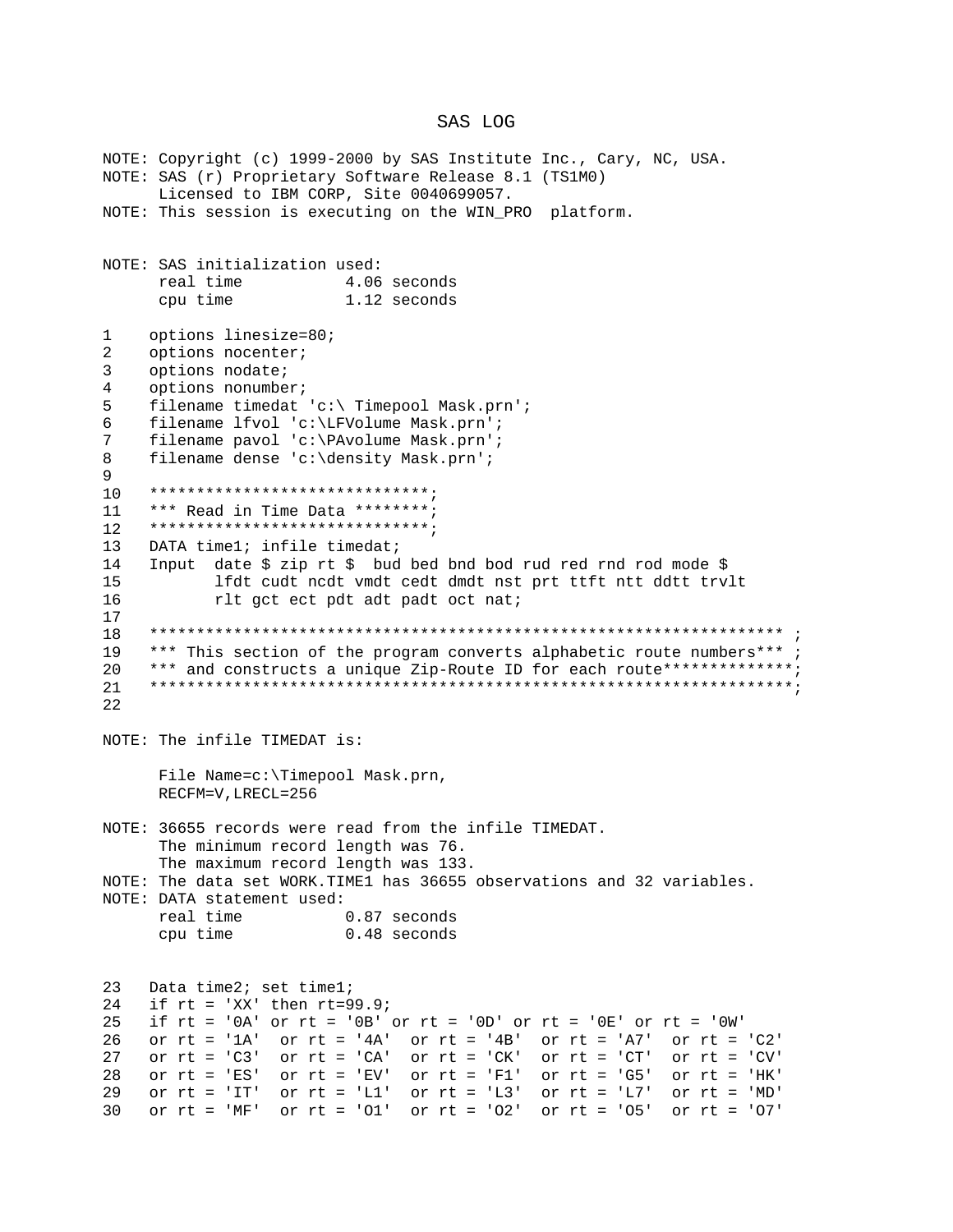31 or  $rt = 'OL'$  or  $rt = 'Pl'$  or  $rt = 'P2'$  or  $rt = 'RE'$  or  $rt = 'UX'$ or  $rt = 'VY'$  or  $rt = 'W8'$  then  $nrt=11.1$ ;  $32<sub>o</sub>$ 33 else nrt=rt; 34  $rtind = nrt/100$ ; 35  $ziprt=zip+rtind;$ 36 37 \*\*\*\*\*\*\*\*\*\*\*\*\*\* ; 38 \*\*\* This section of the program eliminates \*\*\* any duplicate Zip-route, day observations in the time data\*\*\*\*\*\*\*; 39  $40$ NOTE: Numeric values have been converted to character values at the places given by: (Line): (Column).  $24:22$ NOTE: Character values have been converted to numeric values at the places given by: (Line): (Column).  $33:10$ NOTE: There were 36655 observations read from the data set WORK.TIME1. NOTE: The data set WORK.TIME2 has 36655 observations and 35 variables. NOTE: DATA statement used: real time  $0.14$  seconds  $0.13$  seconds cpu time 41 proc sort; by ziprt date; NOTE: There were 36655 observations read from the data set WORK.TIME2. NOTE: The data set WORK.TIME2 has 36655 observations and 35 variables. NOTE: PROCEDURE SORT used: real time 5.37 seconds cpu time  $0.28$  seconds proc means noprint; by ziprt date; id zip mode; 42 43 bud bed bnd bod rud red rnd rod var 44 lfdt cudt nedt vmdt cedt dmdt nst prt ttft ntt ddtt trvlt 45 rlt get ect pdt adt padt oct nat;; output out=time3 mean=bud bed bnd bod rud red rnd rod 46 47 lfdt cudt nedt vmdt cedt dmdt nst prt ttft ntt ddtt trvlt 48 rlt get eet pdt adt padt oct nat n=sobs; 49 50 \*\*\*\*\*\*\*\*\*\*\*\*\*\*\*\*\*\*\*\*\*\*\*\*\*\*\*\*\*\*\*  $51$ \*\* Read in LF Volume Data \*\*\*\*\*\*\*;  $52$ 53 \*\*\*\*\*\*\*\*\*\*\*\*\*\*\*\*\*\*\*\*\*\*\*\*\*\*\*\*\*\*\* NOTE: There were 36655 observations read from the data set WORK.TIME2. NOTE: The data set WORK. TIME3 has 36647 observations and 35 variables. NOTE: PROCEDURE MEANS used: real time 0.90 seconds cpu time 0.73 seconds 54 DATA lfvol1; infile lfvol; 55 input zip date \$ rteno dpsl cal cnl cf seq ; 56 57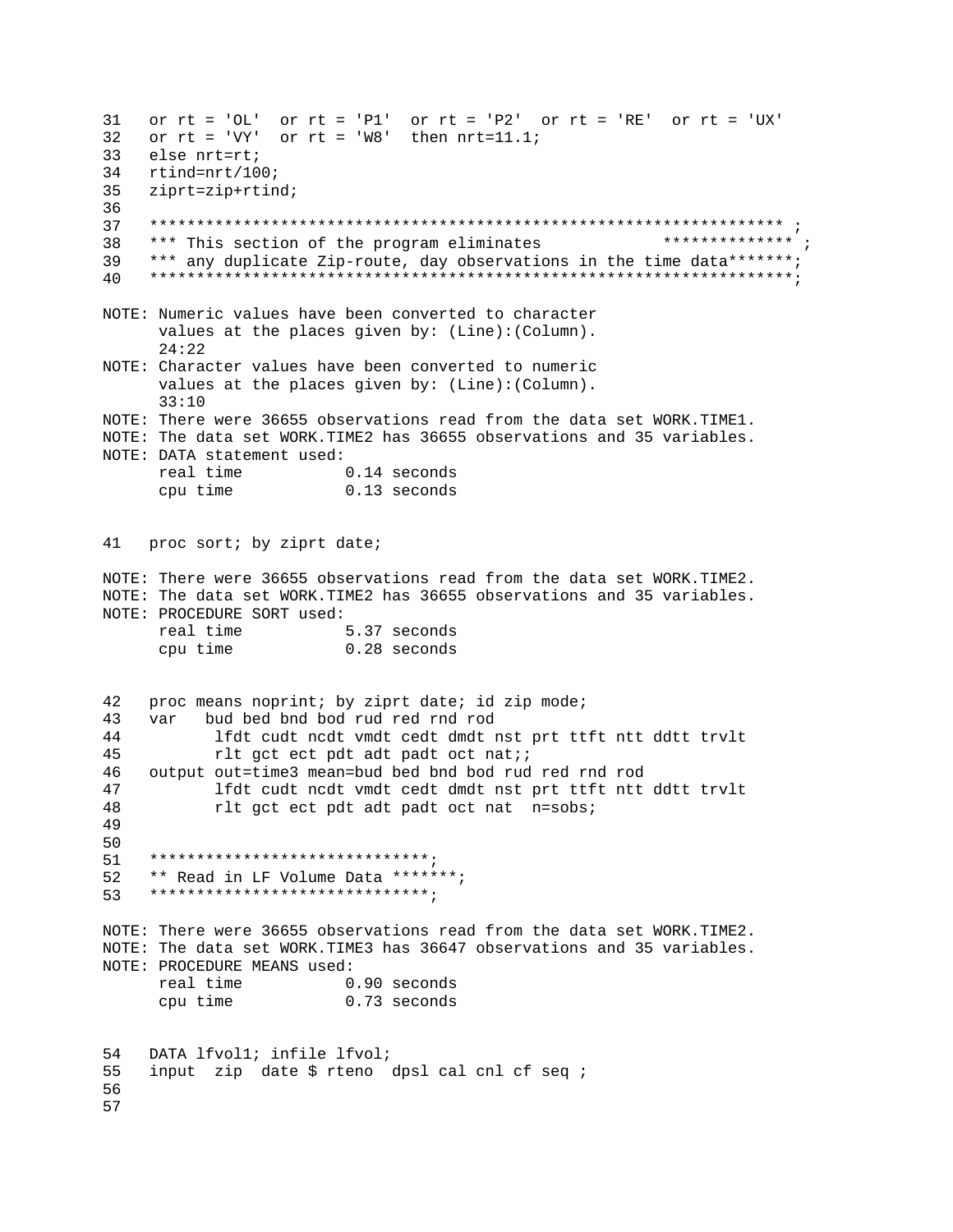58 \*\*\* This section of the program converts alphabetic route numbers\*\*\*; 59 60 \*\*\* and constructs a unique Zip-Route ID for each route\*\*\*\*\*\*\*\*\*\*\*\*\*\*; 61 62 NOTE: The infile LFVOL is: File Name=c:\LFVolume Mask.prn, RECFM=V, LRECL=256 NOTE: 40668 records were read from the infile LFVOL. The minimum record length was 27. The maximum record length was 42. NOTE: The data set WORK.LFVOL1 has 40668 observations and 8 variables. NOTE: DATA statement used: real time  $0.26$  seconds cpu time  $0.13$  seconds data lfvol2; set lfvol1; 63 64  $cl=cal+cn1$ ; 65 nrteno=1\*rteno; 66 rtind=nrteno/100; 67 ziprt=zip+rtind; 68 69 \*\*\* This section of the program eliminates any duplicate\*\*\*\*\*\*\*\*\*\*\*\* ; 70  $71$ \*\*\* Zip-route, day observations in the LF Volume data \*\*\*\*\*\*\* ; 72 73 74 NOTE: There were 40668 observations read from the data set WORK.LFVOL1. NOTE: The data set WORK.LFVOL2 has 40668 observations and 12 variables. NOTE: DATA statement used: real time  $0.10$  seconds 0.06 seconds cpu time 75 proc sort; by ziprt date; NOTE: There were 40668 observations read from the data set WORK.LFVOL2. NOTE: The data set WORK.LFVOL2 has 40668 observations and 12 variables. NOTE: PROCEDURE SORT used: real time  $0.15$  seconds 0.15 seconds cpu time 76 proc means noprint; by ziprt date; id zip; 77 var dpsl cl cf seq ; 78 output out=lfvol3 mean=dpsl cl cf seq n=vobs; 79 80 81 \*\*\*\*\*\*\*\*\*\*\*\*\*\*\*\*\*\*\*\*\*\*\*\*\*\*\*\*\*\*\* 82 \*\* Read in PA Volume Data \*\*\*\*\*\*\*; \*\*\*\*\*\*\*\*\*\*\*\*\*\*\*\*\*\*\*\*\*\*\*\*\*\*\*\*\*\*\* 83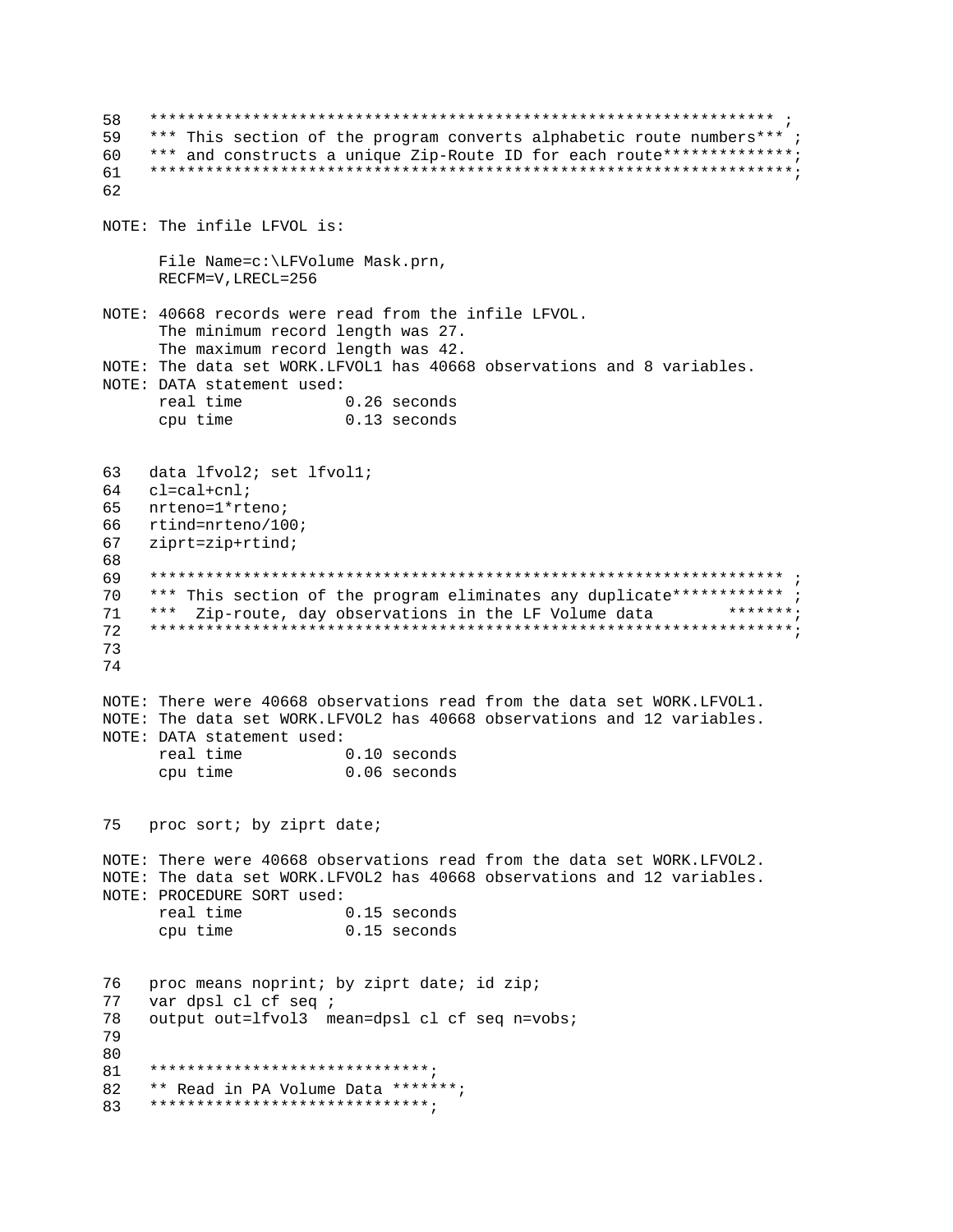NOTE: There were 40668 observations read from the data set WORK.LFVOL2. NOTE: The data set WORK.LFVOL3 has 40653 observations and 10 variables. NOTE: PROCEDURE MEANS used: real time  $0.42$  seconds cpu time 0.42 seconds 84 DATA pavol1; infile pavol; 85 input zip rteno \$ date \$ pcl sprs act blk slf sli mlf mli sff sfi mff mfi 85 ! exp pri othp;  $86$ 87 88 \*\*\* This section of the program converts alphabetic route numbers\*\*\* ; \*\*\* and constructs a unique Zip-Route ID for each route\*\*\*\*\*\*\*\*\*\*\*\*\*\*; 89 90 91 NOTE: The infile PAVOL is: File Name=c:\PAvolume Mask.prn, RECFM=V, LRECL=256 NOTE: 47531 records were read from the infile PAVOL. The minimum record length was 47. The maximum record length was 65. NOTE: The data set WORK. PAVOL1 has 47531 observations and 18 variables. NOTE: DATA statement used: real time  $0.82$  seconds 0.24 seconds cpu time 92 data pavol2; set pavol1; 93 if rteno = "XX" then nrteno=99.9; else 94 nrteno=1\*rteno; if nrteno="." then nrteno=11.1;  $95$ 96 rtind=nrteno/100; 97 \*\* Convert the collection mail volume from \*\*\*\*\*\*\*\*; 98 \*\*\*\*\*\*\*; 99 \*\* feet and inches into piecess 101 ziprt=zip+rtind; 102  $slfi=slf*12;$ 103  $m1$ fi= $m1$ f\*12;  $104$  sffi=sff\*12; 105  $mffi=mff*12;$  $106$  sl=slfi+sli;  $107$   $ml=mlfimli;$  $108$  sf=sffi+sfi; 109  $mf=mffi+mfi$ ;  $110$   $sl=19*sl;$ 111  $sf=10*sf$ ; 112  $ml = 19*ml;$ 113  $mf = 10*mf;$ 114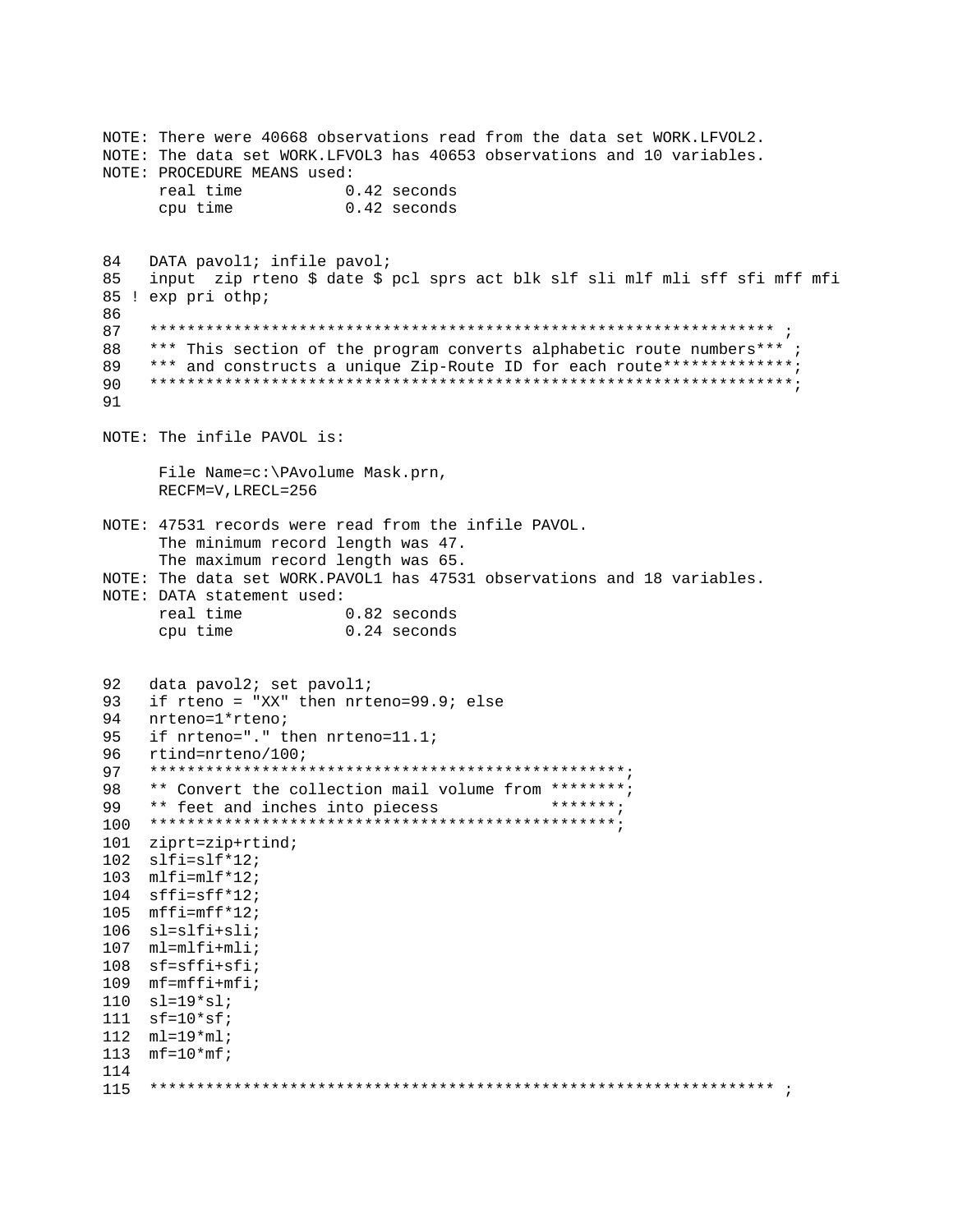116 \*\*\* This section of the program eliminates any duplicate\*\*\*\*\*\*\*\*\*\*\*\* ; 117 \*\*\* Zip-route, day observations in the PA Volume data \*\*\*\*\*\*\*; NOTE: Character values have been converted to numeric values at the places given by: (Line): (Column). 94:10 95:11 NOTE: There were 47531 observations read from the data set WORK. PAVOL1. NOTE: The data set WORK. PAVOL2 has 47531 observations and 29 variables. NOTE: DATA statement used: real time 0.32 seconds 0.17 seconds cpu time 119 proc sort; by ziprt date; NOTE: There were 47531 observations read from the data set WORK. PAVOL2. NOTE: The data set WORK. PAVOL2 has 47531 observations and 29 variables. NOTE: PROCEDURE SORT used: 6.10 seconds real time 0.26 seconds cpu time 120 proc means noprint; by ziprt date; id zip; 121 var pcl sprs act blk sl ml sf mf exp pri othp; 122 output out=pavol3 mean=pcl sprs act blk sl ml sf mf exp pri othp; 123  $12.4$  $125$  \*\*\*\*\*\*\*\*\*\*\*\*\*\*\*\*\*\*\*\*\*\*\*\*\*\*\*\*\*\*\* 126 \*\* Read in Density Data \*\*\*\*\*\*\*;  $127$  \*\*\*\*\*\*\*\*\*\*\*\*\*\*\*\*\*\*\*\*\*\*\*\*\*\*\*\*\*\*\*\*\* NOTE: There were 47531 observations read from the data set WORK.PAVOL2. NOTE: The data set WORK. PAVOL3 has 47531 observations and 16 variables. NOTE: PROCEDURE MEANS used: real time 0.64 seconds 0.64 seconds cpu time 128 DATA dense1; infile dense; 129 input zip pop units land water; 130 NOTE: The infile DENSE is: File Name=c:\density Mask.prn, RECFM=V, LRECL=256 NOTE: 31913 records were read from the infile DENSE. The minimum record length was 14. The maximum record length was 33. NOTE: The data set WORK. DENSE1 has 31913 observations and 5 variables. NOTE: DATA statement used: real time 0.17 seconds cpu time  $0.09$  seconds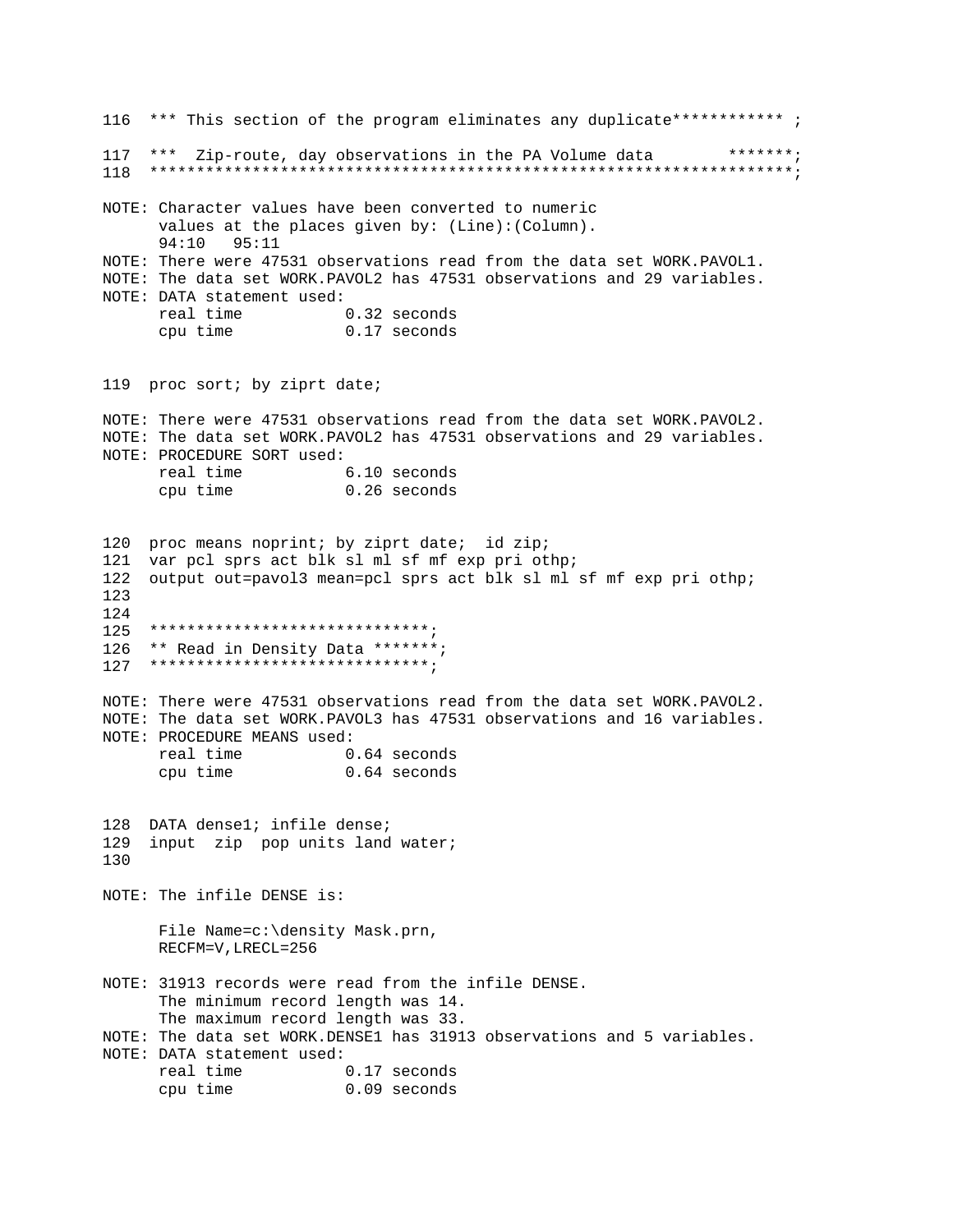131 proc sort data=dense1; by zip; 132 NOTE: There were 31913 observations read from the data set WORK.DENSE1. NOTE: The data set WORK.DENSE1 has 31913 observations and 5 variables. NOTE: PROCEDURE SORT used: real time 0.10 seconds cpu time 0.10 seconds 133 data dense1; set dense1; 134 if units= 0 then delete; 135 if land=0 then delete; 136 137 138 \*\*\*\*\*\*\*\*\*\*\*\*\*\*\*\*\*\*\*\*\*\*\*\*\*\*\*\*\*\*\*\*\*\*\*\*; 139 \*Combine Volume & Time Data \*\*\*\*\*\*\*\*; 140 \*\*\*\*\*\*\*\*\*\*\*\*\*\*\*\*\*\*\*\*\*\*\*\*\*\*\*\*\*\*\*\*\*\*\*\*; NOTE: There were 31913 observations read from the data set WORK.DENSE1. NOTE: The data set WORK.DENSE1 has 31827 observations and 5 variables. NOTE: DATA statement used: real time 0.03 seconds cpu time 0.03 seconds 141 proc sort data=time3; by ziprt date; NOTE: There were 36647 observations read from the data set WORK.TIME3. NOTE: The data set WORK.TIME3 has 36647 observations and 35 variables. NOTE: PROCEDURE SORT used: real time 1.39 seconds cpu time 0.17 seconds 142 proc sort data=pavol3; by ziprt date; NOTE: There were 47531 observations read from the data set WORK.PAVOL3. NOTE: The data set WORK.PAVOL3 has 47531 observations and 16 variables. NOTE: PROCEDURE SORT used: real time 2.51 seconds cpu time 0.15 seconds 143 proc sort data=lfvol3; by ziprt date; NOTE: There were 40653 observations read from the data set WORK.LFVOL3. NOTE: The data set WORK.LFVOL3 has 40653 observations and 10 variables. NOTE: PROCEDURE SORT used: real time 0.14 seconds cpu time 0.14 seconds 144 data comb; merge pavol3(in=p) lfvol3(in=v) time3(in=s); by ziprt date;

145 if p=1 and v=1 and s=1 then source='all';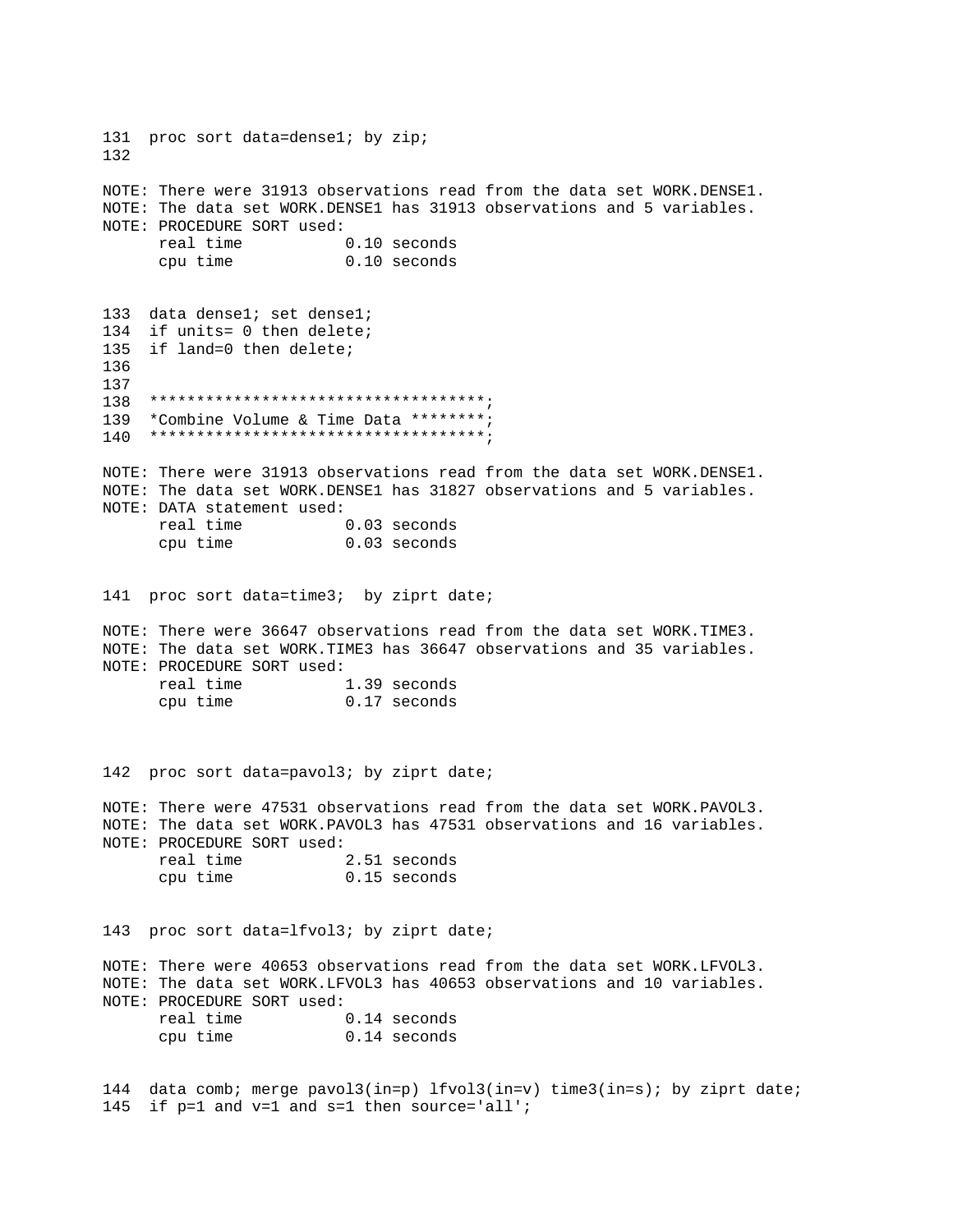NOTE: There were 47531 observations read from the data set WORK. PAVOL3. NOTE: There were 40653 observations read from the data set WORK.LFVOL3. NOTE: There were 36647 observations read from the data set WORK.TIME3. NOTE: The data set WORK.COMB has 53907 observations and 52 variables. NOTE: DATA statement used: real time 2.51 seconds 0.26 seconds cpu time 147 data all3; set comb; 148 if source='all'; 149 NOTE: There were 53907 observations read from the data set WORK.COMB. NOTE: The data set WORK.ALL3 has 31255 observations and 52 variables. NOTE: DATA statement used:  $0.12$  seconds real time cpu time  $0.12$  seconds 150 proc sort data=all3; by zip; 151 152 154 \*This Section of the Program Estimates the Regular Delivery Equation ; 156 157 158 \*Combine Volume, Time, and Density Data \*\*\*\*\*\*\*\*;  $159$ 161 NOTE: There were 31255 observations read from the data set WORK.ALL3. NOTE: The data set WORK.ALL3 has 31255 observations and 52 variables. NOTE: PROCEDURE SORT used: real time 3.03 seconds cpu time  $0.28$  seconds 162 data allchk; merge all3 (in=m) dense1 (in=d); by zip; 163 if  $m=1$  and  $d=1$  then source = 'mat'; 164 NOTE: There were 31255 observations read from the data set WORK.ALL3. NOTE: There were 31827 observations read from the data set WORK.DENSE1. NOTE: The data set WORK. ALLCHK has 62932 observations and 56 variables. NOTE: DATA statement used: real time 5.43 seconds cpu time 0.24 seconds 165 data allsee; set allchk; 166 if source='mat'; 167

146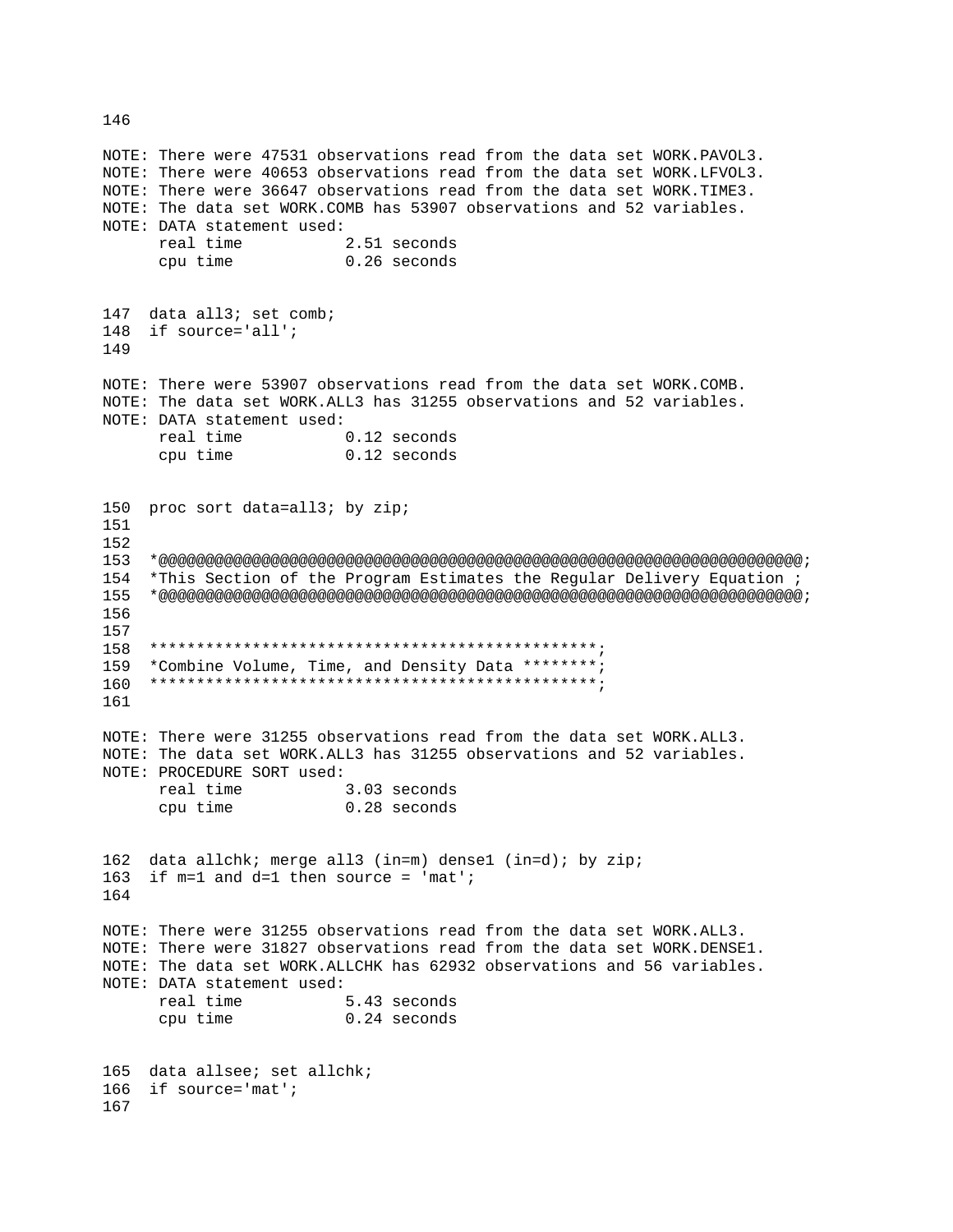NOTE: There were 62932 observations read from the data set WORK.ALLCHK. NOTE: The data set WORK. ALLSEE has 31041 observations and 56 variables. NOTE: DATA statement used: real time  $0.14$  seconds cpu time  $0.14$  seconds 168 data all; set allsee; 169 171 \*\* Eliminate any negative volumes \*\*\*\*\*\*\*\*\*\*\*\*\*\*\*\*; 172 \*\* Create the shape volumes \*\*\*\*\*\*\*\*\*\*\*\*\*\*\*\*\*\*\*\*; 174 NOTE: There were 31041 observations read from the data set WORK.ALLSEE. NOTE: The data set WORK.ALL has 31041 observations and 56 variables. NOTE: DATA statement used: real time 3.28 seconds  $0.10$  seconds cpu time 175 data all; set all; 176 if  $cl < 0$  then  $cl = .$ ; 177 if  $cf < 0$  then  $cf = .$ ; 178 if  $dpsi < 0$  then  $dpsi = i$ 179 if seq<0 then seq=.; 180 if sprs<0 then sprs=.: 181 if delt < 0 then delt=.; 182 if  $dp < 0$  then dep=.; 183 if  $cv < 0$  then  $cv = .$ ; 184 delt=lfdt+cudt+ncdt+vmdt+cedt+dmdt ; 185 dp= bud+bed+bnd+bod+rud+red+rnd+rod; 186 let=cl+dpsl; 187 spr=sprs; 188 cv=sl+ml+sf+mf+exp+pri+othp; 189 190 NOTE: Missing values were generated as a result of performing an operation on missing values. Each place is given by: (Number of times) at  $(Line)$ : (Column). 15 at 186:7 NOTE: There were 31041 observations read from the data set WORK.ALL. NOTE: The data set WORK.ALL has 31041 observations and 62 variables. NOTE: DATA statement used: real time 0.17 seconds cpu time  $0.14$  seconds 191 proc sort; by zip date; 192 193 195 \*\* Elinate Zip Codes with data problems \*\*\*\*\*\*\*\*;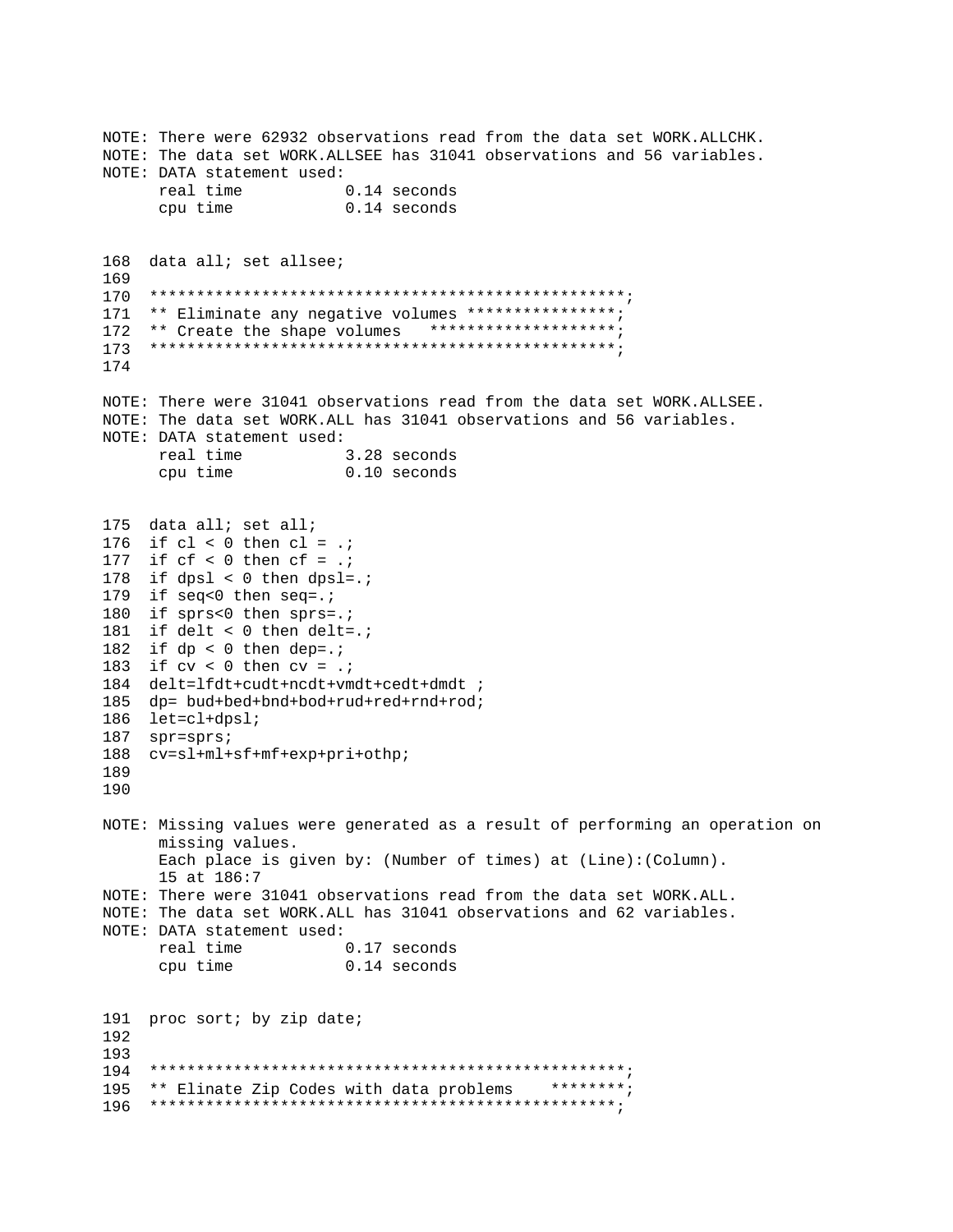NOTE: There were 31041 observations read from the data set WORK.ALL. NOTE: The data set WORK.ALL has 31041 observations and 62 variables. NOTE: PROCEDURE SORT used: real time 4.54 seconds cpu time 0.34 seconds 197 data all; set all; 198 if zip eq 1660939 then delete; 199 if zip eq 8365476 then delete; 200 if zip eq 3341404 then delete; 201 if zip eq 8885626 then delete; 202 if zip eq 3333330 then delete; 203 if zip eq 6617639 then delete; 204 if zip eq 7408660 and date eq '05/18/02' then delete; 205 206  $207$ 208 \*\* Create Zip Code - Day Data Set for Estimation\*\*\*\*; NOTE: There were 31041 observations read from the data set WORK. ALL. NOTE: The data set WORK.ALL has 30087 observations and 62 variables. NOTE: DATA statement used: real time 0.10 seconds cpu time 0.09 seconds 210 proc means noprint; by zip date; 211 var delt let cf seq spr cv blk dp units water land; 212 output out=poolr sum = delt let cf seq spr scv blk dp units water land 213 mean = adelt alet acf aseq aspr acv ablk adp aunits awater 213! aland n=nrts; 214  $215$ 216 217 218 \*\*Construct Higher Order Terms  $***$ 219 220 NOTE: There were 30087 observations read from the data set WORK. ALL. NOTE: The data set WORK. POOLR has 1545 observations and 27 variables. NOTE: PROCEDURE MEANS used: real time 0.09 seconds 0.07 seconds cpu time 221 data poolr; set poolr; 222 cv=scv; 223 let2=let\*\*2; 224  $cf2=cf**2;$ 225  $seq2 = seq*2$ ;  $226$  spr2=spr\*\*2;  $227$   $cv2=cv**2;$  $228$  dp2 = dp\*\*2;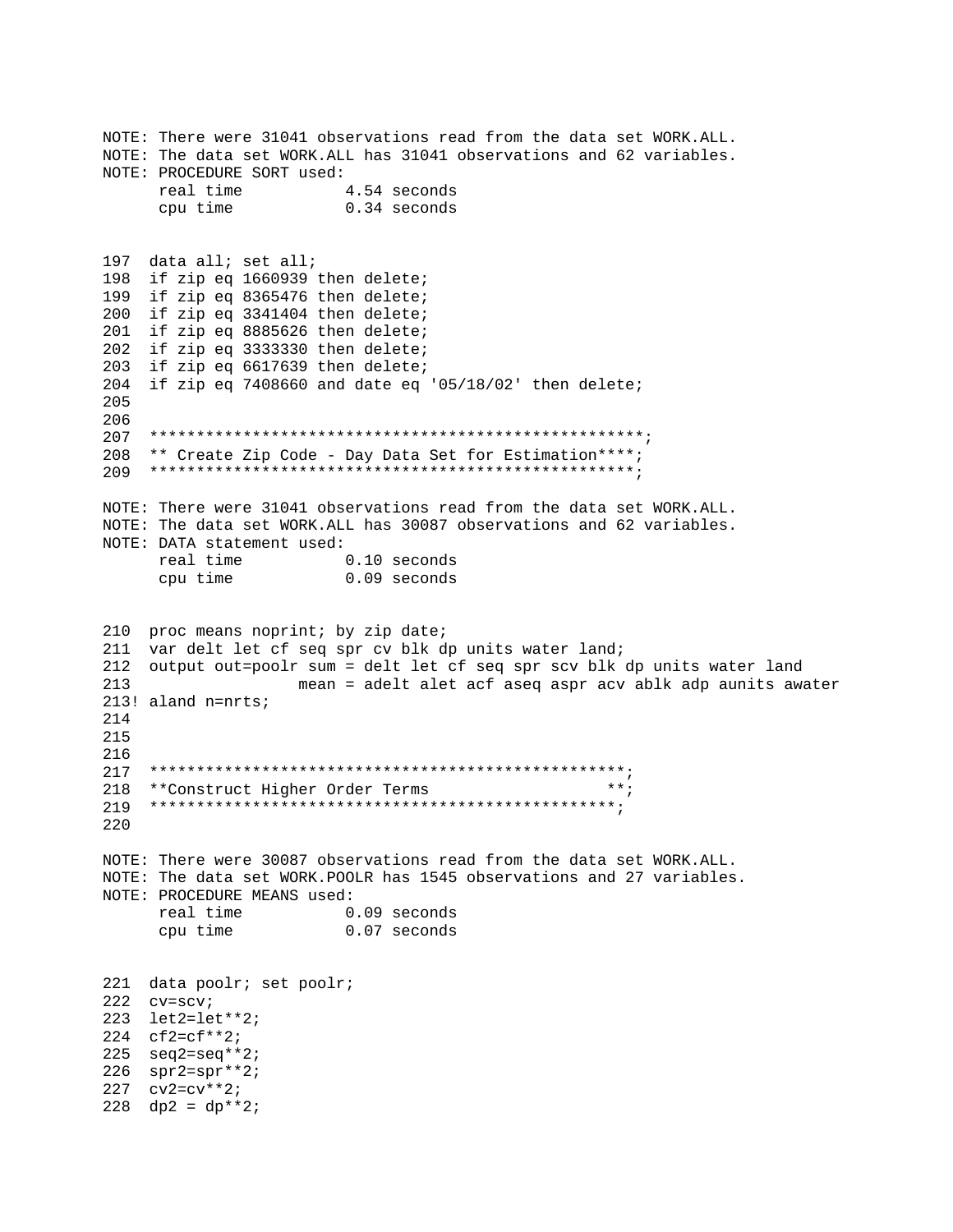229 blk2=blk\*\*2; 230 231 lf=let\*cf; 232 lse=let\*seq; 233 lcv=let\*cv; 234 lspr=let\*spr; 235 ldp=let\*dp; 236 fse=cf\*seq; 237 fcv=cf\*cv; 238 fspr=cf\*spr; 239 fdp=cf\*dp; 240 scv=seq\*cv; 241 sspr=seq\*spr; 242 sdp=seq\*dp; 243 cspr=cv\*spr; 244 cdp=cv\*dp; 245 spdp=spr\*dp; 246 sqm=land; 247 248 dens=dp/sqm; 249 dens2=dens\*\*2; 250 ldns=let\*dens; 251 fdns=cf\*dens; 252 sdns=seq\*dens; 253 cdns=cv\*dens; 254 spdns=spr\*dens; 255 dpdns=dp\*dens; 256 257 NOTE: There were 1545 observations read from the data set WORK.POOLR. NOTE: The data set WORK.POOLR has 1545 observations and 58 variables. NOTE: DATA statement used: real time 0.04 seconds cpu time 0.04 seconds 258 proc means; 259 var delt let cf seq cv spr dp dens; 260 output out=regmean mean=mdelt mlet mcf mseq mcv mspr mdp mdens; 261 262 263 \*\*\*\*\*\*\*\*\*\*\*\*\*\*\*\*\*\*\*\*\*\*\*\*\*\*\*\*\*\*\*\*\*\*\*\*\*\*\*\*\*\*\*\*\*\*\*\*\*\*; 264 \*\*Estimate the Pooled Regular Delivery Model \*\*; 265 \*\*Full Quadratic Specification \*\*; 266 \*\*\*\*\*\*\*\*\*\*\*\*\*\*\*\*\*\*\*\*\*\*\*\*\*\*\*\*\*\*\*\*\*\*\*\*\*\*\*\*\*\*\*\*\*\*\*\*\*\*; 267 NOTE: There were 1545 observations read from the data set WORK.POOLR. NOTE: The data set WORK.REGMEAN has 1 observations and 10 variables. NOTE: PROCEDURE MEANS used: real time 0.78 seconds cpu time 0.14 seconds

268 proc reg data=poolr outest=coef1;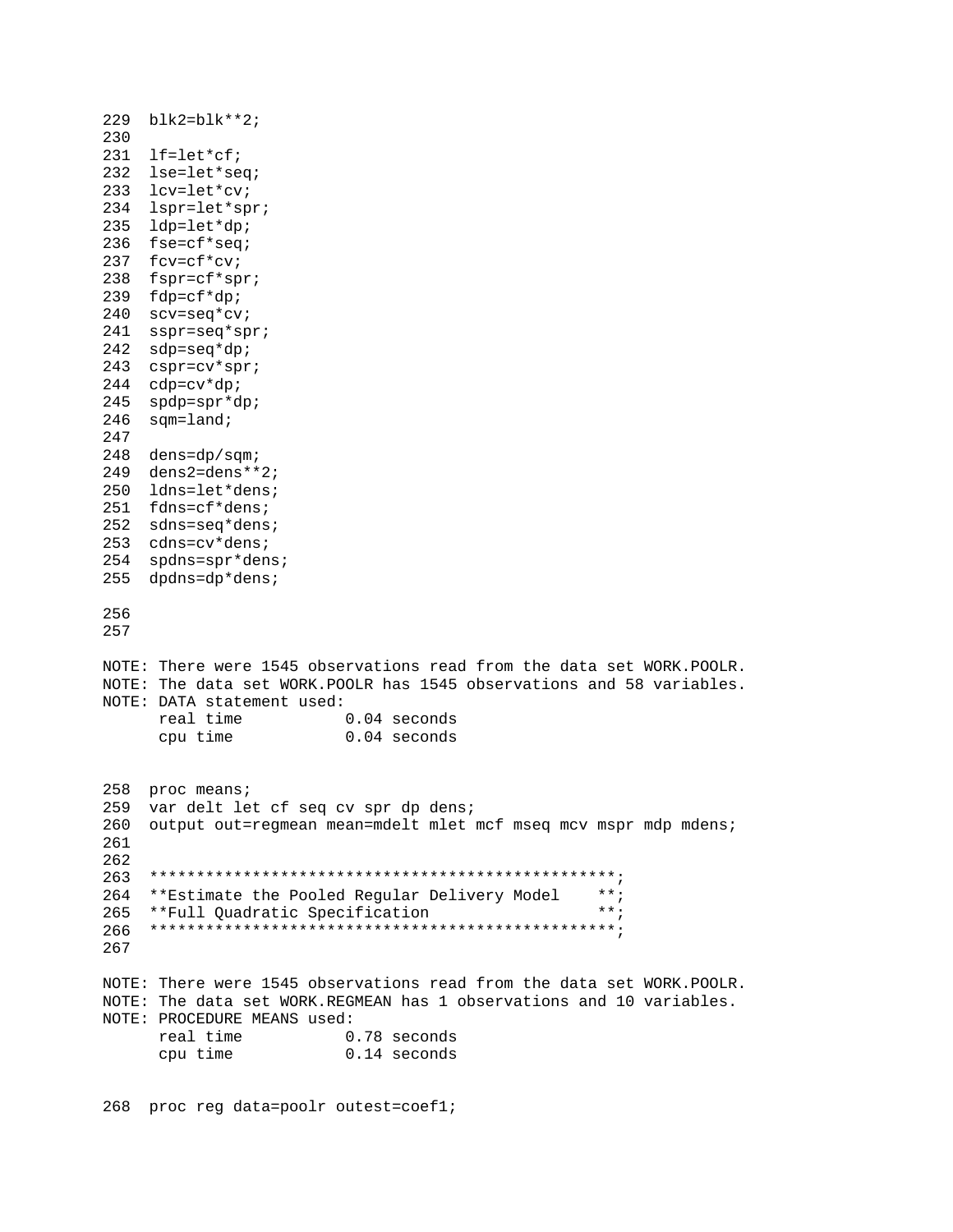269 model delt= let let2 cf cf2 seq seq2 cv cv2 spr spr2 dp dp2 dens dens2 270 If lse lcv lspr ldp fse fcv fspr fdp scv sspr sdp cspr cdp spdp 271 ldns fdns sdns cdns spdns dpdns/vif tol acov ; 272 273 274 275 276 \*\* Estimate the Pooled Regular Delivery Model  $***$ :  $***;$ 277 \*\*Restricted Ouadratic Specification 278 279 280 WARNING: The variable \_NAME\_ or \_TYPE\_ exists in a data set that is not TYPE=CORR, COV, SSCP, etc. NOTE: 1545 observations read. NOTE: 1545 observations used in computations. NOTE: There were 1545 observations read from the data set WORK. POOLR. NOTE: The data set WORK. COEF1 has 1 observations and 41 variables. NOTE: PROCEDURE REG used: 0.96 seconds real time  $0.14$  seconds cpu time 281 proc reg data =poolr outest=coef2; 282 283 model delt= let let2 cf cf2 seq seq2 cv cv2 spr spr2 dp dp2 dens dens2/vif 283! tol acov;  $284$ 285 286 \*\*Calculate Variabilities for Regular Delivery Model  $***;$ 287 288 \*\*Full Quadratic Specification  $***$  ; 290 WARNING: The variable \_NAME\_ or \_TYPE\_ exists in a data set that is not TYPE=CORR, COV, SSCP, etc. NOTE: 1545 observations read. NOTE: 1545 observations used in computations. NOTE: There were 1545 observations read from the data set WORK. POOLR. NOTE: The data set WORK. COEF2 has 1 observations and 20 variables. NOTE: PROCEDURE REG used:  $0.14$  seconds real time  $0.03$  seconds cpu time 291 proc print data=coef1; 292 NOTE: There were 1 observations read from the data set WORK.COEF1. NOTE: PROCEDURE PRINT used: real time  $0.03$  seconds<br>cpu time  $0.01$  seconds cpu time  $0.01$  seconds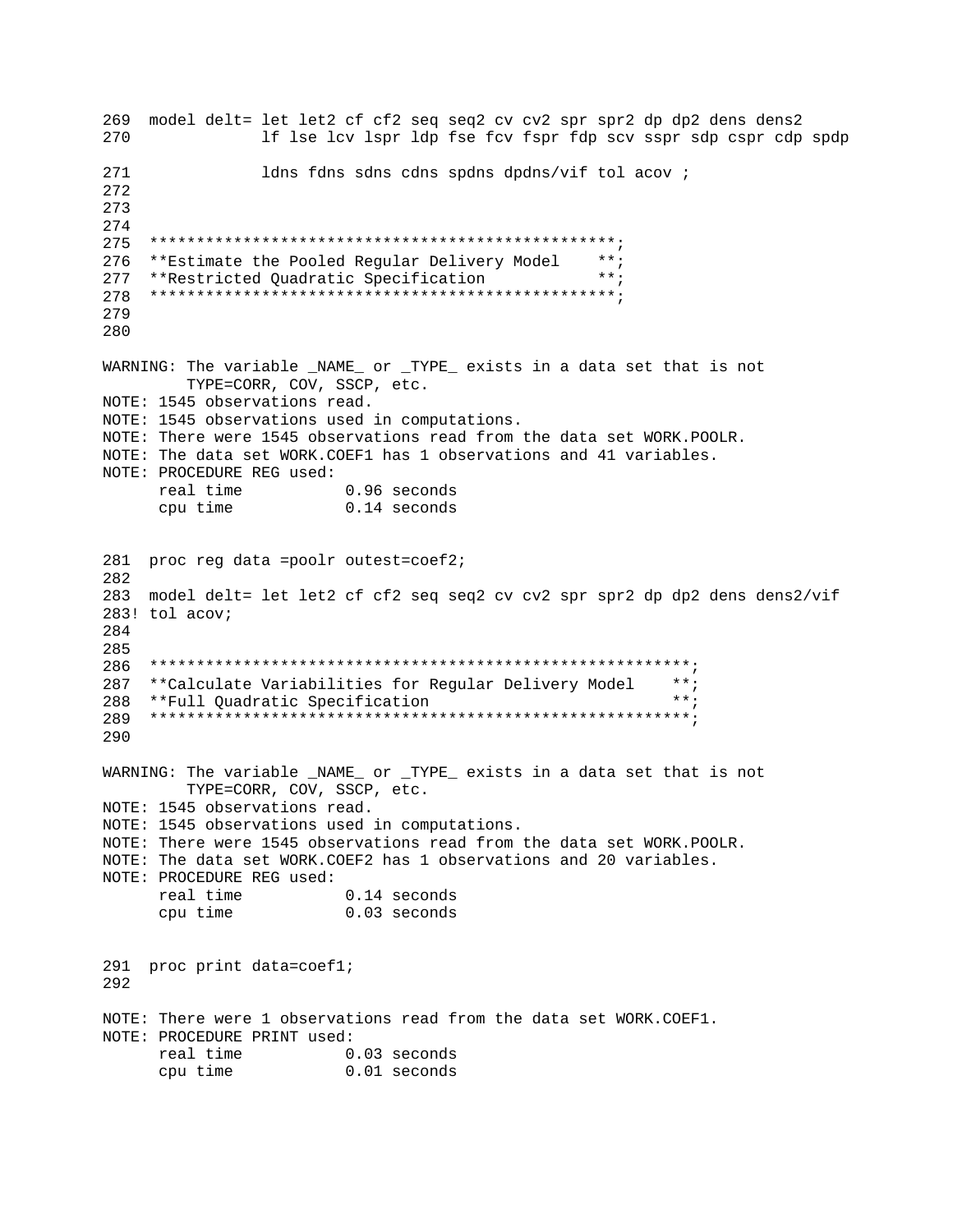```
293 data elascal1; merge coef1 regmean (drop=_TYPE_); 
294 pdelt=intercept+let*mlet+let2*mlet*mlet+cf*mcf+cf2*mcf*mcf+seq*mseq+seq2*ms 
294! eq*mseq 
295 +spr*mspr+spr2*mspr*mspr+cv*mcv+cv2*mcv*mcv+dp*mdp+dp2*mdp*mdp+dens*md 
295! ens+dens2*mdens*mdens 
296 +lf*mlet*mcf+lse*mlet*mseq+lcv*mlet*mcv+lspr*mlet*mspr+ldp*mlet*mdp 
297 +fse*mcf*mseq+fcv*mcf*mcv+fspr*mcf*mspr+fdp*mcf*mdp 
298 +scv*mseq*mcv+sspr*mseq*mspr+sdp*mseq*mdp+cspr*mcv*mspr+cdp*mcv*mdp+sp 
298! dp*mspr*mdp 
299 +ldns*mlet*mdens+fdns*mcf*mdens+sdns*mseq*mdens+cdns*mcv*mdens+spdns*m 
299! spr*mdens+dpdns*mdp*mdens 
300 ; 
301 
302 elasl=(let*mlet +2*let2*mlet*mlet 
302! +lf*mlet*mcf+lse*mlet*mseq+lcv*mlet*mcv+lspr*mlet*mspr 
303 +ldp*mlet*mdp+ldns*mlet*mdens)/pdelt; 
304 
305 elasf=(cf*mcf +2*cf2*mcf*mcf 
305! +lf*mlet*mcf+fse*mcf*mseq+fcv*mcf*mcv+fspr*mcf*mspr 
306 +fdp*mcf*mdp+fdns*mcf*mdens)/pdelt; 
307 
308 elass=(seq*mseq +2*seq2*mseq*mseq 
308! +lse*mlet*mseq+fse*mcf*mseq+scv*mseq*mcv+sspr*mseq*mspr 
309 +sdp*mseq*mdp+sdns*mseq*mdens)/pdelt; 
310 
311 elasc=(cv*mcv +2*cv2*mcv*mcv 
311! +lcv*mlet*mcv+fcv*mcf*mcv+scv*mseq*mcv+cspr*mcv*mspr 
312 +cdp*mcv*mdp+cdns*mcv*mdens)/pdelt; 
313 
314 elasp=(spr*mspr +2*spr2*mspr*mspr 
314! +lspr*mlet*mspr+fspr*mcf*mspr+sspr*mseq*mspr+cspr*mcv*mspr 
315 +spdp*mspr*mdp+spdns*mspr*mdens)/pdelt; 
316 
317 elasd=(dp*mdp +2*dp2*mdp*mdp 
317! +ldp*mlet*mdp+fdp*mcf*mdp+sdp*mseq*mdp+cdp*mcv*mdp+spdp*mspr*mdp 
318 +dpdns*mdp*mdens )/pdelt; 
319 
320 elasdns=(dens*mdens +2*dens2*mdens*mdens 
320! +ldns*mlet*mdens+fdns*mcf*mdens+sdns*mseq*mdens+cdns*mcv*mdens+spdns*mspr*m 
320! dens 
321 +dpdns*mdp*mdens )/pdelt; 
322 
323 
NOTE: There were 1 observations read from the data set WORK.COEF1. 
NOTE: There were 1 observations read from the data set WORK.REGMEAN. 
NOTE: The data set WORK.ELASCAL1 has 1 observations and 58 variables. 
NOTE: DATA statement used: 
      real time 0.03 seconds 
      cpu time 0.03 seconds 
324 proc print data=elascal1; 
325 var mdelt pdelt elasl elasf elass elasc elasp elasd elasdns ; 
326 
327
```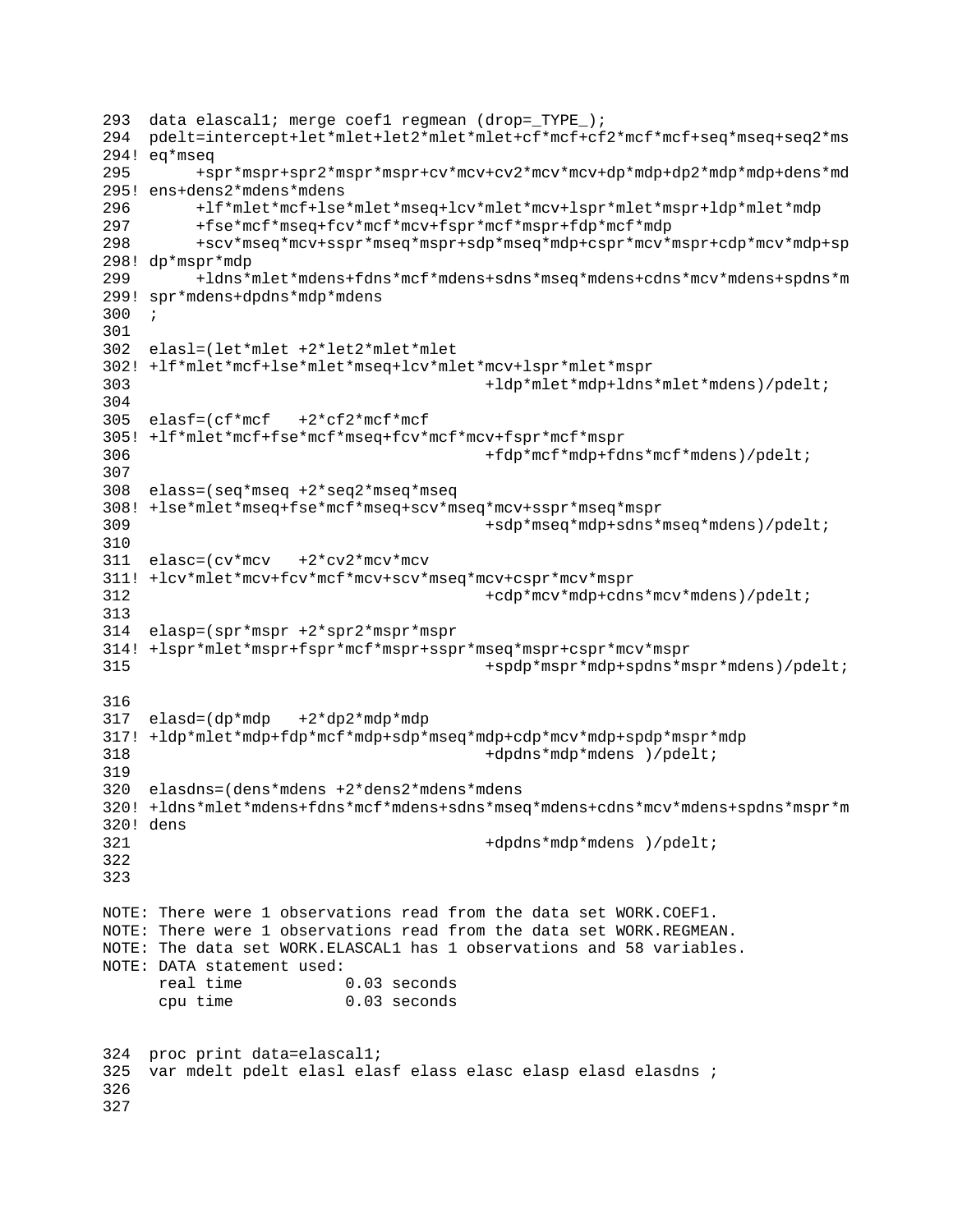```
328
329330
331
    **Calculate Variabilities for Regular Delivery Model
                                                  ***332 **Restricted Quadratic Specification
                                                  ***334
NOTE: There were 1 observations read from the data set WORK. ELASCAL1.
NOTE: PROCEDURE PRINT used:
    real time
                     0.00 seconds
                    0.00 seconds
     cpu time
335 proc print data=coef2;
NOTE: There were 1 observations read from the data set WORK.COEF2.
NOTE: PROCEDURE PRINT used:
    real time 0.00 seconds
    cpu time
                    0.00 seconds
336 data elascal2; merge coef2 regmean (drop=_TYPE_);
337 pdelt=intercept+let*mlet+let2*mlet*mlet+cf*mcf+cf2*mcf*mcf+seq*mseq+seq2*ms
337! eq*mseq
338
       +spr*mspr+spr2*mspr*mspr+cv*mcv+cv2*mcv*mcv+dp*mdp+dp2*mdp*mdp+dens*md
338! ens+dens2*mdens*mdens
339
       \cdot:
340
341 elasl=(let*mlet +2*let2*mlet*mlet)/pdelt;
342 elasf=(cf*mcf +2*cf2*mcf*mcf)/pdelt;
343 elass=(seq*mseq +2*seq2*mseq*mseq)/pdelt;
344 elasc=(cv*mcv +2*cv2*mcv*mcv)/pdelt;
345 elasp=(spr*mspr +2*spr2*mspr*mspr)/pdelt;
346 elasd=(dp*mdp +2*dp2*mdp*mdp)/pdelt;
347 elasdns=(dens*mdens +2*dens2*mdens*mdens)/pdelt;
348
349
350
NOTE: There were 1 observations read from the data set WORK.COEF2.
NOTE: There were 1 observations read from the data set WORK.REGMEAN.
NOTE: The data set WORK. ELASCAL2 has 1 observations and 37 variables.
NOTE: DATA statement used:
     real time
                    0.01 seconds
                    0.01 seconds
    cpu time
351 proc print data=elascal2;
352 var mdelt pdelt elasl elasf elass elasc elasp elasd elasdns;
353
354
355
356
357
    358
    *This Section of the Program Estimates the P/A Delivery Equation ;
```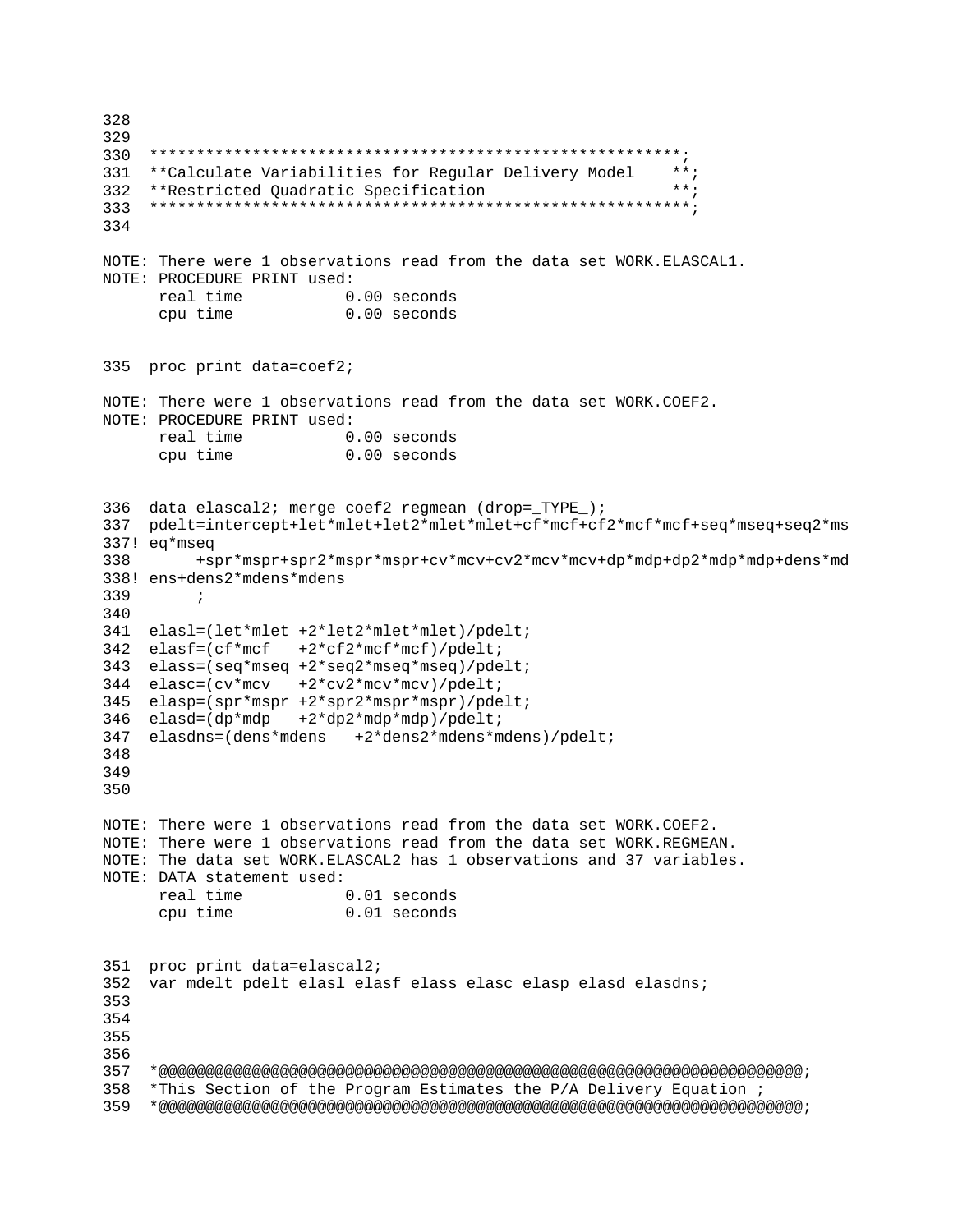360 361 362  $***;$ 363 \*\*Eliminate Observations Without Time or Volume 364 365 NOTE: There were 1 observations read from the data set WORK.ELASCAL2. NOTE: PROCEDURE PRINT used: real time 0.04 seconds cpu time  $0.00$  seconds 366 data allpa; set all3; 367 padelt=pdt+adt+padt+ddtt; 368 dp= bud+bed+bnd+bod+rud+red+rnd+rod; 369 vol=pcl+act; 370 if padelt=0 and vol>0 then delete; 371 if padelt>0 and vol=0 then delete; 372 NOTE: There were 31255 observations read from the data set WORK.ALL3. NOTE: The data set WORK.ALLPA has 26072 observations and 55 variables. NOTE: DATA statement used: real time 0.09 seconds 0.09 seconds cpu time 373 proc sort; by zip date; 374 375 376 \*\* Create Zip Code - Day Data Set for Estimation\*\*\*\*; NOTE: There were 26072 observations read from the data set WORK. ALLPA. NOTE: The data set WORK. ALLPA has 26072 observations and 55 variables. NOTE: PROCEDURE SORT used: 2.10 seconds real time cpu time 0.21 seconds 378 proc means noprint; by zip date; 379 var padelt pcl act dp; 380 output out=poolr sum = padelt pcl act dp mean = apadelt apcl aact adp; 381 382 383 \*\*Eliminate Zip Codes with No Parcels, No Accountables or \*\*  $***$ 384 \*\* No Parcel/Accountable Delivery Time 386 NOTE: There were 26072 observations read from the data set WORK. ALLPA. NOTE: The data set WORK. POOLR has 1629 observations and 12 variables. NOTE: PROCEDURE MEANS used: real time 0.54 seconds cpu time 0.07 seconds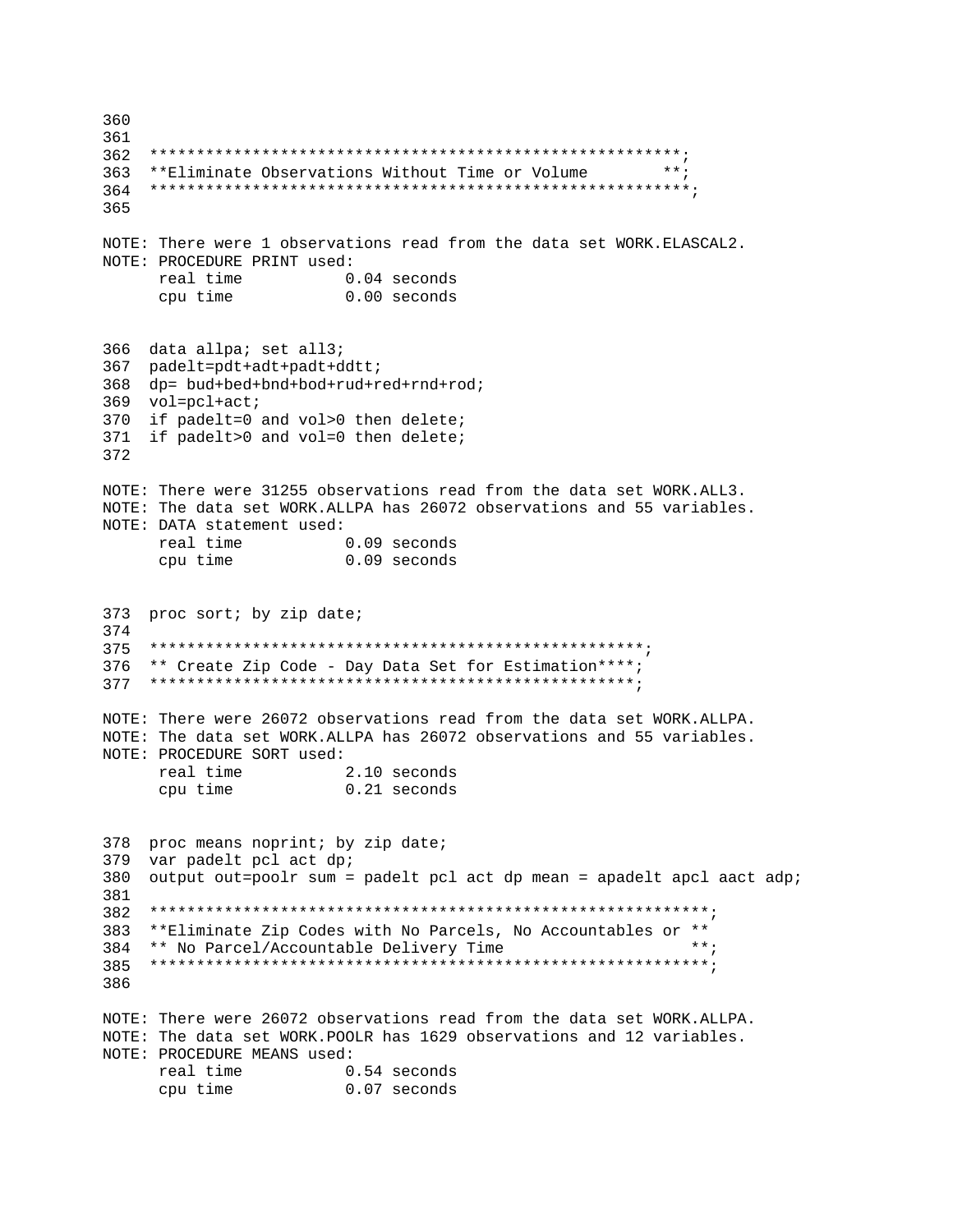387 data poolr; set poolr; 388 if padelt=0 then delete; 389 if pcl=0 then delete; 390 if act=0 then delete; 391 if  $dp = 0$  then delete; 392 393  $***;$ 394 \*\*Construct Higher Order Terms NOTE: There were 1629 observations read from the data set WORK. POOLR. NOTE: The data set WORK. POOLR has 1535 observations and 12 variables. NOTE: DATA statement used: real time 0.03 seconds 0.03 seconds cpu time 396 data poolz; set poolr;  $397 \text{ dp2} = dp^{**}2i$ 398 pcl2=pcl\*\*2; 399 act2=act\*\*2; 400 pact=pcl\*act; 401 padp=pcl\*dp; 402 acdp=act\*dp; 403 404 405 NOTE: There were 1535 observations read from the data set WORK. POOLR. NOTE: The data set WORK. POOLZ has 1535 observations and 18 variables. NOTE: DATA statement used: real time 0.01 seconds cpu time  $0.01$  seconds 406 proc means; var padelt pcl act dp; 407 408 output out=pregmean mean=mpadelt mpcl mact mdp; 409 410 411 412 \*\* Estimate the Pooled PA Delivery Model\*\*; 414 NOTE: There were 1535 observations read from the data set WORK. POOLZ. NOTE: The data set WORK. PREGMEAN has 1 observations and 6 variables. NOTE: PROCEDURE MEANS used: real time 0.01 seconds  $0.01$  seconds cpu time 415 proc req data=poolz outest=coefp1; 416 model padelt= pcl pcl2 act act2 dp dp2 pact padp acdp/vif tol acov ; 417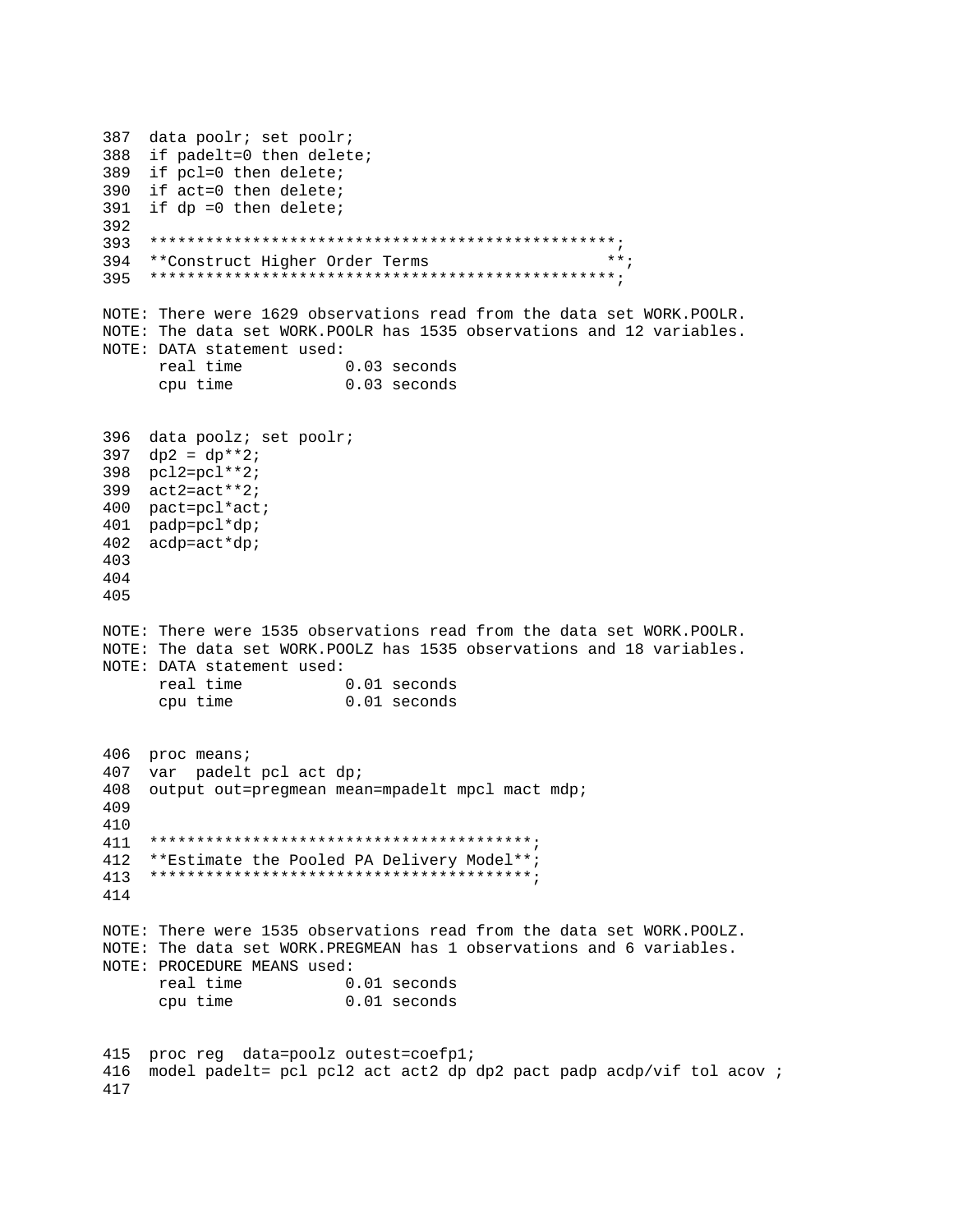WARNING: The variable \_NAME\_ or \_TYPE\_ exists in a data set that is not TYPE=CORR, COV, SSCP, etc. NOTE: 1535 observations read. NOTE: 1535 observations used in computations. NOTE: There were 1535 observations read from the data set WORK. POOLZ. NOTE: The data set WORK. COEFP1 has 1 observations and 15 variables. NOTE: PROCEDURE REG used: real time  $0.06$  seconds 0.04 seconds cpu time 418 proc print data=coefp1; 419 420 421 \*\*Calculate Variabilities for P/A Delivery Model  $***;$  $***$ ; \*\*Full Quadratic Specification 422 424 NOTE: There were 1 observations read from the data set WORK.COEFP1. NOTE: PROCEDURE PRINT used: real time  $0.00$  seconds  $0.00$  seconds cpu time 425 data elaspl; merge coefpl pregmean (drop=\_TYPE\_); 426 ppadelt=intercept+pcl\*mpcl+pcl2\*mpcl\*mpcl+act\*mact+act2\*mact\*mact+dp\*mdp+dp  $426!$   $2*$ mdp\*mdp 427 +pact\*mpcl\*mact+padp\*mpcl\*mdp+acdp\*mact\*mdp ; 428 429 elasp=(pcl\*mpcl +2\*pcl2\*mpcl\*mpcl+pact\*mpcl\*mact+padp\*mpcl\*mdp)/ppadelt; 430 elasa=(act\*mact +2\*act2\*mact\*mact+pact\*mpcl\*mact+acdp\*mact\*mdp)/ppadelt; 431 elasd=(dp\*mdp +2\*dp2\*mdp\*mdp +padp\*mpcl\*mdp+acdp\*mact\*mdp)/ppadelt; 432 433 NOTE: There were 1 observations read from the data set WORK.COEFP1. NOTE: There were 1 observations read from the data set WORK. PREGMEAN. NOTE: The data set WORK.ELASP1 has 1 observations and 24 variables. NOTE: DATA statement used: real time 0.01 seconds 0.01 seconds cpu time 434 proc print data=elasp1; 435 var mpadelt ppadelt elasp elasa elasd; 436 437 438 439 run; NOTE: There were 1 observations read from the data set WORK.ELASP1. NOTE: PROCEDURE PRINT used: real time 0.00 seconds cpu time  $0.00$  seconds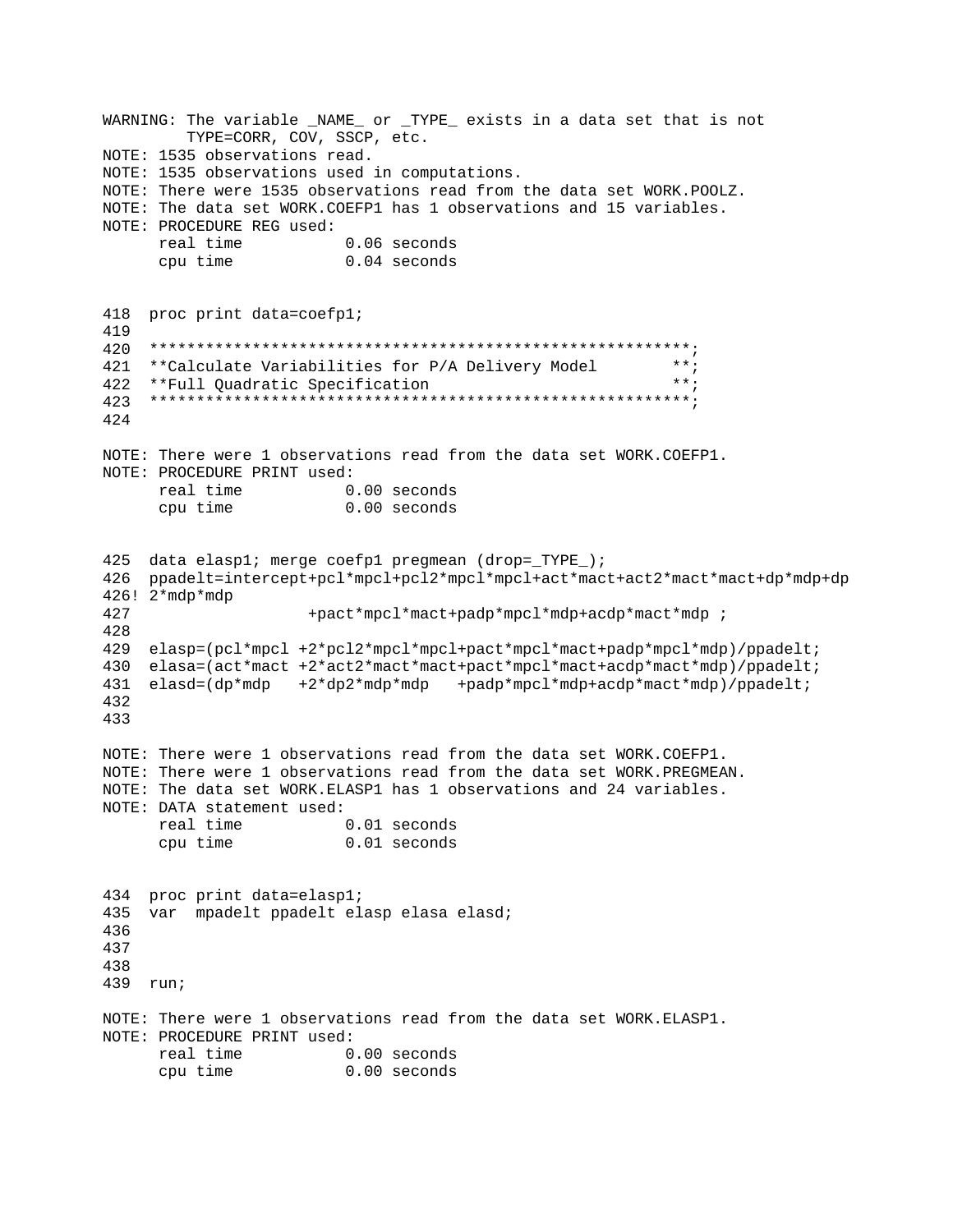### **SAS LISTING**

The SAS System

The MEANS Procedure

| Variable       | N    | Mean        | Std Dev     | Minimum     | Maximum     |
|----------------|------|-------------|-------------|-------------|-------------|
|                |      |             |             |             |             |
| delt           | 1545 | 222595.34   | 155029.70   | 2711.00     | 843493.00   |
| let            | 1545 | 36007.95    | 26665.41    | 425,0000000 | 212665.00   |
| сf             | 1545 | 11799.20    | 9984.98     | 103.0000000 | 61573.00    |
| seq            | 1545 | 3528.40     | 6333.08     |             | 67595.00    |
| <b>CV</b>      | 1545 | 4969.46     | 6975.64     |             | 88201.00    |
| spr            | 1545 | 373.2679612 | 326.3759862 |             | 3470.00     |
| dp             | 1545 | 9462.31     | 5817.34     | 196.0000000 | 34378.00    |
| dens           | 1545 | 71.4975563  | 105.9993942 | 0.4480750   | 738.8297872 |
|                |      |             |             |             |             |
| The SAS System |      |             |             |             |             |

The REG Procedure Model: MODEL1 Dependent Variable: delt

### Analysis of Variance

| Source                                  | DF                          | Sum of<br>Squares                         | Mean<br>Square            | F Value | Pr > F  |
|-----------------------------------------|-----------------------------|-------------------------------------------|---------------------------|---------|---------|
| Model<br>Error<br>Corrected Total       | 35<br>1509<br>1544          | 3.161705E13<br>5.491768E12<br>3.710882E13 | 9.033442E11<br>3639342384 | 248.22  | < .0001 |
| Root MSE<br>Dependent Mean<br>Coeff Var | 60327<br>222595<br>27.10163 | R-Square<br>Adj R-Sq                      | 0.8520<br>0.8486          |         |         |

### Parameter Estimates

|           |    | Parameter     | Standard   |         |                   |           |
|-----------|----|---------------|------------|---------|-------------------|-----------|
| Variable  | DF | Estimate      | Error      | t Value | t<br>Pr<br>$\geq$ | Tolerance |
| Intercept |    | $-13416$      | 5170.03967 | $-2.59$ | 0.0096            | $\bullet$ |
| let       |    | 1.65973       | 0.37902    | 4.38    | < .0001           | 0.02308   |
| let2      |    | 0.00000332    | 0.00000419 | 0.79    | 0.4278            | 0.01054   |
| сf        |    | 1.77838       | 0.81842    | 2.17    | 0.0299            | 0.03530   |
| cf2       |    | $-0.00007339$ | 0.00001958 | $-3.75$ | 0.0002            | 0.03192   |
| seq       |    | 1.19988       | 0.87984    | 1.36    | 0.1729            | 0.07592   |
| seq2      |    | 0.00003010    | 0.00001639 | 1.84    | 0.0664            | 0.21725   |
| CV        |    | 2.89920       | 1.09084    | 2.66    | 0.0079            | 0.04071   |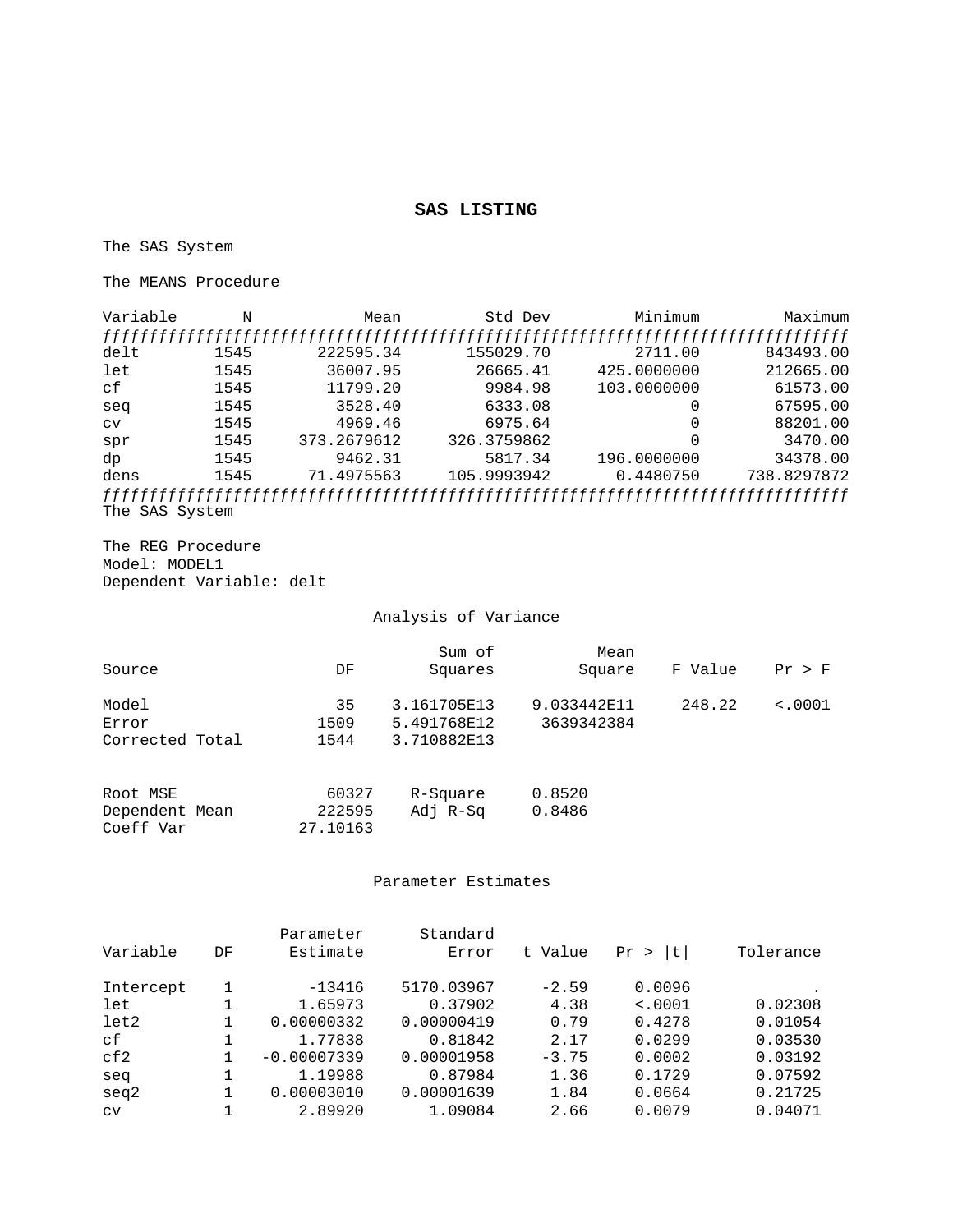| cv2 | 0.00001721 | 0.00001026 | 1.68    | 0.0937 | 0.14922 |
|-----|------------|------------|---------|--------|---------|
| spr | -19.99274  | 23.45878   | $-0.85$ | 0.3942 | 0.04021 |

Parameter Estimates

| Variable          | DF | Variance<br>Inflation |
|-------------------|----|-----------------------|
| Intercept         | 1  | $\left( \right)$      |
| let               | 1  | 43.33661              |
| let2              | 1  | 94.84567              |
| сf                | 1  | 28.33147              |
| $c0$ f $2$        | 1  | 31.33313              |
| seq               | 1  | 13.17236              |
| seg2              | 1  | 4.60295               |
| CV                | 1  | 24.56470              |
| cv2               | 1  | 6.70162               |
| spr               | 1  | 24.86976              |
| The<br>SAS System |    |                       |

The REG Procedure Model: MODEL1 Dependent Variable: delt

#### Parameter Estimates

|                   |              | Parameter     | Standard   |         |            |           |
|-------------------|--------------|---------------|------------|---------|------------|-----------|
| Variable          | DF           | Estimate      | Error      | t Value | Pr ><br> t | Tolerance |
|                   |              |               |            |         |            |           |
| spr2              | 1            | $-0.03286$    | 0.01342    | $-2.45$ | 0.0145     | 0.03906   |
| dp                | 1            | 17.92620      | 1.36341    | 13.15   | < .0001    | 0.03747   |
| dp2               | 1            | $-0.00055680$ | 0.00008397 | $-6.63$ | < .0001    | 0.01336   |
| dens              | $\mathbf 1$  | $-22.49610$   | 57.91776   | $-0.39$ | 0.6978     | 0.06254   |
| dens <sub>2</sub> | 1            | 0.13666       | 0.08543    | 1.60    | 0.1099     | 0.10429   |
| 1f                | 1            | $-0.00003992$ | 0.00001428 | $-2.80$ | 0.0052     | 0.01020   |
| lse               | 1            | 0.00002413    | 0.00001870 | 1.29    | 0.1972     | 0.04486   |
| 1 <sub>cv</sub>   | 1            | 4.387093E-7   | 0.00002167 | 0.02    | 0.9839     | 0.02739   |
| lspr              | 1            | $-0.00053443$ | 0.00039696 | $-1.35$ | 0.1784     | 0.01035   |
| ldp               | 1            | 0.00003417    | 0.00003103 | 1.10    | 0.2709     | 0.00604   |
| fse               | 1            | $-0.00004598$ | 0.00003638 | $-1.26$ | 0.2064     | 0.10545   |
| fcv               | 1            | 0.00016363    | 0.00003920 | 4.17    | < .0001    | 0.07364   |
| fspr              | 1            | 0.00115       | 0.00083926 | 1.37    | 0.1717     | 0.02260   |
| fdp               | 1            | 0.00036350    | 0.00006068 | 5.99    | < .0001    | 0.01497   |
| SCV               | 1            | $-0.00039998$ | 0.00005278 | $-7.58$ | < .0001    | 0.12614   |
| sspr              | 1            | 0.00204       | 0.00128    | 1.60    | 0.1109     | 0.07965   |
| sdp               | 1            | $-0.00004283$ | 0.00006871 | $-0.62$ | 0.5331     | 0.05234   |
| cspr              | 1            | $-0.00334$    | 0.00087407 | $-3.82$ | 0.0001     | 0.09718   |
| cdp               | $\mathbf 1$  | 0.00005436    | 0.00008930 | 0.61    | 0.5428     | 0.03241   |
| spdp              | $\mathbf 1$  | 0.00707       | 0.00200    | 3.54    | 0.0004     | 0.01084   |
| ldns              | $\mathbf{1}$ | $-0.00146$    | 0.00122    | $-1.20$ | 0.2321     | 0.04969   |
| fdns              | 1            | $-0.01216$    | 0.00332    | $-3.67$ | 0.0003     | 0.08876   |
| sdns              | 1            | 0.00488       | 0.00488    | 1.00    | 0.3180     | 0.36673   |
| cdns              | 1            | $-0.00918$    | 0.00373    | $-2.46$ | 0.0139     | 0.13030   |
| spdns             | 1            | $-0.27399$    | 0.10434    | $-2.63$ | 0.0087     | 0.10092   |
| dpdns             | 1            | 0.00847       | 0.00453    | 1.87    | 0.0615     | 0.04905   |

Parameter Estimates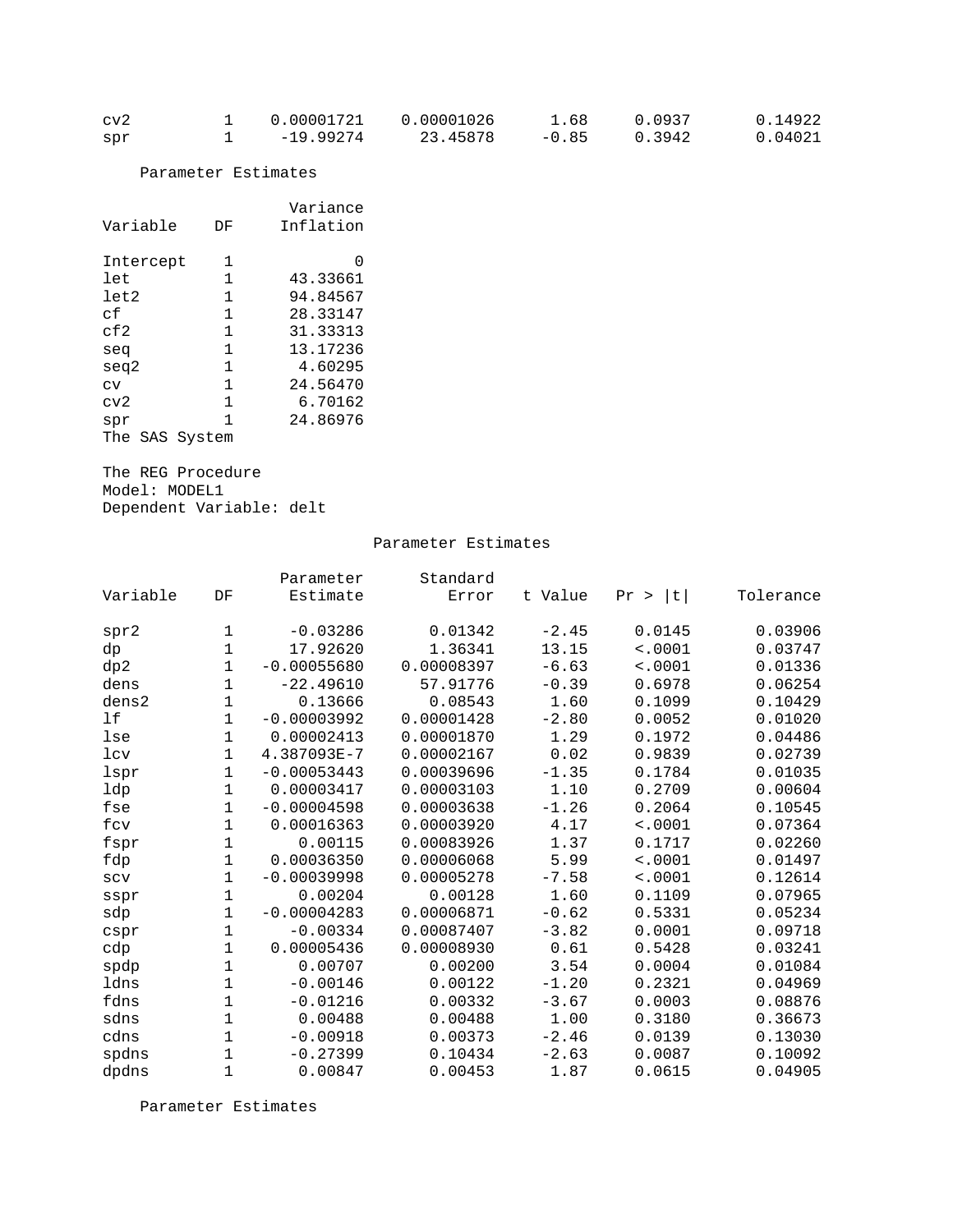| Variable       | DF           | Variance<br>Inflation |
|----------------|--------------|-----------------------|
| spr2           | 1            | 25.60418              |
| dp             | 1            | 26.68854              |
| dp2            | $\mathbf{1}$ | 74.85065              |
| dens           | 1            | 15.99023              |
| dens2          | 1            | 9.58862               |
| 1 f            | $\mathbf{1}$ | 98.04595              |
| lse            | 1            | 22.29321              |
| $1$ cv         | 1            | 36.50874              |
| lspr           | 1            | 96.61249              |
| ldp            | 1            | 165.55972             |
| fse            | 1            | 9.48315               |
| The SAS System |              |                       |

The REG Procedure Model: MODEL1 Dependent Variable: delt

Parameter Estimates

|                |              | Variance  |
|----------------|--------------|-----------|
| Variable       | DF           | Inflation |
|                |              |           |
| fcv            | 1            | 13.57871  |
| fspr           | 1            | 44.25224  |
| fdp            | 1            | 66.80544  |
| SCV            | 1            | 7.92763   |
| sspr           | $\mathbf{1}$ | 12.55432  |
| sdp            | $\mathbf{1}$ | 19.10572  |
| cspr           | 1            | 10.29057  |
| cdp            | 1            | 30.85853  |
| spdp           | $\mathbf{1}$ | 92.26812  |
| ldns           | $\mathbf{1}$ | 20.12307  |
| fdns           | $\mathbf{1}$ | 11.26671  |
| sdns           | $\mathbf{1}$ | 2.72678   |
| cdns           | $\mathbf{1}$ | 7.67486   |
| spdns          | $\mathbf{1}$ | 9.90907   |
| dpdns          | 1            | 20.38741  |
| The SAS System |              |           |

The REG Procedure Model: MODEL1 Dependent Variable: delt

| Variable  | Intercept      | let            | let2             | сf               | cf2             |
|-----------|----------------|----------------|------------------|------------------|-----------------|
|           |                |                |                  |                  |                 |
| Intercept | 12078313.908   | -268.078506    | $-0.000703507$   | $-17.61988476$   | 0.0020465008    |
| let       | $-268.078506$  | 0.2551319892   | 6.2840511E-7     | $-0.255181102$   | 1.6628809E-6    |
| let2      | $-0.000703507$ | 6.2840511E-7   | 2.848118E-11     | $-2.104808E - 7$ | 1.400181E-11    |
| cf        | $-17.61988476$ | $-0.255181102$ | $-2.104808E - 7$ | 0.8225748138     | $-8.44726E - 6$ |
| cf2       | 0.0020465008   | 1.6628809E-6   | 1.400181E-11     | $-8.44726E-6$    | 5.942056E-10    |
| seq       | $-533.7097405$ | 0.0415578458   | $-5.394829E - 7$ | $-0.039712221$   | 1,2063097E-6    |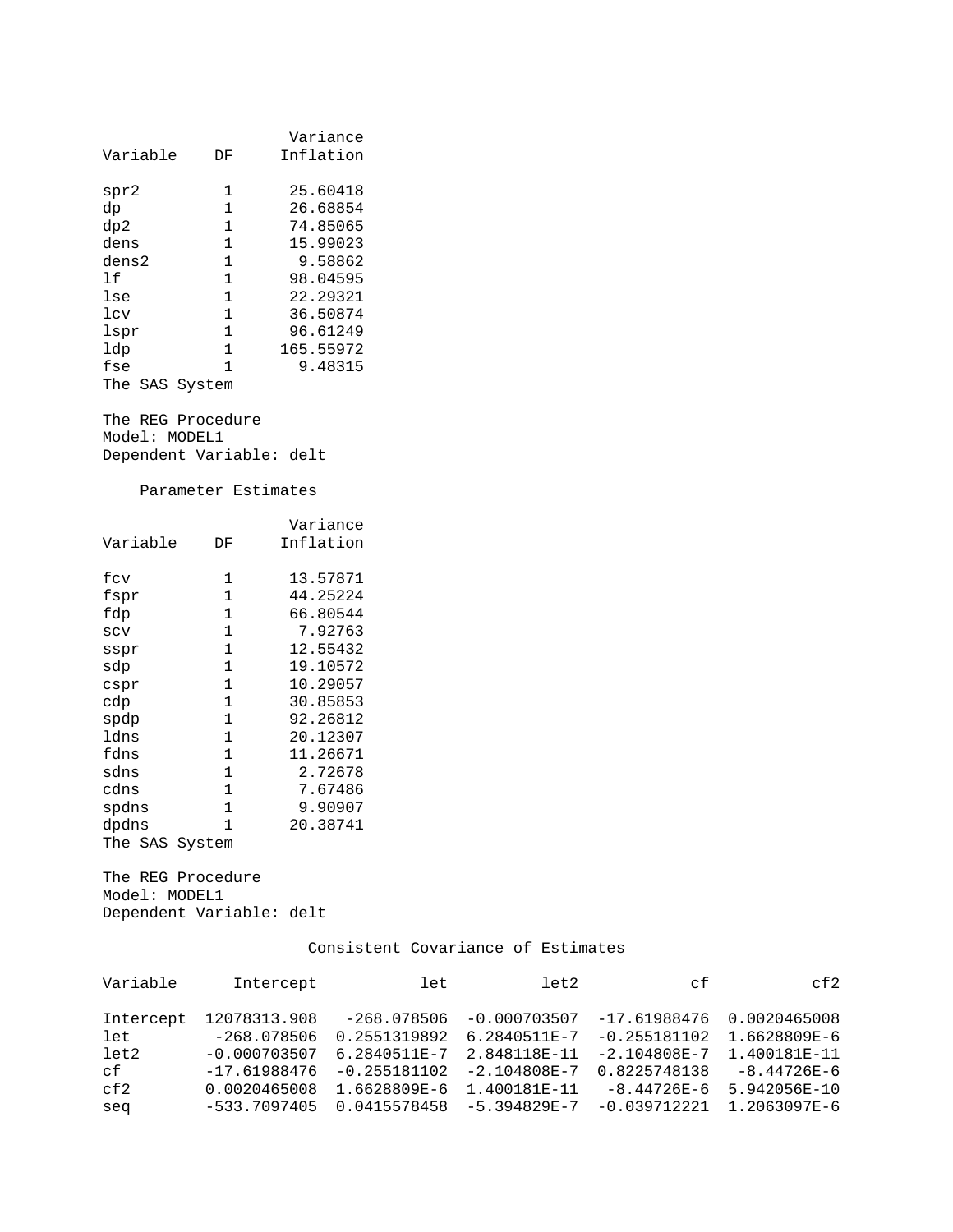| seq2            | $-0.008921686$ | 8.5851902E-7   | $-3.17681E - 12$ | 5.2005062E-7     | $-3.30546E - 11$ |
|-----------------|----------------|----------------|------------------|------------------|------------------|
| $\text{cv}$     | $-845.5649586$ | 0.0018419884   | $-5.616691E-7$   | $-0.1486875$     | 1.0469485E-6     |
| cv2             | $-0.008689722$ | 7.8271218E-7   | 3.397225E-12     | $-1.827134E-7$   | $-4.27446E - 11$ |
| spr             | $-7681.790926$ | $-3.172725127$ | 5.7230558E-7     | 0.0457697148     | $-7.80995E-6$    |
| spr2            | $-1.808936839$ | 0.0001227996   | 2.2848181E-8     | $-0.000368773$   | 7.0625897E-8     |
| dp              | $-868.3147145$ | $-0.418916978$ | $-1.589999E-6$   | 0.0848629344     | 9.1079601E-7     |
| dp2             | $-0.031038624$ | 0.0000217756   | 2.225872E-10     | $-0.000012425$   | 2.864572E-10     |
| dens            | $-46956.71314$ | $-2.134431803$ | 0.0000391505     | $-0.088439877$   | 0.0000135636     |
| dens2           | 33.433241833   | 0.0040904375   | $-2.112645E-8$   | 0.0037431262     | $-8.33661E-8$    |
| 1f              | 0.0024636438   | $-2.016324E-6$ | $-7.0587E - 11$  | 1.8886818E-6     | $-1.60126E-10$   |
| lse             | 0.020204845    | $-5.970345E-6$ | 1.859554E-11     | 4.6000357E-6     | 3.361814E-11     |
| 1 <sub>cv</sub> | $-0.003043641$ | $-5.500963E-6$ | $-1.08461E-11$   | 6.7498858E-6     | 4.497385E-12     |
| lspr            | $-0.029826206$ | $-0.000027061$ | $-1.289304E-9$   | $-0.000013886$   | 2.315696E-10     |
| ldp             | 0.0206638321   | $-0.000012886$ | $-1.41319E-10$   | 0.0000113912     | $6.269945E - 12$ |
| fse             | 0.0046180278   | 3.0636534E-6   | $-1.07612E-11$   | $-8.138855E-6$   | $-4.76138E - 11$ |
| fcv             | $-0.004304311$ | 5.2073625E-6   | 2.720824E-11     | $-0.00001265$    | $-1.533E-10$     |
| fspr            | $-0.026248525$ | 0.0000732821   | 2.6543219E-9     | $5.4836925E - 6$ | $-4.044489E-9$   |
| fdp             | $-0.002263897$ | 0.0000111398   | 1.57975E-10      | $-0.000022869$   | $-4.66792E-10$   |
| SCV             | 0.0387530143   | $-4.798545E-6$ | $-3.36247E - 11$ | 3.3860369E-7     | $-6.56102E-11$   |
| sspr            | 0.0703746861   | 0.0001521212   | 7.974195E-10     | $-0.000036431$   | $-4.83653E - 11$ |
| sdp             | $-0.045676708$ | 8.9336006E-6   | $-2.66027E - 11$ | $-7.788185E-6$   | 1.371854E-11     |
| cspr            | 0.4219742437   | 0.0000619145   | $-9.66861E-11$   | $-0.000135251$   | $-4.50845E-10$   |
| cdp             | 0.0718432326   | 0.0000133664   | 7.842404E-11     | 3.3102072E-6     | 2.772265E-10     |
| spdp            | 0.5261891177   | 0.0001649962   | $-3.96252E-10$   | 0.0001316734     | $-3.367363E-9$   |
| ldns            | $-0.057630996$ | $-0.00018653$  | $-3.507161E-9$   | 0.0000704626     | $-5.585617E-9$   |
| fdns            | $-0.266342101$ | 0.0002972548   | 6.526529E-10     | $-0.001326206$   | 2.2488625E-8     |
| sdns            | 1.3943704375   | 0.0000488005   | 1.4468628E-9     | 0.0003161185     | $-3.330112E-9$   |
| cdns            | 3.7450733814   | $-0.000088824$ | 9.85161E-10      | 0.0004864929     | 5.0293757E-9     |
| spdns           | 79.637536465   | $-0.002120818$ | $-5.841759E-8$   | $-0.001928035$   | 1.1198478E-7     |
| dpdns           | 1.214577758    | 0.0002860801   | 7.2538309E-9     | 0.0006744778     | $-3.411181E-9$   |
|                 |                |                |                  |                  |                  |

| Variable       | sea                                                                        | sea2 | CV | cv2 | spr |
|----------------|----------------------------------------------------------------------------|------|----|-----|-----|
|                | 1ntercept -533.7097405 -0.008921686 -845.5649586 -0.008689722 -7681.790926 |      |    |     |     |
| let            | $0.0415578458$ 8.5851902E-7 0.0018419884 7.8271218E-7 -3.172725127         |      |    |     |     |
| let2           | -5.394829E-7 -3.17681E-12 -5.616691E-7 3.397225E-12 5.7230558E-7           |      |    |     |     |
| The SAS System |                                                                            |      |    |     |     |

The REG Procedure Model: MODEL1 Dependent Variable: delt

| Variable  | seq              | seq2             | CV             | cv2              | spr            |
|-----------|------------------|------------------|----------------|------------------|----------------|
| сf        | $-0.039712221$   | 5.2005062E-7     | $-0.1486875$   | $-1.827134E - 7$ | 0.0457697148   |
| cf2       | 1.2063097E-6     | $-3.30546E - 11$ | 1.0469485E-6   | $-4.27446E - 11$ | $-7.80995E-6$  |
| seq       | 0.8506351179     | $-7.524892E - 7$ | 0.1273942783   | 5.1657613E-7     | $-2.574756272$ |
| seq2      | $-7.524892E - 7$ | 3.048242E-10     | 2.4617789E-6   | 7.873217E-11     | 0.0000824864   |
| <b>CV</b> | 0.1273942783     | 2.4617789E-6     | 1.3521311385   | $-2.004243E-6$   | $-3.890217543$ |
| cv2       | 5.1657613E-7     | 7.873217E-11     | $-2.004243E-6$ | 1.821645E-10     | 0.0000738995   |
| spr       | $-2.574756272$   | 0.0000824864     | $-3.890217543$ | 0.0000738995     | 742.36706937   |
| spr2      | $-0.000369808$   | $-1.122231E-8$   | $-0.000163509$ | $-1.032989E-8$   | 0.1249848029   |
| dp        | $-0.205025727$   | $-4.865035E-6$   | $-0.045357529$ | $-1.987182E-6$   | $-12.25540998$ |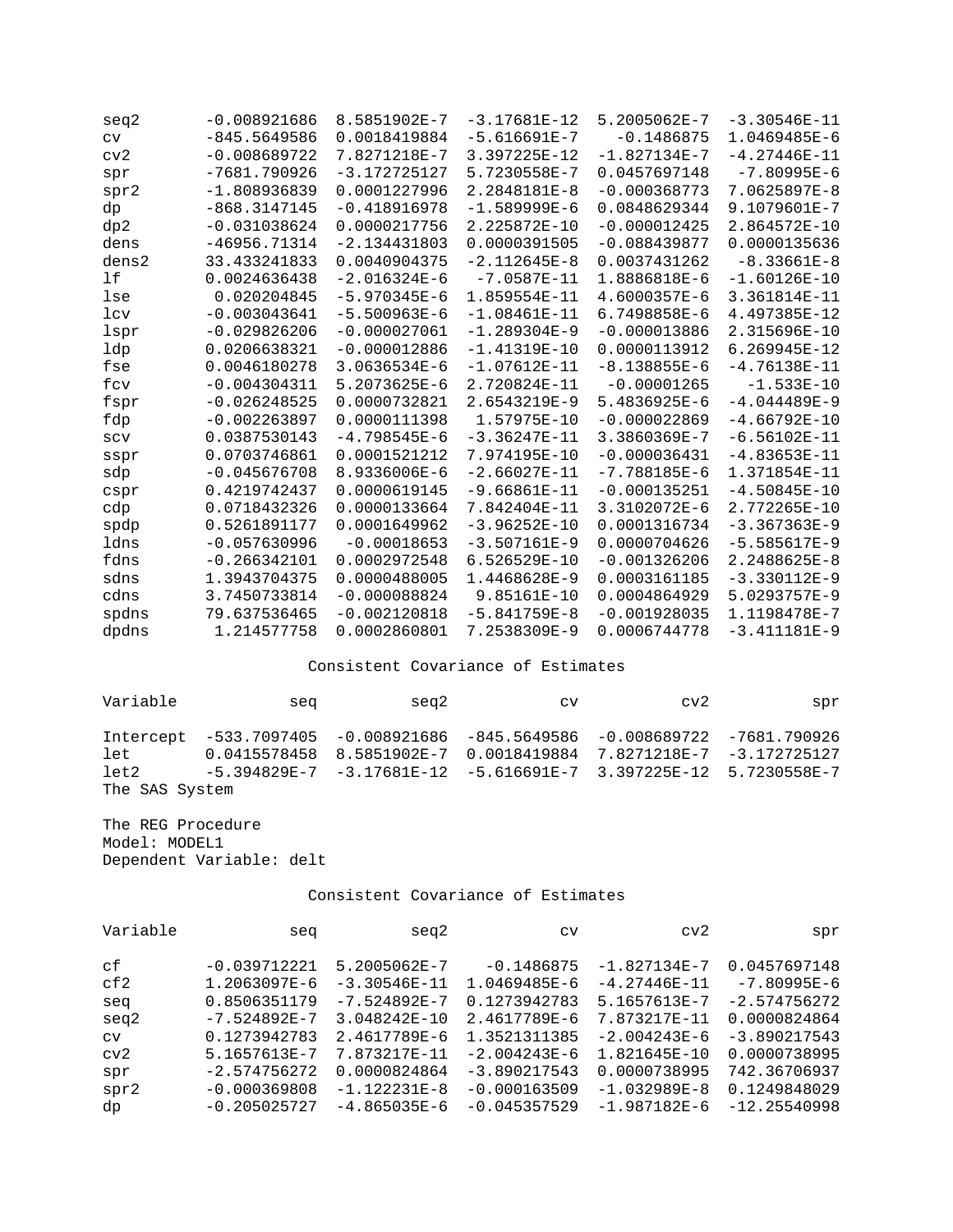| dp2   | 7.8503735E-6     | 2.364069E-10   | $-7.899414E-6$ | 1.74424E-10      | 0.0005954981   |
|-------|------------------|----------------|----------------|------------------|----------------|
| dens  | 0.2977885499     | $-8.912808E-6$ | 0.663279735    | 0.0000918912     | 197.64139165   |
| dens2 | 0.0022836003     | 4.8017463E-8   | 0.0015272866   | $-1.145634E-7$   | $-0.153720822$ |
| 1f    | 1.3893847E-6     | $-7.98153E-12$ | 1.505732E-7    | $-8.17914E-12$   | $-0.000015365$ |
| lse   | $-5.652697E-6$   | $-6.14919E-11$ | $-7.484902E-6$ | $-3.47461E-11$   | 0.0000894148   |
| 1cv   | $-4.30452E-6$    | 8.894613E-11   | 1.1652493E-6   | $-5.80046E-12$   | 0.0001887389   |
| lspr  | 7.3035949E-6     | 3.493646E-10   | 0.0000231964   | 1.533928E-10     | 0.0004640313   |
| ldp   | 1.8783292E-6     | $-2.63899E-11$ | 4.2945468E-6   | $-7.99205E - 11$ | 0.0001040594   |
| fse   | $-0.000010633$   | 2.423779E-11   | 6.1895455E-7   | 1.859201E-11     | $-9.107757E-6$ |
| fcv   | $-4.938907E - 7$ | $-1.44106E-10$ | $-5.406001E-6$ | 1.348954E-10     | $-0.000210755$ |
| fspr  | $-0.0000374$     | 7.105544E-10   | $-0.000086125$ | 1.1056918E-9     | $-0.004125021$ |
| fdp   | $-5.045162E-6$   | 5.412471E-11   | 0.0000118802   | 6.964069E-11     | 0.0004002245   |
| SCV   | $-0.000015579$   | $-6.04707E-10$ | $-0.000014732$ | $-3.5759E - 10$  | $-0.000176447$ |
| sspr  | 0.0000992938     | $-1.034384E-8$ | 0.0000138694   | $-1.064033E-9$   | $-0.012655466$ |
| sdp   | $-0.000013512$   | 2.304578E-10   | 0.0000223662   | 1.56949E-10      | 0.0002915217   |
| cspr  | 0.0000102006     | $-7.8666E-9$   | $-0.000051294$ | $-7.019738E-9$   | $-0.011623026$ |
| cdp   | 0.0000163095     | 1.112167E-10   | $-0.000063582$ | 2.565771E-11     | 0.000067401    |
| spdp  | 0.0000920893     | $-3.996739E-9$ | 0.0000712391   | $-2.369054E-9$   | $-0.042431186$ |
| ldns  | 0.0001177329     | $-2.80306E-10$ | 0.0004256757   | 1.9336142E-9     | -0.001009078   |
| fdns  | $-0.000023705$   | 2.9890587E-9   | $-0.000212082$ | 1.3898469E-9     | $-0.005534267$ |
| sdns  | $-0.001882956$   | 1.4824743E-8   | $-0.000192165$ | $-8.26898E-10$   | 0.0099731643   |
| cdns  | $-0.000446744$   | $-1.916998E-8$ | $-0.003731923$ | $-2.165271E-8$   | 0.0001958434   |
| spdns | 0.0207680031     | $-6.994641E-9$ | 0.0229207651   | $-2.414243E - 7$ | $-1.12868543$  |
| dpdns | $-0.000897818$   | $-5.338347E-9$ | $-0.001245467$ | $-2.27613E-9$    | 0.0262612057   |

| Variable       | spr2           | dp             | dp2            | dens           | dens2          |
|----------------|----------------|----------------|----------------|----------------|----------------|
| Intercept      | $-1.808936839$ | $-868.3147145$ | $-0.031038624$ | $-46956.71314$ | 33.433241833   |
| let            | 0.0001227996   | $-0.418916978$ | 0.0000217756   | $-2.134431803$ | 0.0040904375   |
| let2           | 2.2848181E-8   | $-1.589999E-6$ | 2.225872E-10   | 0.0000391505   | $-2.112645E-8$ |
| cf             | $-0.000368773$ | 0.0848629344   | $-0.000012425$ | $-0.088439877$ | 0.0037431262   |
| cf2            | 7.0625897E-8   | 9.1079601E-7   | 2.864572E-10   | 0.0000135636   | $-8.33661E-8$  |
| seq            | $-0.000369808$ | $-0.205025727$ | 7.8503735E-6   | 0.2977885499   | 0.0022836003   |
| The SAS System |                |                |                |                |                |

The REG Procedure Model: MODEL1 Dependent Variable: delt

| Variable | spr2             | dp               | dp2             | dens           | dens2            |
|----------|------------------|------------------|-----------------|----------------|------------------|
| seq2     | $-1.122231E-8$   | $-4.865035E - 6$ | 2.364069E-10    | $-8.912808E-6$ | 4.8017463E-8     |
| CV       | $-0.000163509$   | $-0.045357529$   | $-7.899414E-6$  | 0.663279735    | 0.0015272866     |
| cv2      | $-1.032989E - 8$ | $-1.987182E-6$   | 1.74424E-10     | 0.0000918912   | $-1.145634E - 7$ |
| spr      | 0.1249848029     | $-12.25540998$   | 0.0005954981    | 197.64139165   | $-0.153720822$   |
| spr2     | 0.000221133      | $-0.004316924$   | 4.3361432E-7    | 0.0481590945   | 0.0000216902     |
| dp       | $-0.004316924$   | 2.1478491078     | $-0.000085956$  | $-1.278377964$ | $-0.005662602$   |
| dp2      | 4.3361432E-7     | $-0.000085956$   | 1.2927905E-8    | 0.000251331    | 3.8914507E-7     |
| dens     | 0.0481590945     | $-1.278377964$   | 0.000251331     | 1995.257589    | $-2.596894917$   |
| dens2    | 0.0000216902     | $-0.005662602$   | 3.8914507E-7    | $-2.596894917$ | 0.0042995568     |
| lf       | $-4.74314E-8$    | $4.38323E-6$     | $-3.1046E - 10$ | $-0.00007824$  | 3.4782653E-8     |
| lse      | $-1.797658E - 8$ | 0.0000110368     | 1.738268E-10    | 0.0000299411   | $-1.298678E - 7$ |
| lcv      | $3.032691E - 8$  | 6.4003237E-6     | $-1.77065E-10$  | 0.0001784136   | $-1.758114E - 7$ |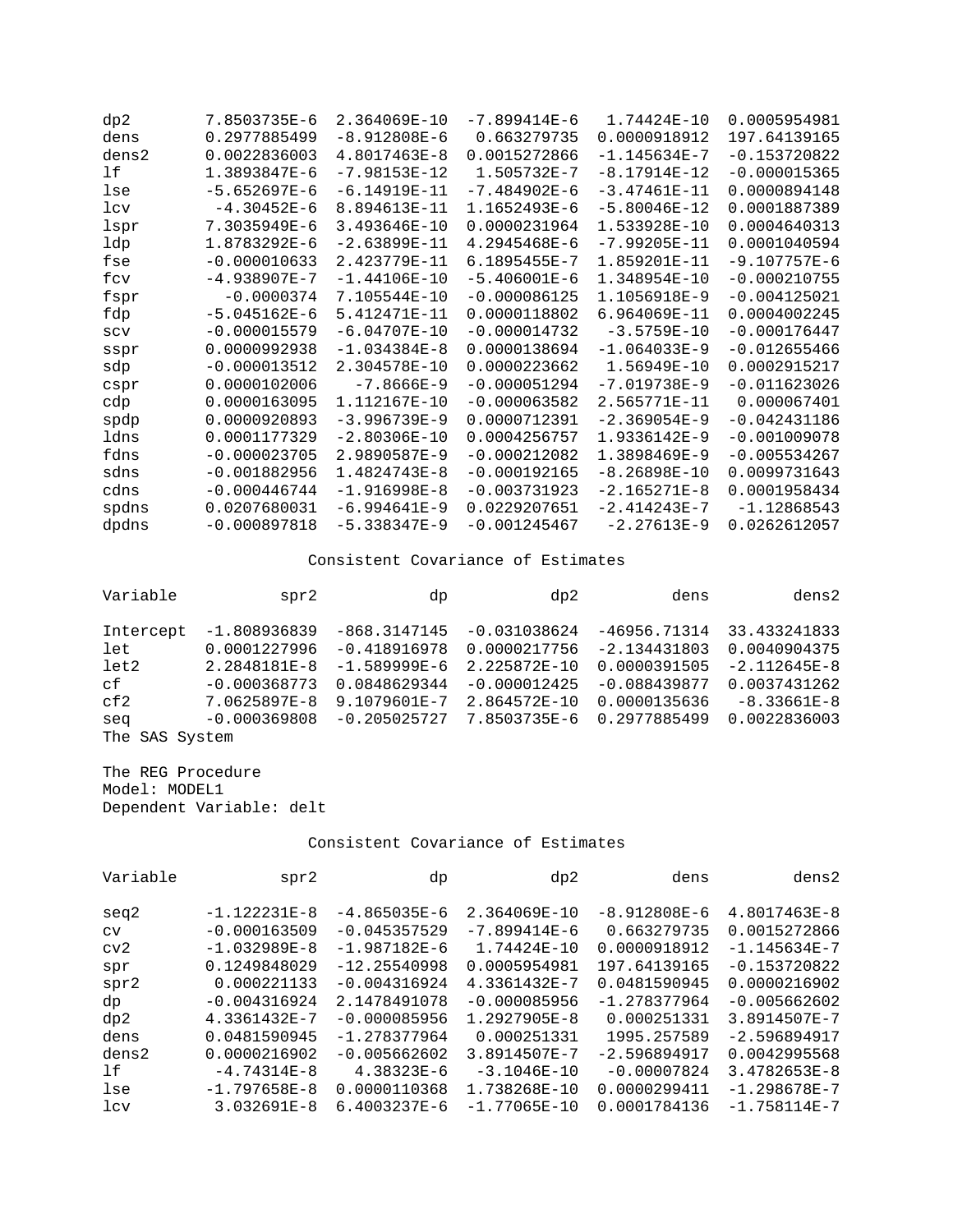| lspr  | $-2.495928E-6$   | 0.0000917794   | 8.7236284E-9     | $-0.001774785$ | 9.6571651E-7     |
|-------|------------------|----------------|------------------|----------------|------------------|
| ldp   | $-1.875093E - 8$ | 0.0000223749   | $-3.815258E-9$   | $-0.000140709$ | $-8.014584E-9$   |
| fse   | $-1.746057E-8$   | $-4.6264E-7$   | $-2.73402E - 10$ | 0.0000860905   | -8.363663E-8     |
| fcv   | $-8.918346E - 8$ | 8.6681136E-6   | $-8.9741E-10$    | -0.000037469   | $-1.693284E - 7$ |
| fspr  | $-1.283634E - 6$ | $-0.000022347$ | 1.1725621E-8     | $-0.00250701$  | 3.4304442E-6     |
| fdp   | 1.1016409E-7     | $-0.000029146$ | 1.198817E-9      | 0.0004808008   | $-1.751855E - 7$ |
| SCV   | $-7.86372E - 8$  | 0.0000256586   | $-2.487773E-9$   | $-0.00003813$  | $-1.888056E - 7$ |
| sspr  | 4.5207806E-6     | $-0.000100268$ | 8.864877E-9      | $-0.000758098$ | 4.9405391E-6     |
| sdp   | 8.8926009E-9     | $-0.000020636$ | $-7.97986E - 10$ | 0.0000288397   | $-1.4723E-7$     |
| cspr  | $-3.729418E-6$   | 0.0002830246   | $-2.822488E - 8$ | $-0.005100092$ | 1.8261605E-6     |
| cdp   | $2.639947E - 7$  | $-0.000058426$ | 4.6258965E-9     | $-0.000772367$ | 1.2213526E-6     |
| spdp  | $-0.000019524$   | 0.0006418816   | $-1.36913E - 7$  | 0.0004903673   | $-0.000013651$   |
| ldns  | $-6.673925E-6$   | 0.0004267593   | $1.1962731E - 8$ | $-0.00572825$  | 3.8212634E-6     |
| fdns  | $-1.512455E-6$   | 0.0005621837   | 6.4506129E-9     | $-0.008053814$ | $-0.000043475$   |
| sdns  | $-4.005767E - 7$ | $-0.000544548$ | $6.4643022E - 8$ | $-0.044143648$ | 0.0000659804     |
| cdns  | 2.4276832E-6     | 0.0004353677   | $-8.817021E-9$   | $-0.03072549$  | 0.0000328219     |
| spdns | 0.0000246092     | 0.0212813999   | 2.9163948E-7     | $-1.706511509$ | 0.0023744282     |
| dpdns | 0.0000128267     | $-0.001803042$ | $-1.726157E - 7$ | 0.0160967112   | $-0.000013301$   |

| Variable  | 1f              | lse              | 1 <sub>cv</sub>  | lspr           | ldp              |
|-----------|-----------------|------------------|------------------|----------------|------------------|
| Intercept | 0.0024636438    | 0.020204845      | $-0.003043641$   | $-0.029826206$ | 0.0206638321     |
| let       | $-2.016324E-6$  | $-5.970345E-6$   | $-5.500963E-6$   | $-0.000027061$ | $-0.000012886$   |
| let2      | $-7.0587E - 11$ | 1.859554E-11     | $-1.08461E-11$   | $-1.289304E-9$ | $-1.41319E-10$   |
| сf        | 1.8886818E-6    | 4.6000357E-6     | 6.7498858E-6     | $-0.000013886$ | 0.0000113912     |
| cf2       | $-1.60126E-10$  | 3.361814E-11     | 4.497385E-12     | 2.315696E-10   | 6.269945E-12     |
| seq       | 1.3893847E-6    | $-5.652697E-6$   | $-4.30452E-6$    | 7.3035949E-6   | 1.8783292E-6     |
| seg2      | $-7.98153E-12$  | $-6.14919F - 11$ | 8.894613E-11     | 3.493646E-10   | $-2.63899E-11$   |
| CV        | 1.505732E-7     | $-7.484902E-6$   | 1.1652493E-6     | 0.0000231964   | 4.2945468E-6     |
| cv2       | $-8.17914E-12$  | $-3.47461E-11$   | $-5.80046E - 12$ | 1.533928E-10   | $-7.99205E - 11$ |
| The       | SAS System      |                  |                  |                |                  |

The REG Procedure Model: MODEL1 Dependent Variable: delt

| Variable | lf               | lse              | 1 <sub>cv</sub>  | lspr             | ldp              |
|----------|------------------|------------------|------------------|------------------|------------------|
|          |                  |                  |                  |                  |                  |
| spr      | $-0.000015365$   | 0.0000894148     | 0.0001887389     | 0.0004640313     | 0.0001040594     |
| spr2     | $-4.74314E-8$    | $-1.797658E - 8$ | $3.032691E - 8$  | $-2.495928E-6$   | $-1.875093E - 8$ |
| dp       | 4.38323E-6       | 0.0000110368     | 6.4003237E-6     | 0.0000917794     | 0.0000223749     |
| dp2      | $-3.1046E - 10$  | 1.738268E-10     | $-1.77065E - 10$ | 8.7236284E-9     | $-3.815258E-9$   |
| dens     | $-0.00007824$    | 0.0000299411     | 0.0001784136     | $-0.001774785$   | $-0.000140709$   |
| dens2    | $3.4782653E - 8$ | $-1.298678E - 7$ | $-1.758114E - 7$ | 9.6571651E-7     | $-8.014584E-9$   |
| lf       | 3.223621E-10     | $-3.31619E - 11$ | $-6.93606E - 11$ | 2.517581E-9      | 1.800346E-10     |
| lse      | $-3.31619E-11$   | 7.581996E-10     | 8.334533E-11     | 2.2871311E-9     | $-1.49614E-10$   |
| lcv      | $-6.93606E - 11$ | 8.334533E-11     | 1.0160356E-9     | 2.8780162E-9     | 1.628904E-10     |
| lspr     | 2.517581E-9      | 2.2871311E-9     | 2.8780162E-9     | 2.0663066E-7     | $-3.708667E-9$   |
| ldp      | 1.800346E-10     | $-1.49614E-10$   | 1.628904E-10     | $-3.708667E-9$   | $2.299621E-9$    |
| fse      | 1.902174E-11     | $-5.20523E-10$   | 1.270102E-10     | $-1.586582E-9$   | 1.390193E-10     |
| fcv      | $-4.12603E-11$   | $-5.10979E - 11$ | $-1.26295E-9$    | $-5.841108E-9$   | 2.909591E-11     |
| fspr     | $-9.681043E-9$   | $-1.518187E-9$   | $-5.06941E-9$    | $-2.795078E - 7$ | 4.8793986E-9     |
| fdp      | $-5.57469E - 10$ | 9.774192E-11     | 3.738626E-10     | 7.9863167E-9     | $-2.149448E-9$   |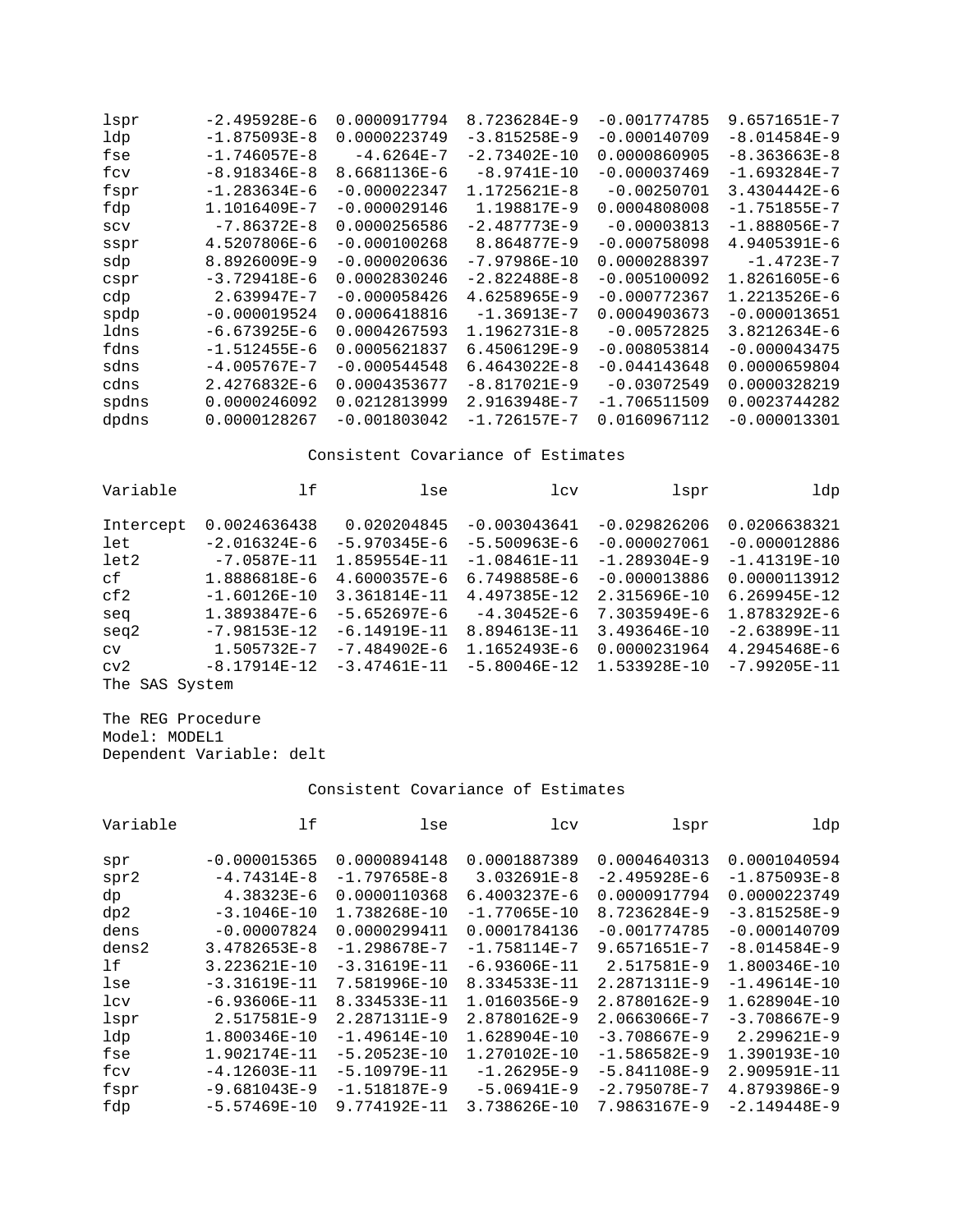| SCV   | 1.36839E-10      | 1.295783E-10     | $-4.25544E-10$   | $-3.1514E-9$     | 6.875641E-10     |
|-------|------------------|------------------|------------------|------------------|------------------|
| sspr  | $-5.36889E - 10$ | $-1.490303E-8$   | $-7.584292E-9$   | $-9.861517E-8$   | $-3.689718E-9$   |
| sdp   | $-3.14337E - 11$ | $-1.184054E-9$   | 2.437166E-10     | $-1.781916E-9$   | 1.148651E-10     |
| cspr  | 2.0321715E-9     | $-1.481862E-9$   | $-2.461167E-8$   | $-8.974883E-8$   | 4.3001006E-9     |
| cdp   | 1.436288E-10     | 3.839783E-10     | $-1.429431F-9$   | $-2.22584E-9$    | $-1.312952E-9$   |
| spdp  | 9.4398676E-9     | $-5.790842E-9$   | $-1.635007E - 8$ | $-2.728102E - 7$ | $-1.660262E-9$   |
| ldns  | $1.2965908E - 8$ | 6.6045165E-9     | $-9.124469E-9$   | 3.9271248E-7     | $-6.313344E-9$   |
| fdns  | $-8.648436E-9$   | $-6.204731E-9$   | $-2.111486E-9$   | $-2.291943E - 7$ | 1.647899E-8      |
| sdns  | $-3.529215E-9$   | $1.0684534E - 8$ | 6.473568E-9      | 2.6770866E-8     | $-1.604102E - 8$ |
| cdns  | 1.5824082E-9     | 2.6115819E-8     | $-3.94415E-9$    | $-9.356902E - 8$ | $-1.251729E-9$   |
| spdns | $3.0298861E - 8$ | $-2.393606E - 7$ | $-1.471023E-8$   | 1.8957098E-6     | 8.4436977E-7     |
| dpdns | $-2.203745E-8$   | $-5.730924E-9$   | 1.4558065E-8     | $-8.807411E-7$   | 7.7047879E-9     |

| Variable  | fse              | fcv              | fspr           | fdp            | SCV              |
|-----------|------------------|------------------|----------------|----------------|------------------|
| Intercept | 0.0046180278     | $-0.004304311$   | $-0.026248525$ | $-0.002263897$ | 0.0387530143     |
| let       | $3.0636534E - 6$ | $5.2073625E - 6$ | 0.0000732821   | 0.0000111398   | $-4.798545E - 6$ |
| let2      | $-1.07612E-11$   | 2.720824E-11     | 2.6543219E-9   | 1.57975E-10    | $-3.36247E - 11$ |
| сf        | $-8.138855E - 6$ | $-0.00001265$    | 5.4836925E-6   | $-0.000022869$ | 3.3860369E-7     |
| cf2       | $-4.76138E - 11$ | $-1.533E-10$     | $-4.044489E-9$ | $-4.66792E-10$ | $-6.56102E-11$   |
| seq       | $-0.000010633$   | $-4.938907E - 7$ | $-0.0000374$   | $-5.045162E-6$ | $-0.000015579$   |
| seq2      | 2.423779E-11     | $-1.44106E-10$   | 7.105544E-10   | 5.412471E-11   | $-6.04707E-10$   |
| CV        | 6.1895455E-7     | $-5.406001E-6$   | $-0.000086125$ | 0.0000118802   | $-0.000014732$   |
| cv2       | 1.859201E-11     | 1.348954E-10     | 1.1056918E-9   | 6.964069E-11   | $-3.5759E - 10$  |
| spr       | $-9.107757E - 6$ | $-0.000210755$   | $-0.004125021$ | 0.0004002245   | $-0.000176447$   |
| spr2      | $-1.746057E-8$   | $-8.918346E-8$   | $-1.283634E-6$ | 1.1016409E-7   | $-7.86372E - 8$  |
| dp        | $-4.6264E - 7$   | 8.6681136E-6     | $-0.000022347$ | $-0.000029146$ | 0.0000256586     |
| The       | SAS System       |                  |                |                |                  |

The REG Procedure Model: MODEL1 Dependent Variable: delt

| Variable | fse              | fcv              | fspr             | fdp              | SCV              |
|----------|------------------|------------------|------------------|------------------|------------------|
| dp2      | $-2.73402E - 10$ | $-8.9741E-10$    | 1.1725621E-8     | 1.198817E-9      | $-2.487773E-9$   |
| dens     | 0.0000860905     | $-0.000037469$   | $-0.00250701$    | 0.0004808008     | $-0.00003813$    |
| dens2    | $-8.363663E-8$   | $-1.693284E - 7$ | $3.4304442E - 6$ | $-1.751855E - 7$ | $-1.888056E - 7$ |
| lf       | 1.902174E-11     | $-4.12603E-11$   | $-9.681043E-9$   | $-5.57469E-10$   | 1.36839E-10      |
| lse      | $-5.20523E-10$   | $-5.10979E - 11$ | $-1.518187E-9$   | 9.774192E-11     | 1.295783E-10     |
| lcv      | 1.270102E-10     | $-1.26295E-9$    | $-5.06941E-9$    | 3.738626E-10     | $-4.25544E-10$   |
| lspr     | $-1.586582E-9$   | $-5.841108E-9$   | $-2.795078E - 7$ | 7.9863167E-9     | $-3.1514E-9$     |
| ldp      | 1.390193E-10     | 2.909591E-11     | 4.8793986E-9     | $-2.149448E-9$   | 6.875641E-10     |
| fse      | 1.7122983E-9     | $-1.69394E-10$   | 4.0652779E-9     | $-1.36443E-10$   | 1.240084E-11     |
| fcv      | $-1.69394E-10$   | 3.1320603E-9     | 1.5817239E-8     | $-1.68974E-10$   | 1.0542739E-9     |
| fspr     | 4.0652779E-9     | 1.5817239E-8     | 1.3851661E-6     | $-2.444607E-8$   | $-6.143355E-9$   |
| fdp      | $-1.36443E-10$   | $-1.68974E-10$   | $-2.444607E-8$   | 7.7997809E-9     | $-2.59028E-10$   |
| SCV      | 1.240084E-11     | 1.0542739E-9     | $-6.143355E-9$   | $-2.59028E-10$   | 4.1382021E-9     |
| sspr     | 8.4864524E-9     | 3.429143E-10     | 6.0578376E-8     | 7.924108E-10     | $-9.27253E - 10$ |
| sdp      | 2.654769E-10     | 2.308864E-10     | $3.0903264E-9$   | 1.987584E-10     | $-3.21506E-10$   |
| cspr     | $-3.831006E-9$   | $3.5829572E - 8$ | 1.6311311E-7     | $-1.195435E-8$   | 4.681203E-8      |
| cdp      | $-2.12364E-10$   | $-8.54065E - 10$ | 6.3820536E-9     | $-1.784648E-9$   | $-2.219566E-9$   |
| spdp     | 3.4228349E-9     | 2.7611208E-8     | $-4.860055E - 7$ | $-3.669801E-8$   | 3.5081666E-8     |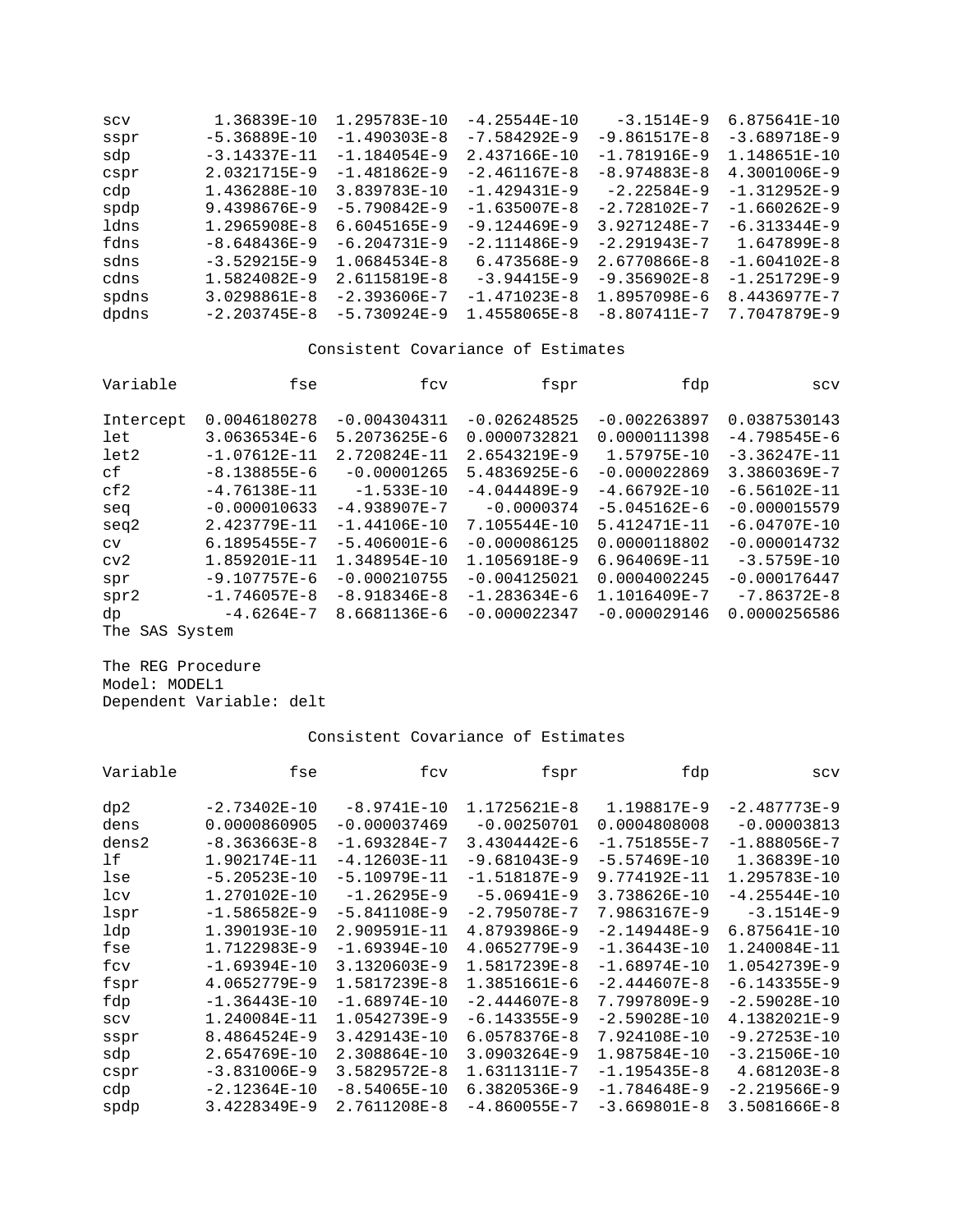| ldns  | -9.285568E-9                | $1\quad 124644E - 8$ | $-6$ 856359 $E-7$ | $4.2299971E-9$    | 2.061788E-9       |
|-------|-----------------------------|----------------------|-------------------|-------------------|-------------------|
| fdns  | 1 7848103F-8                | 1 6736748F-8         | $1.2362355E - 6$  | $-8.259844E - 8$  | $-1.91744E - 8$   |
| sdns  | 7 092123F-9                 | -1 320626F-8         | $-2$ 83744 $F-R$  | 7 2296085F-9      | 1.0570063E-8      |
| cdns  | -6.619574F-9                | -8.379142E-9         | $-4.867994E - 8$  | $-4$ 688266F-8    | 1.0086731 $E - 7$ |
| spdns | 1.1112591E-9                | -5.727092E-7         | 0 0000230798      | $-1$ 189224 $E-6$ | -1 78451 F-7      |
| dpdns | $6.4361767E-9 -9.478888E-9$ |                      | 1 4532965F-7      | 6 4518354E-8      | 2.2962288E-8      |

| Variable   | sspr             | sdp              | cspr             | cdp            | spdp           |
|------------|------------------|------------------|------------------|----------------|----------------|
|            |                  |                  |                  |                |                |
| Intercept  | 0.0703746861     | $-0.045676708$   | 0.4219742437     | 0.0718432326   | 0.5261891177   |
| let        | 0.0001521212     | 8.9336006E-6     | 0.0000619145     | 0.0000133664   | 0.0001649962   |
| let2       | 7.974195E-10     | $-2.66027E - 11$ | $-9.66861E-11$   | 7.842404E-11   | $-3.96252E-10$ |
| сf         | $-0.000036431$   | $-7.788185E-6$   | $-0.000135251$   | 3.3102072E-6   | 0.0001316734   |
| cf2        | $-4.83653E - 11$ | 1.371854E-11     | $-4.50845E - 10$ | 2.772265E-10   | $-3.367363E-9$ |
| seq        | 0.0000992938     | $-0.000013512$   | 0.0000102006     | 0.0000163095   | 0.0000920893   |
| seq2       | $-1.034384E-8$   | 2.304578E-10     | $-7.8666E-9$     | 1.112167E-10   | $-3.996739E-9$ |
| CV         | 0.0000138694     | 0.0000223662     | $-0.000051294$   | $-0.000063582$ | 0.0000712391   |
| cv2        | $-1.064033E-9$   | 1.56949E-10      | $-7.019738E-9$   | 2.565771E-11   | $-2.369054E-9$ |
| spr        | $-0.012655466$   | 0.0002915217     | $-0.011623026$   | 0.000067401    | $-0.042431186$ |
| spr2       | 4.5207806E-6     | 8.8926009E-9     | $-3.729418E-6$   | 2.639947E-7    | $-0.000019524$ |
| dp         | $-0.000100268$   | $-0.000020636$   | 0.0002830246     | $-0.000058426$ | 0.0006418816   |
| dp2        | 8.864877E-9      | $-7.97986E - 10$ | $-2.822488E - 8$ | 4.6258965E-9   | $-1.36913E-7$  |
| dens       | $-0.000758098$   | 0.0000288397     | $-0.005100092$   | $-0.000772367$ | 0.0004903673   |
| dens2      | 4.9405391E-6     | $-1.4723E-7$     | 1.8261605E-6     | 1.2213526E-6   | $-0.000013651$ |
| SAS<br>The | System           |                  |                  |                |                |

The REG Procedure Model: MODEL1 Dependent Variable: delt

| Variable | sspr             | sdp              | cspr             | cdp              | spdp             |
|----------|------------------|------------------|------------------|------------------|------------------|
| 1f       | $-5.36889E - 10$ | $-3.14337E - 11$ | 2.0321715E-9     | 1.436288E-10     | 9.4398676E-9     |
| lse      | $-1.490303E-8$   | $-1.184054E-9$   | $-1.481862E-9$   | 3.839783E-10     | $-5.790842E-9$   |
| lcv      | $-7.584292E-9$   | 2.437166E-10     | $-2.461167E-8$   | $-1.429431E-9$   | $-1.635007E-8$   |
| lspr     | $-9.861517E-8$   | $-1.781916E-9$   | $-8.974883E-8$   | $-2.22584E-9$    | $-2.728102E - 7$ |
| ldp      | $-3.689718E-9$   | 1.148651E-10     | 4.3001006E-9     | $-1.312952E-9$   | $-1.660262E-9$   |
| fse      | 8.4864524E-9     | 2.654769E-10     | $-3.831006E-9$   | $-2.12364E-10$   | 3.4228349E-9     |
| fcv      | 3.429143E-10     | 2.308864E-10     | $3.5829572E - 8$ | $-8.54065E - 10$ | 2.7611208E-8     |
| fspr     | 6.0578376E-8     | 3.0903264E-9     | 1.6311311E-7     | 6.3820536E-9     | $-4.860055E - 7$ |
| fdp      | 7.924108E-10     | 1.987584E-10     | $-1.195435E-8$   | $-1.784648E-9$   | $-3.669801E-8$   |
| SCV      | $-9.27253E-10$   | $-3.21506E-10$   | 4.681203E-8      | $-2.219566E-9$   | 3.5081666E-8     |
| sspr     | 2.2486542E-6     | $-3.440448E-8$   | 1.7756189E-7     | 2.8771792E-8     | 4.7514032E-8     |
| sdp      | $-3.440448E-8$   | 7.0825747E-9     | $-6.309809E-9$   | $-3.09584E-9$    | $-2.681328E-9$   |
| cspr     | 1.7756189E-7     | $-6.309809E-9$   | 1.2679683E-6     | $-1.049805E-8$   | 9.8574151E-7     |
| cdp      | 2.8771792E-8     | $-3.09584E-9$    | $-1.049805E-8$   | 1.3765565E-8     | $-3.102622E-8$   |
| spdp     | 4.7514032E-8     | $-2.681328E-9$   | 9.8574151E-7     | $-3.102622E-8$   | 6.9217888E-6     |
| ldns     | $-3.2742E - 7$   | $-6.83803E-9$    | 2.2144331E-7     | $-2.318243E-8$   | 1.1328865E-7     |
| fdns     | 7.5994066E-9     | 4.6923142E-9     | $-2.389223E - 8$ | $2.044544E - 8$  | $-1.441478E - 7$ |
| sdns     | $-2.291356E - 7$ | $-3.867613E-8$   | $-1.75919E-7$    | 8.4057709E-9     | $-3.752917E - 7$ |
| cdns     | 1.2653987E-7     | $-8.680376E-8$   | 1.2610246E-6     | 1.8669457E-7     | 3.2582389E-7     |
| spdns    | 0.0000142796     | $-7.808035E - 7$ | 6.9401201E-6     | 5.2033893E-8     | $-0.00003818$    |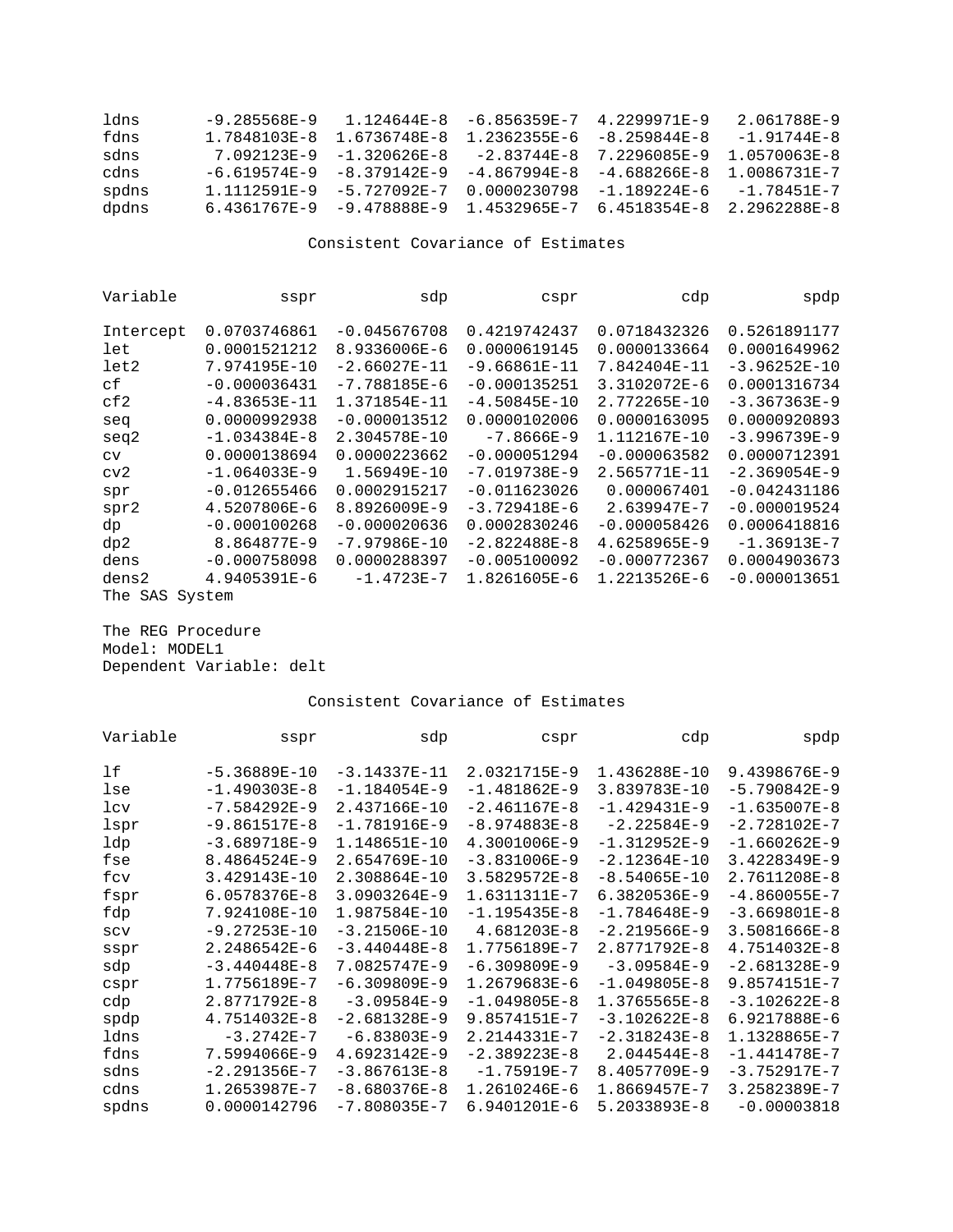dpdns 2.41958E-7 7.5551363E-8 -3.851232E-7 4.414323E-8 2.2860528E-6

#### Consistent Covariance of Estimates

| Variable  | ldns             | fdns             | sdns             | cdns           | spdns            |
|-----------|------------------|------------------|------------------|----------------|------------------|
|           |                  |                  |                  |                |                  |
| Intercept | $-0.057630996$   | $-0.266342101$   | 1.3943704375     | 3.7450733814   | 79.637536465     |
| let       | $-0.00018653$    | 0.0002972548     | 0.0000488005     | $-0.000088824$ | $-0.002120818$   |
| let2      | $-3.507161E-9$   | $6.526529E - 10$ | 1.4468628E-9     | 9.85161E-10    | $-5.841759E-8$   |
| cf        | 0.0000704626     | $-0.001326206$   | 0.0003161185     | 0.0004864929   | $-0.001928035$   |
| cf2       | $-5.585617E-9$   | 2.2488625E-8     | $-3.330112E-9$   | 5.0293757E-9   | 1.1198478E-7     |
| seq       | 0.0001177329     | $-0.000023705$   | $-0.001882956$   | $-0.000446744$ | 0.0207680031     |
| seq2      | $-2.80306E - 10$ | 2.9890587E-9     | $1.4824743E - 8$ | $-1.916998E-8$ | $-6.994641E-9$   |
| CV        | 0.0004256757     | $-0.000212082$   | $-0.000192165$   | $-0.003731923$ | 0.0229207651     |
| cv2       | 1.9336142E-9     | 1.3898469E-9     | $-8.26898E-10$   | $-2.165271E-8$ | $-2.414243E - 7$ |
| spr       | $-0.001009078$   | $-0.005534267$   | 0.0099731643     | 0.0001958434   | $-1.12868543$    |
| spr2      | $-6.673925E-6$   | $-1.512455E-6$   | $-4.005767E - 7$ | 2.4276832E-6   | 0.0000246092     |
| dp        | 0.0004267593     | 0.0005621837     | $-0.000544548$   | 0.0004353677   | 0.0212813999     |
| dp2       | 1.1962731E-8     | 6.4506129E-9     | $6.4643022E-8$   | $-8.817021E-9$ | 2.9163948E-7     |
| dens      | $-0.00572825$    | $-0.008053814$   | $-0.044143648$   | $-0.03072549$  | $-1.706511509$   |
| dens2     | 3.8212634E-6     | $-0.000043475$   | 0.0000659804     | 0.0000328219   | 0.0023744282     |
| lf        | 1.2965908E-8     | $-8.648436E-9$   | $-3.529215E-9$   | 1.5824082E-9   | 3.0298861E-8     |
| lse       | 6.6045165E-9     | $-6.204731E-9$   | $1.0684534E - 8$ | 2.6115819E-8   | $-2.393606E - 7$ |
| lcv       | $-9.124469E-9$   | $-2.111486E-9$   | 6.473568E-9      | $-3.94415E-9$  | $-1.471023E-8$   |
| The SAS   | System           |                  |                  |                |                  |

The REG Procedure

Model: MODEL1 Dependent Variable: delt

Consistent Covariance of Estimates

| Variable | ldns             | fdns             | sdns             | cdns           | spdns            |
|----------|------------------|------------------|------------------|----------------|------------------|
|          |                  |                  |                  |                |                  |
| lspr     | 3.9271248E-7     | $-2.291943E - 7$ | 2.6770866E-8     | $-9.356902E-8$ | 1.8957098E-6     |
| ldp      | $-6.313344E-9$   | 1.647899E-8      | $-1.604102E-8$   | $-1.251729E-9$ | 8.4436977E-7     |
| fse      | $-9.285568E-9$   | 1.7848103E-8     | 7.092123E-9      | $-6.619574E-9$ | 1.1112591E-9     |
| fcv      | $1.124644E - 8$  | 1.6736748E-8     | $-1.320626E - 8$ | $-8.379142E-9$ | $-5.727092E - 7$ |
| fspr     | $-6.856359E - 7$ | 1.2362355E-6     | $-2.83744E-8$    | $-4.867994E-8$ | 0.0000230798     |
| fdp      | 4.2299971E-9     | $-8.259844E-8$   | 7.2296085E-9     | $-4.688266E-8$ | $-1.189224E-6$   |
| SCV      | 2.061788E-9      | $-1.91744E-8$    | 1.0570063E-8     | 1.0086731E-7   | $-1.78451E-7$    |
| sspr     | $-3.2742E - 7$   | 7.5994066E-9     | $-2.291356E - 7$ | 1.2653987E-7   | 0.0000142796     |
| sdp      | $-6.83803E-9$    | 4.6923142E-9     | $-3.867613E-8$   | $-8.680376E-8$ | $-7.808035E - 7$ |
| cspr     | 2.2144331E-7     | $-2.389223E - 8$ | $-1.75919E - 7$  | 1.2610246E-6   | 6.9401201E-6     |
| cdp      | $-2.318243E-8$   | $2.044544E-8$    | 8.4057709E-9     | 1.8669457E-7   | $5.2033893E-8$   |
| spdp     | 1.1328865E-7     | $-1.441478E - 7$ | $-3.752917E - 7$ | 3.2582389E-7   | $-0.00003818$    |
| ldns     | 2.1081478E-6     | $-1.83888E-6$    | $-1.7029E - 7$   | $-1.637631E-6$ | 8.5822862E-6     |
| fdns     | $-1.83888E-6$    | 0.0000142311     | 7.1349823E-7     | $-5.405158E-9$ | $-0.000035434$   |
| sdns     | $-1.7029E - 7$   | 7.1349823E-7     | 0.0000225248     | 1.1955257E-6   | $-0.000127712$   |
| cdns     | $-1.637631E-6$   | $-5.405158E-9$   | 1.1955257E-6     | 0.000015322    | $-0.00003586$    |
| spdns    | 8.5822862E-6     | $-0.000035434$   | $-0.000127712$   | $-0.00003586$  | 0.0132334035     |
| dpdns    | $-4.206114E-6$   | $-3.749394E-6$   | $1.424002E - 6$  | 4.9468463E-6   | $-0.00031853$    |

Consistent Covariance of Estimates

Variable dpdns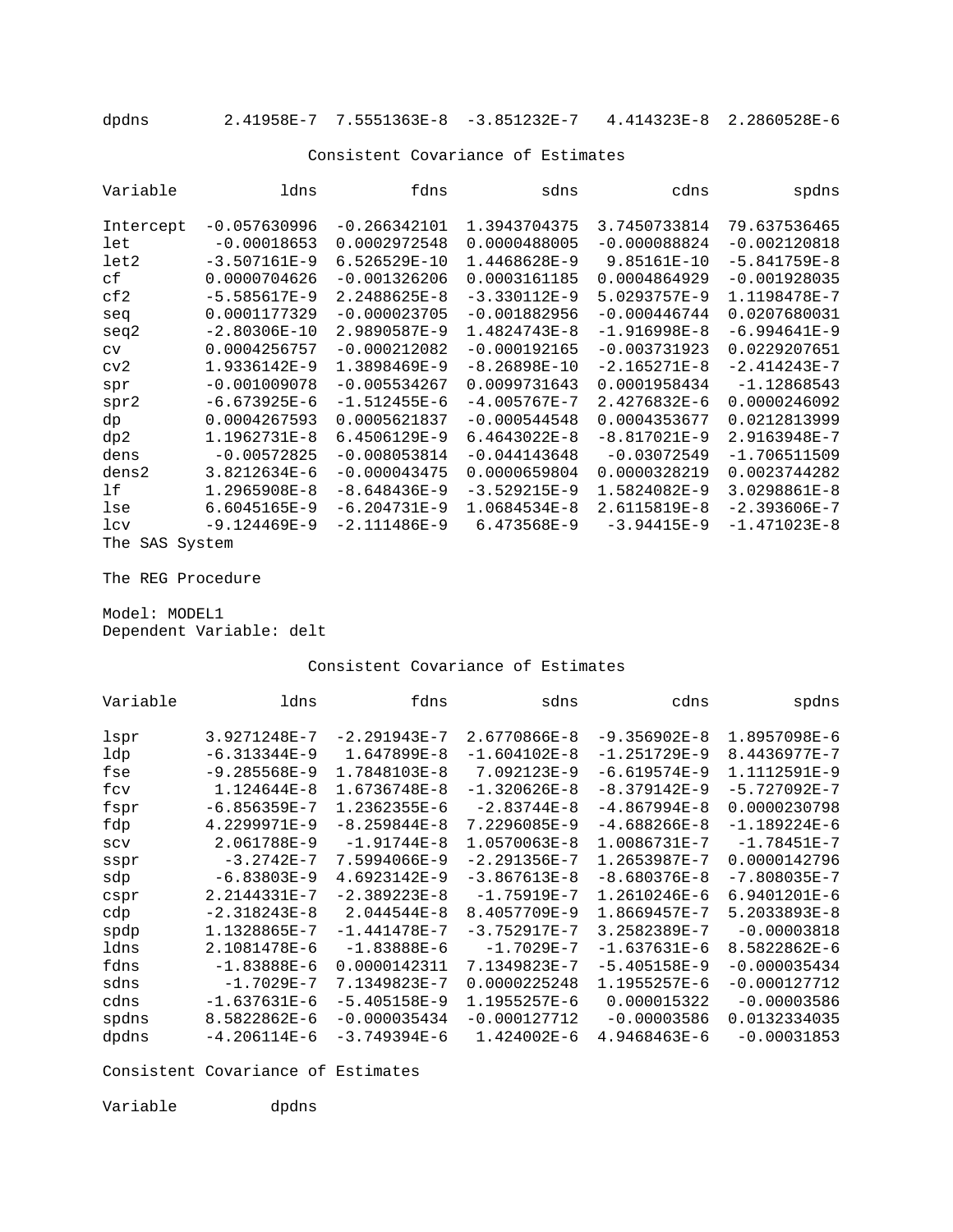| Intercept<br>let<br>let2<br>сf<br>cf2<br>seq<br>seq2<br>$\text{cv}$<br>cv2<br>spr<br>spr2<br>dp<br>dp2<br>dens | 1.214577758<br>0.0002860801<br>7.2538309E-9<br>0.0006744778<br>$-3.411181E-9$<br>$-0.000897818$<br>$-5.338347E-9$<br>$-0.001245467$<br>$-2.27613E-9$<br>0.0262612057<br>0.0000128267<br>$-0.001803042$<br>$-1.726157E-7$<br>0.0160967112 |                      |  |
|----------------------------------------------------------------------------------------------------------------|------------------------------------------------------------------------------------------------------------------------------------------------------------------------------------------------------------------------------------------|----------------------|--|
| dens2<br>lf                                                                                                    | $-0.000013301$<br>$-2.203745E-8$                                                                                                                                                                                                         |                      |  |
| lse                                                                                                            | $-5.730924E-9$                                                                                                                                                                                                                           |                      |  |
| lcv                                                                                                            | 1.4558065E-8                                                                                                                                                                                                                             |                      |  |
| lspr                                                                                                           | $-8.807411E-7$                                                                                                                                                                                                                           |                      |  |
| ldp                                                                                                            | 7.7047879E-9                                                                                                                                                                                                                             |                      |  |
| fse<br>The SAS System                                                                                          | 6.4361767E-9                                                                                                                                                                                                                             |                      |  |
|                                                                                                                |                                                                                                                                                                                                                                          |                      |  |
| The REG Procedure                                                                                              |                                                                                                                                                                                                                                          |                      |  |
| Model: MODEL1                                                                                                  |                                                                                                                                                                                                                                          |                      |  |
|                                                                                                                | Dependent Variable: delt                                                                                                                                                                                                                 |                      |  |
|                                                                                                                | Consistent Covariance of Estimates                                                                                                                                                                                                       |                      |  |
| Variable                                                                                                       | dpdns                                                                                                                                                                                                                                    |                      |  |
|                                                                                                                |                                                                                                                                                                                                                                          |                      |  |
| fcv                                                                                                            | $-9.478888E-9$<br>1.4532965E-7                                                                                                                                                                                                           |                      |  |
| fspr<br>fdp                                                                                                    | 6.4518354E-8                                                                                                                                                                                                                             |                      |  |
| SCV                                                                                                            | 2.2962288E-8                                                                                                                                                                                                                             |                      |  |
| sspr                                                                                                           | 2.41958E-7                                                                                                                                                                                                                               |                      |  |
| sdp                                                                                                            | 7.5551363E-8                                                                                                                                                                                                                             |                      |  |
| cspr                                                                                                           | $-3.851232E-7$                                                                                                                                                                                                                           |                      |  |
| cdp                                                                                                            | 4.414323E-8                                                                                                                                                                                                                              |                      |  |
| spdp                                                                                                           | 2.2860528E-6                                                                                                                                                                                                                             |                      |  |
| ldns                                                                                                           | $-4.206114E-6$                                                                                                                                                                                                                           |                      |  |
| fdns                                                                                                           | $-3.749394E-6$                                                                                                                                                                                                                           |                      |  |
| sdns                                                                                                           | 1.424002E-6                                                                                                                                                                                                                              |                      |  |
| cdns                                                                                                           |                                                                                                                                                                                                                                          |                      |  |
|                                                                                                                | 4.9468463E-6                                                                                                                                                                                                                             |                      |  |
| spdns                                                                                                          | $-0.00031853$                                                                                                                                                                                                                            |                      |  |
| dpdns                                                                                                          | 0.0000262714                                                                                                                                                                                                                             |                      |  |
| The SAS System                                                                                                 |                                                                                                                                                                                                                                          |                      |  |
| The REG Procedure                                                                                              |                                                                                                                                                                                                                                          |                      |  |
| Model: MODEL1                                                                                                  | Dependent Variable: delt                                                                                                                                                                                                                 |                      |  |
|                                                                                                                |                                                                                                                                                                                                                                          | Analysis of Variance |  |

|        |          | Sum of  | Mean |                |        |
|--------|----------|---------|------|----------------|--------|
| Source | DF<br>-- | Squares |      | Square F Value | Pr > F |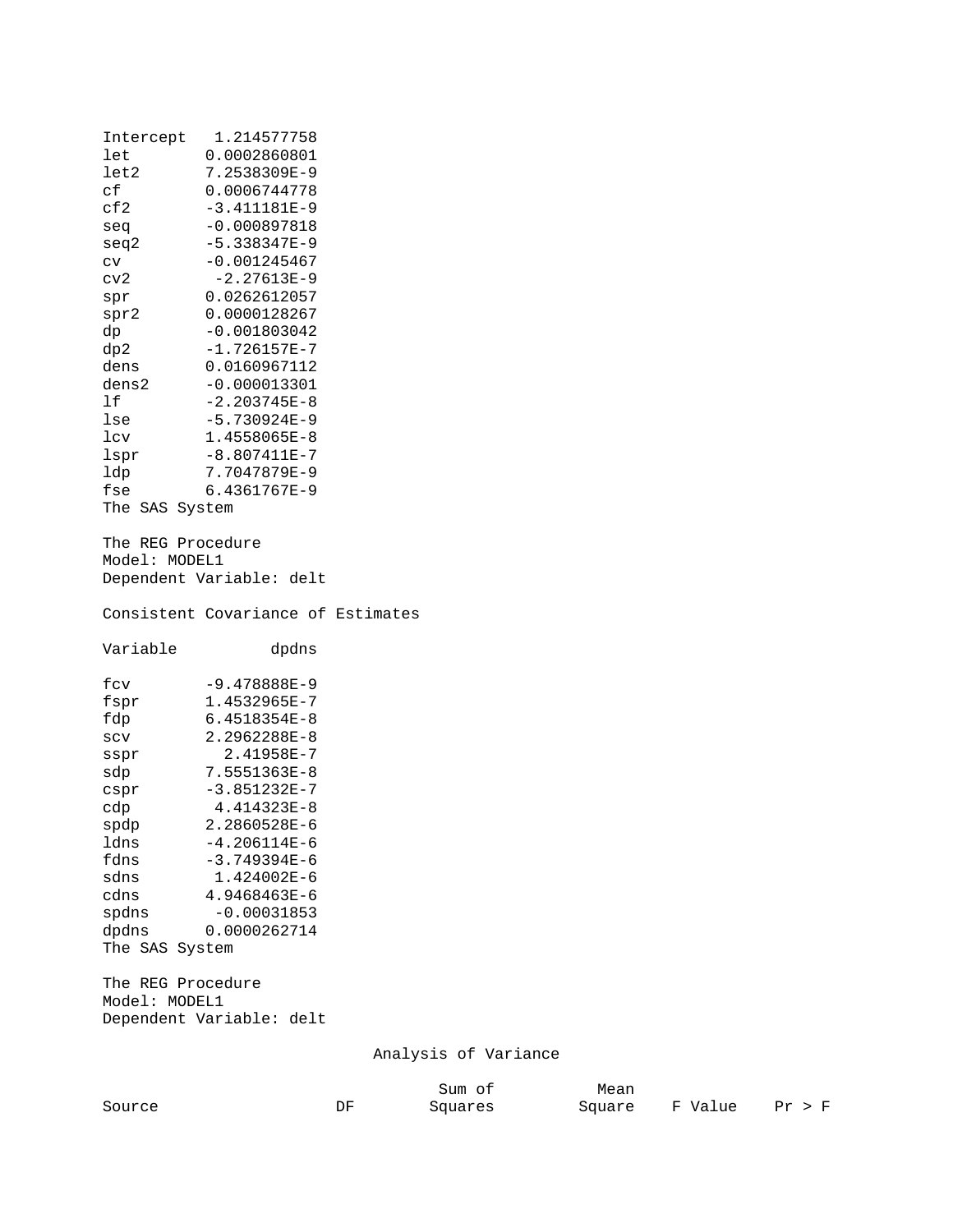| Model<br>Error<br>Corrected Total       | 14<br>1530<br>1544          | 3.036778E13<br>6.741038E12<br>3.710882E13 | 2.169127E12<br>4405907466 | 492.32 | < .0001 |
|-----------------------------------------|-----------------------------|-------------------------------------------|---------------------------|--------|---------|
| Root MSE<br>Dependent Mean<br>Coeff Var | 66377<br>222595<br>29.81959 | R-Square<br>Adj R-Sq                      | 0.8183<br>0.8167          |        |         |

#### Parameter Estimates

|           |    | Parameter     | Standard   |         |             |           |
|-----------|----|---------------|------------|---------|-------------|-----------|
| Variable  | DF | Estimate      | Error      | t Value | l t<br>Pr > | Tolerance |
|           |    |               |            |         |             |           |
| Intercept |    | $-10445$      | 5105.13388 | $-2.05$ | 0.0409      |           |
| let       |    | 1.41912       | 0.29338    | 4.84    | < .0001     | 0.04663   |
| let2      |    | $-3.62119E-7$ | 0.00000171 | $-0.21$ | 0.8325      | 0.07638   |
| сf        |    | 0.70196       | 0.67445    | 1.04    | 0.2981      | 0.06292   |
| cf2       |    | 0.00002786    | 0.00001333 | 2.09    | 0.0368      | 0.08345   |
| seq       |    | 0.97724       | 0.51267    | 1.91    | 0.0568      | 0.27070   |
| seq2      |    | $-0.00002167$ | 0.00001573 | $-1.38$ | 0.1685      | 0.28567   |
| CV        |    | 4.53889       | 0.51221    | 8.86    | < .0001     | 0.22352   |
| cv2       |    | $-0.00005472$ | 0.00000880 | $-6.22$ | < .0001     | 0.24542   |
| spr       |    | 8.79140       | 14.60461   | 0.60    | 0.5473      | 0.12559   |

Parameter Estimates

| Variable       | DF | Variance<br>Inflation |
|----------------|----|-----------------------|
| Intercept      | 1  | $\left( \right)$      |
| let            | 1  | 21.44755              |
| let2           | 1  | 13.09305              |
| cf             | 1  | 15.89282              |
| cf2            | 1  | 11.98392              |
| sea            | 1  | 3.69412               |
| seg2           | 1  | 3.50059               |
| CV             | 1  | 4.47381               |
| cv2            | 1  | 4.07473               |
| spr            | 1  | 7.96211               |
| The SAS System |    |                       |

The REG Procedure Model: MODEL1 Dependent Variable: delt

#### Parameter Estimates

| Variable | DF | Parameter<br>Estimate | Standard<br>Error | t Value | Pr >  t      | Tolerance |
|----------|----|-----------------------|-------------------|---------|--------------|-----------|
| spr2     |    | 0.00102               | 0.00717           | 0.14    | 0.8864       | 0.16561   |
| dp       |    | 19.04347              | 1.20011           | 15.87   | $\leq 0.001$ | 0.05855   |
| dp2      |    | $-0.00016488$         | 0.00003708        | $-4.45$ | $\leq 0.001$ | 0.08296   |
| dens     |    | $-308.62263$          | 42.79224          | $-7.21$ | < .0001      | 0.13869   |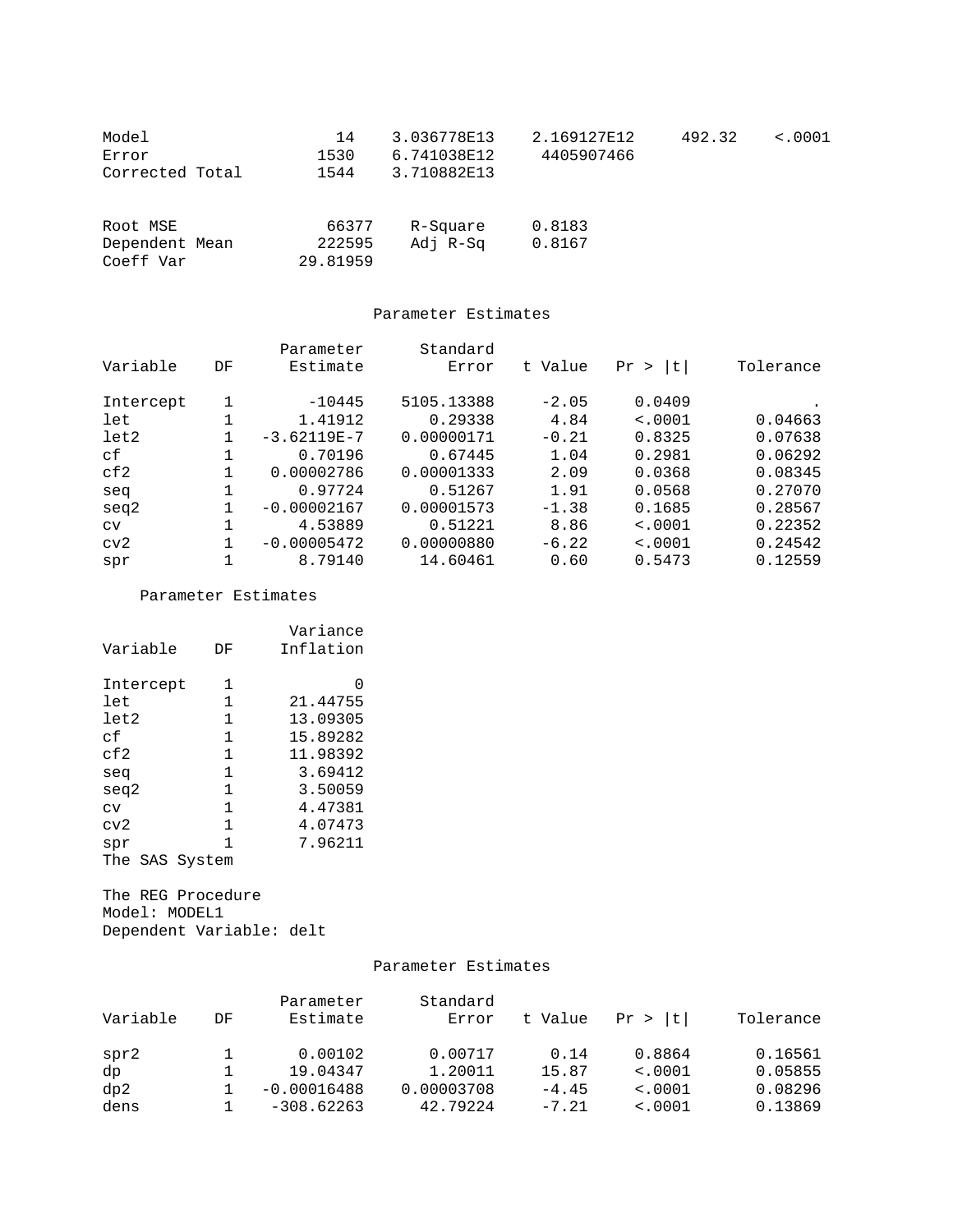Parameter Estimates

| Variable       | DF | Variance<br>Inflation |
|----------------|----|-----------------------|
| spr2           | 1  | 6.03820               |
| dp             | 1  | 17.08067              |
| dp2            | 1  | 12.05469              |
| dens           | 1  | 7.21022               |
| dens2          | 1  | 6.98690               |
| The SAS System |    |                       |

The REG Procedure Model: MODEL1 Dependent Variable: delt

Consistent Covariance of Estimates

| Variable  | Intercept      | let              | let2             | сf              | cf2              |
|-----------|----------------|------------------|------------------|-----------------|------------------|
|           |                |                  |                  |                 |                  |
| Intercept | 16405451.37    | $-88.23440099$   | 0.0014998278     | $-139.3550202$  | 0.0014605842     |
| let       | $-88.23440099$ | 0.1040914969     | $-5.367384E - 7$ | $-0.109749949$  | 1.3896799E-6     |
| let2      | 0.0014998278   | $-5.367384E - 7$ | $3.996699E - 12$ | 5.5432187E-7    | $-1.04585E - 11$ |
| сf        | $-139.3550202$ | $-0.109749949$   | 5.5432187E-7     | 0.5994674702    | $-0.000011364$   |
| cf2       | 0.0014605842   | 1.3896799E-6     | $-1.04585E - 11$ | $-0.000011364$  | 2.808452E-10     |
| seq       | 53.675253049   | $-0.011131315$   | 7.7331498E-8     | $-0.051718938$  | 7.1040391E-7     |
| seq2      | 0.0000847896   | 4.5200577E-8     | $-2.41022E-13$   | $6.952099E - 7$ | $-8.6186E-12$    |
| CV        | $-435.2403052$ | $-0.015669792$   | $-3.252462E - 8$ | $-0.094888999$  | 2.0151819E-6     |
| cv2       | 0.0053163349   | 1.2904255E-7     | 8.187841E-13     | 1.4743395E-6    | $-2.85678E - 11$ |
| spr       | 11269.655581   | $-0.528210803$   | 5.3272017E-6     | $-0.345092587$  | $-4.026129E-6$   |
| spr2      | $-8.587265425$ | 0.0003218845     | $-4.841591E-9$   | 0.0000372816    | 3.590638E-10     |
| dp        | $-3881.218984$ | $-0.166480706$   | 5.8086953E-7     | $-0.156112691$  | 5.2360585E-6     |
| dp2       | 0.1639140471   | $2.5250735E - 6$ | $-1.10129E - 11$ | 6.9291813E-6    | $-2.14424E-10$   |
| dens      | 24473.953787   | $-1.853563497$   | 0.0000105264     | 0.0250687553    | 0.0000611655     |
| dens2     | $-49.43618832$ | 0.0029805132     | $-1.860321E-8$   | $-0.001598233$  | $-4.961243E - 8$ |

| Variable  | seq            | seq2             | CV               | cv2              | spr            |
|-----------|----------------|------------------|------------------|------------------|----------------|
|           |                |                  |                  |                  |                |
| Intercept | 53.675253049   | 0.0000847896     | $-435.2403052$   | 0.0053163349     | 11269.655581   |
| let       | $-0.011131315$ | 4.5200577E-8     | $-0.015669792$   | 1.2904255E-7     | $-0.528210803$ |
| let2      | 7.7331498E-8   | $-2.41022E-13$   | $-3.252462E - 8$ | 8.187841E-13     | 5.3272017E-6   |
| сf        | $-0.051718938$ | 6.952099E-7      | $-0.094888999$   | 1.4743395E-6     | $-0.345092587$ |
| cf2       | 7.1040391E-7   | $-8.6186E-12$    | 2.0151819E-6     | $-2.85678E - 11$ | $-4.026129E-6$ |
| seq       | 0.294549754    | $-5.422337E-6$   | $-0.008219162$   | $-1.9918E-8$     | 0.3200938793   |
|           |                |                  |                  |                  |                |
| seq2      | $-5.422337E-6$ | 1.617841E-10     | $-5.825048E - 7$ | 1.089141E-11     | $-0.000012979$ |
| CV        | $-0.008219162$ | $-5.825048E - 7$ | 0.4131946512     | $-6.564718E-6$   | $-1.963677855$ |
| cv2       | $-1.9918E-8$   | 1.089141E-11     | $-6.564718E-6$   | 1.316775E-10     | 0.0000230309   |
| spr       | 0.3200938793   | $-0.000012979$   | $-1.963677855$   | 0.0000230309     | 217.3780817    |
| spr2      | 0.0000664828   | $-5.44825E - 12$ | 0.0009985939     | $-1.517079E-8$   | $-0.071398183$ |
| dp        | $-0.033957316$ | 1.5795816E-6     | 0.1259092225     | $-6.588734E - 7$ | $-8.235705735$ |
| dp2       | 7.2058754E-7   | $-5.40675E - 11$ | $-1.625962E-6$   | $-5.8245E-12$    | 0.0002109705   |
| dens      | 0.0920951459   | 0.0000204641     | $-6.06587577$    | 0.0000477618     | 15.188566953   |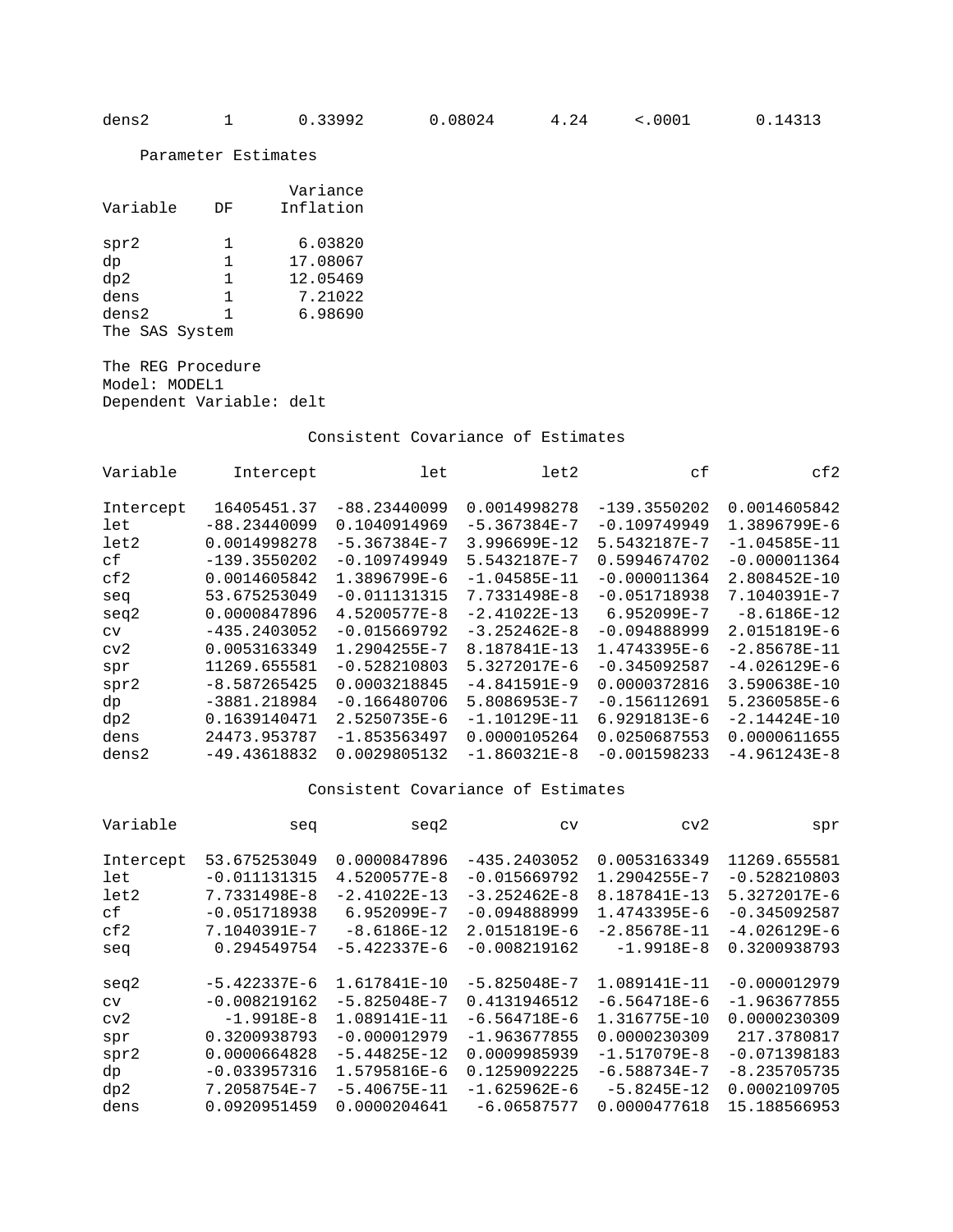dens2 0.0008370327 -4.649186E-8 0.0124126943 -1.216917E-7 -0.040235285

Consistent Covariance of Estimates

| Variable                            | spr2                                                                                                                                                                                                                                                   | dp | dp2 | dens | dens2                                          |
|-------------------------------------|--------------------------------------------------------------------------------------------------------------------------------------------------------------------------------------------------------------------------------------------------------|----|-----|------|------------------------------------------------|
| let<br>let2<br>cf<br>The SAS System | Intercept -8.587265425 -3881.218984 0.1639140471 24473.953787<br>$0.0003218845 - 0.166480706$ 2.5250735E-6 -1.853563497<br>$-4.841591E-9$ 5.8086953E-7 -1.10129E-11 0.0000105264<br>$0.0000372816$ -0.156112691 6.9291813E-6 0.0250687553 -0.001598233 |    |     |      | -49.43618832<br>0.0029805132<br>$-1.860321E-8$ |

The REG Procedure Model: MODEL1 Dependent Variable: delt

|                                                                                          | Variable                      | spr2                                                                                                                                                                                   | dp                                                                                                                                                                                     | dp2                                                                                                                                                                                         | dens                                                                                                                                                                                | dens2                                                                                                                                                                                      |
|------------------------------------------------------------------------------------------|-------------------------------|----------------------------------------------------------------------------------------------------------------------------------------------------------------------------------------|----------------------------------------------------------------------------------------------------------------------------------------------------------------------------------------|---------------------------------------------------------------------------------------------------------------------------------------------------------------------------------------------|-------------------------------------------------------------------------------------------------------------------------------------------------------------------------------------|--------------------------------------------------------------------------------------------------------------------------------------------------------------------------------------------|
| cf2<br>seq<br>seq2<br>cv<br>cv2<br>spr<br>spr2<br>dp<br>dp2<br>dens<br>dens <sub>2</sub> | The SAS System                | 3.590638E-10<br>0.0000664828<br>$-5.44825E-12$<br>0.0009985939<br>$-1.517079E-8$<br>$-0.071398183$<br>0.0000441115<br>0.0033228266<br>$-1.231223E-7$<br>$-0.003173098$<br>0.0000294772 | 5.2360585E-6<br>$-0.033957316$<br>1.5795816E-6<br>0.1259092225<br>$-6.588734E-7$<br>$-8.235705735$<br>0.0033228266<br>2.1340485365<br>$-0.000073954$<br>$-7.645617446$<br>0.0161221981 | $-2.14424E-10$<br>7.2058754E-7<br>$-5.40675E-11$<br>$-1.625962E-6$<br>$-5.8245E-12$<br>0.0002109705<br>$-1.231223E-7$<br>$-0.000073954$<br>3.3224663E-9<br>0.0002604167<br>$-7.234997E - 7$ | 0.0000611655<br>0.0920951459<br>0.0000204641<br>$-6.06587577$<br>0.0000477618<br>15.188566953<br>$-0.003173098$<br>$-7.645617446$<br>0.0002604167<br>1382.9919352<br>$-2.363682329$ | $-4.961243E-8$<br>0.0008370327<br>$-4.649186E-8$<br>0.0124126943<br>$-1.216917E-7$<br>$-0.040235285$<br>0.0000294772<br>0.0161221981<br>$-7.234997E - 7$<br>$-2.363682329$<br>0.0045382061 |
|                                                                                          |                               | Obs _MODEL_ _TYPE_ _DEPVAR_ _RMSE_                                                                                                                                                     |                                                                                                                                                                                        | Intercept<br>let                                                                                                                                                                            | let2                                                                                                                                                                                | c <sub>f</sub>                                                                                                                                                                             |
| $\mathbf{1}$                                                                             | MODEL1                        | delt<br><b>PARMS</b>                                                                                                                                                                   |                                                                                                                                                                                        |                                                                                                                                                                                             | 60326.96 -13415.80 1.65973 .000003322 1.77838                                                                                                                                       |                                                                                                                                                                                            |
| Obs                                                                                      | cf2                           | seq                                                                                                                                                                                    | seq2<br>cv                                                                                                                                                                             | cv2                                                                                                                                                                                         | spr                                                                                                                                                                                 | spr2<br>dp                                                                                                                                                                                 |
| $\mathbf{1}$                                                                             | $-.00007339$ 1.19988          |                                                                                                                                                                                        |                                                                                                                                                                                        |                                                                                                                                                                                             |                                                                                                                                                                                     | .000030105 2.89920 .000017209 -19.9927 -0.032858 17.9262                                                                                                                                   |
| Obs                                                                                      | dp2                           | dens                                                                                                                                                                                   | 1f<br>dens2                                                                                                                                                                            |                                                                                                                                                                                             | lse<br>1 <sub>cv</sub>                                                                                                                                                              | lspr                                                                                                                                                                                       |
| $\mathbf{1}$                                                                             |                               |                                                                                                                                                                                        |                                                                                                                                                                                        |                                                                                                                                                                                             | $-.000556802 -22.4961 0.13666 - .000039915 .000024128 .000000439 - .000534428$                                                                                                      |                                                                                                                                                                                            |
| Obs                                                                                      | ldp                           | fse                                                                                                                                                                                    | fcv                                                                                                                                                                                    | fspr                                                                                                                                                                                        | fdp                                                                                                                                                                                 | SCV                                                                                                                                                                                        |
| $\mathbf{1}$                                                                             | .000034169                    | $-.000045984$                                                                                                                                                                          | .000163629                                                                                                                                                                             | .001147476                                                                                                                                                                                  | .000363502                                                                                                                                                                          | $-.000399978$                                                                                                                                                                              |
| Obs                                                                                      | sspr                          | sdp                                                                                                                                                                                    | cspr                                                                                                                                                                                   | cdp                                                                                                                                                                                         | spdp                                                                                                                                                                                | ldns                                                                                                                                                                                       |
| $\mathbf{1}$                                                                             | .002039419                    | $-.000042834$                                                                                                                                                                          | $-.003342055$                                                                                                                                                                          | .000054356                                                                                                                                                                                  | .007074430                                                                                                                                                                          | $-.001461189$                                                                                                                                                                              |
| Obs                                                                                      | fdns                          | sdns                                                                                                                                                                                   | cdns                                                                                                                                                                                   | spdns                                                                                                                                                                                       |                                                                                                                                                                                     | dpdns<br>delt                                                                                                                                                                              |
| $\mathbf{1}$                                                                             | $-0.012161$<br>The SAS System | .004877152                                                                                                                                                                             | $-.009175071$                                                                                                                                                                          | $-0.27399$                                                                                                                                                                                  | .008473182                                                                                                                                                                          | $-1$                                                                                                                                                                                       |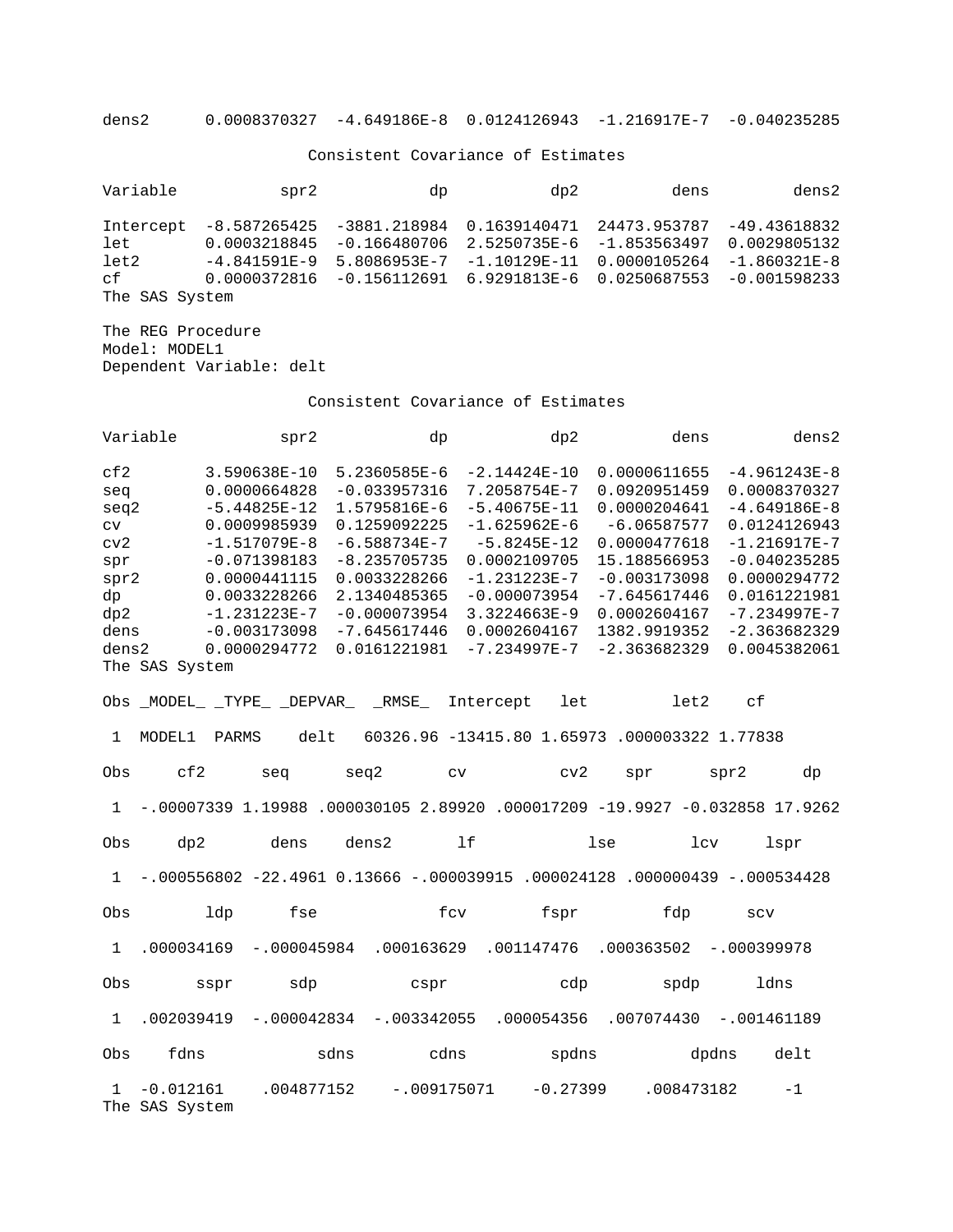Obs mdelt pdelt elasl elasf elass 1 222595.34 229599.22 0.24069 0.11606 .007000313 Obs elasc elasp elasd elasdns 1 0.047970 -0.019978 0.67068 -0.077708 The SAS System Obs \_MODEL\_ \_TYPE\_ \_DEPVAR\_ \_RMSE\_ Intercept let let2 1 MODEL1 PARMS delt 66377.01 -10445.32 1.41912 -.000000362 Obs cf cf2 seq seq2 cv cv2 spr 1 0.70196 .000027856 0.97724 -.000021667 4.53889 -.000054721 8.79140 Obs spr2 dp dp2 dens dens2 delt 1 .001024983 19.0435 -.000164884 -308.623 0.33992 -1 The SAS System Obs mdelt pdelt elasl elasf elass 1 222595.34 225257.04 0.22268 0.071203 0.012912 Obs elasc elasp elasd elasdns 1 0.088135 0.015836 0.66888 -0.082530 The SAS System The MEANS Procedure Variable N Mean Std Dev Minimum Maximum ƒƒƒƒƒƒƒƒƒƒƒƒƒƒƒƒƒƒƒƒƒƒƒƒƒƒƒƒƒƒƒƒƒƒƒƒƒƒƒƒƒƒƒƒƒƒƒƒƒƒƒƒƒƒƒƒƒƒƒƒƒƒƒƒƒƒƒƒƒƒƒƒƒƒƒƒƒƒƒƒ padelt 1535 18352.66 15071.74 83.0000000 101197.00<br>pcl 1535 140.9718241 133.8627136 1.0000000 2044.00 pcl 1535 140.9718241 133.8627136 1.0000000 2044.00 act 1535 58.1087948 54.7023166 1.0000000 545.0000000 dp 1535 8179.28 5128.74 196.0000000 32926.00 ƒƒƒƒƒƒƒƒƒƒƒƒƒƒƒƒƒƒƒƒƒƒƒƒƒƒƒƒƒƒƒƒƒƒƒƒƒƒƒƒƒƒƒƒƒƒƒƒƒƒƒƒƒƒƒƒƒƒƒƒƒƒƒƒƒƒƒƒƒƒƒƒƒƒƒƒƒƒƒƒ The SAS System The REG Procedure Model: MODEL1 Dependent Variable: padelt Analysis of Variance Sum of Mean Source Source DF Squares Square F Value Pr > F Model 9 2.465968E11 27399646675 410.20 <.0001 Error 1525 1.018624E11 66795037

Corrected Total 1534 3.484593E11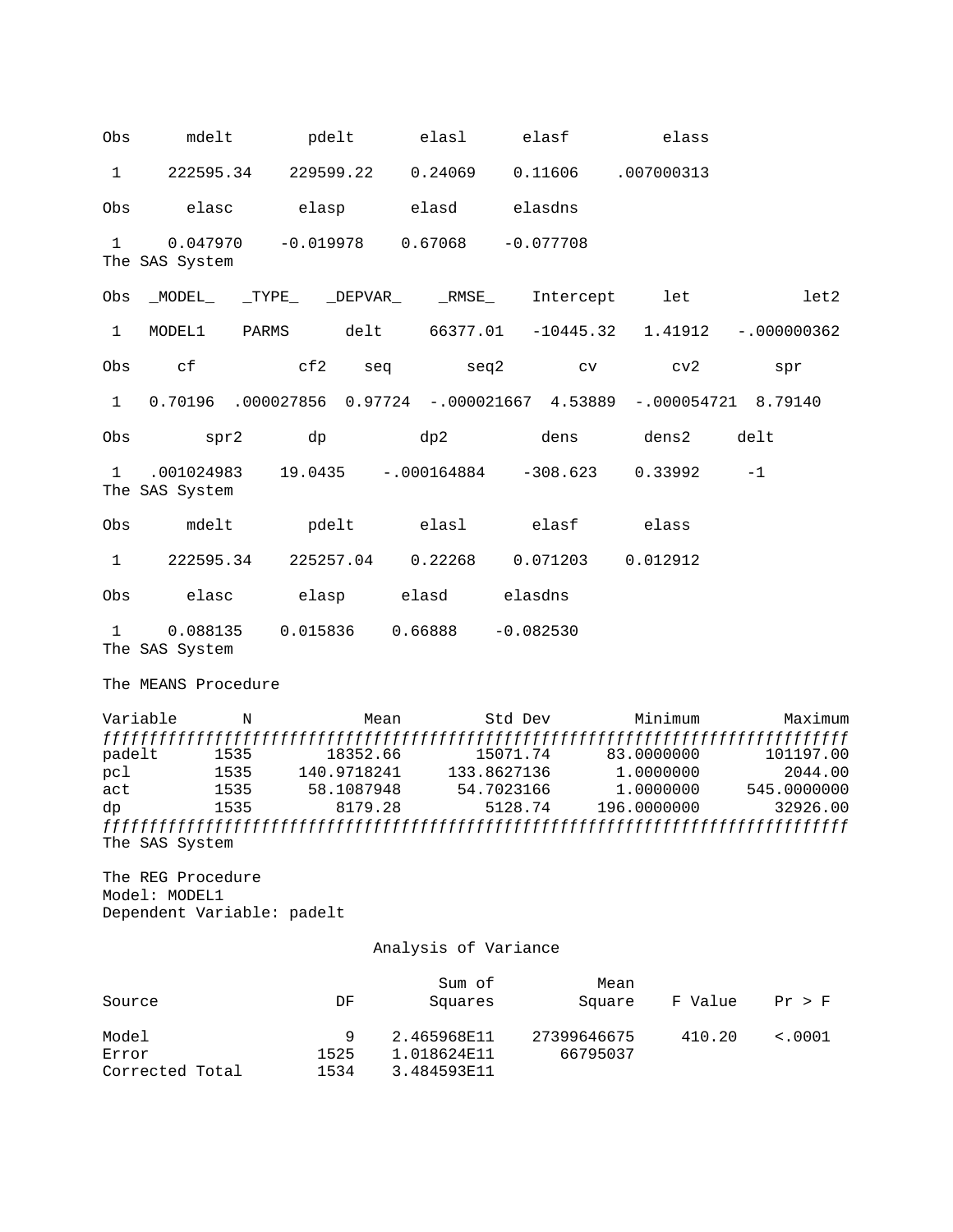| Root MSE       | 8172.82309 | R-Square | 0.7077 |
|----------------|------------|----------|--------|
| Dependent Mean | 18353      | Adj R-Sq | 0.7060 |
| Coeff Var      | 44.53210   |          |        |

#### Parameter Estimates

| Variable  | DF | Parameter<br>Estimate | Standard<br>Error | t Value | Pr ><br>It. | Tolerance |
|-----------|----|-----------------------|-------------------|---------|-------------|-----------|
|           |    |                       |                   |         |             |           |
| Intercept |    | $-629.78787$          | 606.67576         | $-1.04$ | 0.2994      |           |
| pcl       |    | 35.57036              | 5.48701           | 6.48    | < .0001     | 0.08071   |
| pc12      |    | $-0.00804$            | 0.00354           | $-2.27$ | 0.0234      | 0.21799   |
| act       |    | 25.24529              | 12.54823          | 2.01    | 0.0444      | 0.09241   |
| act2      |    | $-0.00431$            | 0.03309           | $-0.13$ | 0.8963      | 0.14321   |
| dp        |    | 1.54560               | 0.14811           | 10.44   | < .0001     | 0.07547   |
| dp2       |    | $-0.00007300$         | 0.00000737        | $-9.90$ | < .0001     | 0.05385   |
| pact      |    | $-0.17276$            | 0.04048           | $-4.27$ | < .0001     | 0.06120   |
| padp      |    | 0.00178               | 0.00039687        | 4.48    | < .0001     | 0.05457   |
| acdp      |    | 0.00980               | 0.00110           | 8.89    | < 0.001     | 0.04571   |

Parameter Estimates

| Variable       | DF | Variance<br>Inflation |
|----------------|----|-----------------------|
| Intercept      | 1  | $\left( \right)$      |
| pcl            | 1. | 12.39002              |
| pc12           | 1  | 4.58727               |
| act            | 1  | 10.82076              |
| act2           | 1  | 6.98256               |
| dp             | 1  | 13.25107              |
| dp2            | 1  | 18.57061              |
| pact           | 1  | 16.34061              |
| padp           | 1  | 18.32532              |
| acdp           | 1  | 21.87484              |
| The SAS System |    |                       |

The REG Procedure Model: MODEL1 Dependent Variable: padelt

| Variable  | Intercept      | pcl            | pcl2             | act            | act2             |
|-----------|----------------|----------------|------------------|----------------|------------------|
|           |                |                |                  |                |                  |
| Intercept | 176503.55468   | 39.583780979   | 0.0707848448     | $-169.9211793$ | $-0.759265825$   |
| pc1       | 39.583780979   | 24.136847455   | $-0.00880578$    | $-13.82880816$ | 0.0106353533     |
| pcl2      | 0.0707848448   | $-0.00880578$  | 0.0000103958     | 0.0131598775   | $-0.000041743$   |
| act       | $-169.9211793$ | $-13.82880816$ | 0.0131598775     | 120.17512042   | $-0.24807765$    |
| act2      | $-0.759265825$ | 0.0106353533   | $-0.000041743$   | $-0.24807765$  | 0.001091878      |
| dp        | $-41.47932731$ | $-0.268889971$ | 0.0000155238     | $-0.544026496$ | 0.0018027002     |
| dp2       | 0.000409275    | 8.6858076E-6   | $-1.117251E - 8$ | 1.3495964E-6   | $6.9927963E - 8$ |
| pact      | $-3.944198719$ | 0.0051311056   | $-0.000120381$   | $-0.180165303$ | 0.0007111912     |
| padp      | 0.0560525032   | $-0.001221058$ | 8.9937459E-7     | 0.0018302959   | $-3.003302E-6$   |
| acdp      | 0.097955243    | 0.0015001905   | 1.8028364E-6     | $-0.00054502$  | $-0.00002678$    |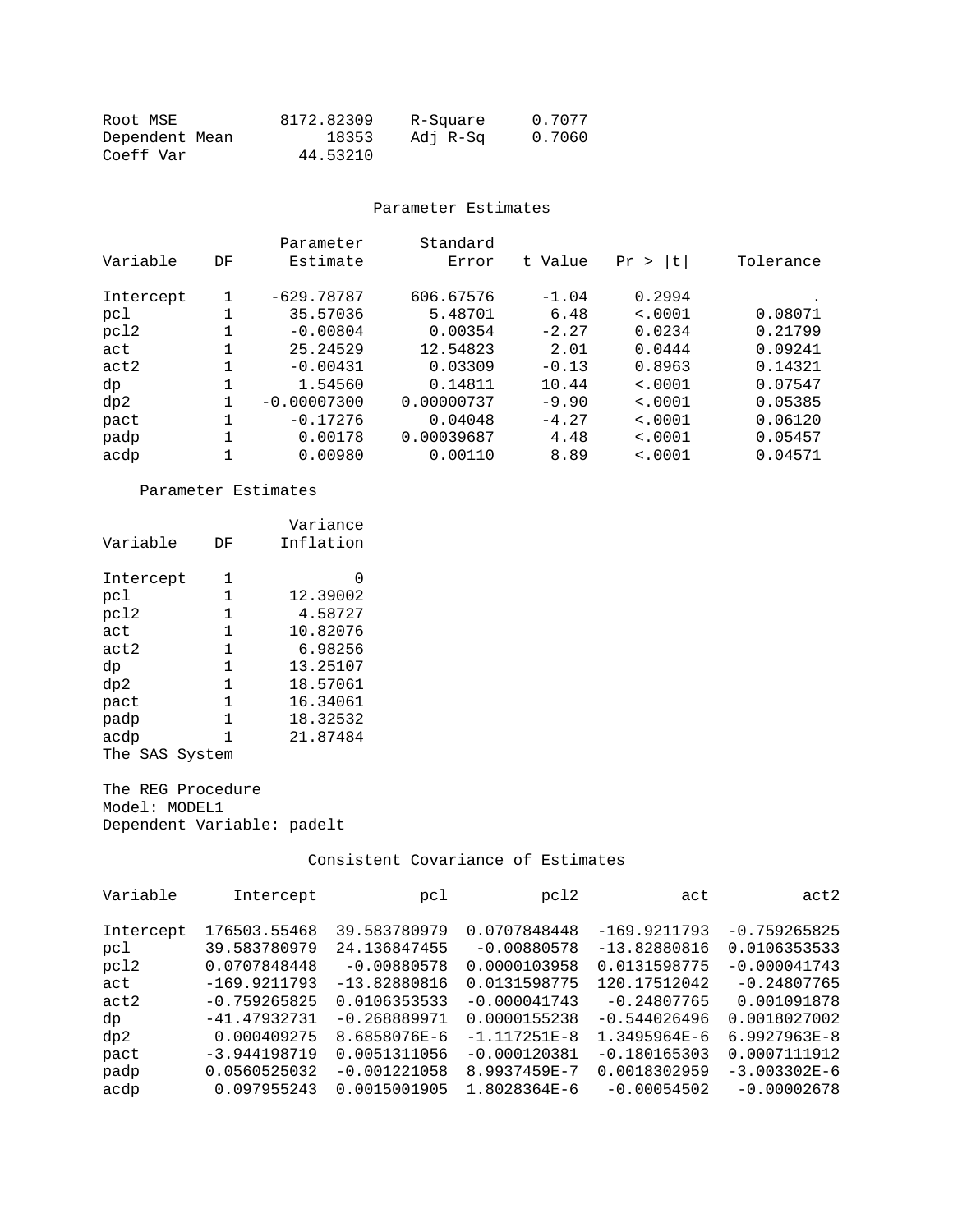| Variable                                                     |                                 |                                                                                                                                        | dp       | dp2                                                                                                                                   |                                                                                                                                   | pact       | padp                                                                                                                                   | acdp                                                                                                                                |  |
|--------------------------------------------------------------|---------------------------------|----------------------------------------------------------------------------------------------------------------------------------------|----------|---------------------------------------------------------------------------------------------------------------------------------------|-----------------------------------------------------------------------------------------------------------------------------------|------------|----------------------------------------------------------------------------------------------------------------------------------------|-------------------------------------------------------------------------------------------------------------------------------------|--|
| Intercept<br>pcl<br>pc12<br>act<br>act2<br>dp<br>dp2<br>pact |                                 | $-41.47932731$<br>$-0.268889971$<br>0.0000155238<br>$-0.544026496$<br>0.0018027002<br>0.0194303353<br>$-2.649335E - 7$<br>0.0023080178 |          | 0.000409275<br>8.6858076E-6<br>$-1.117251E-8$<br>1.3495964E-6<br>$6.9927963E - 8$<br>$-2.649335E - 7$<br>4.818816E-11<br>1.6728475E-7 | $-3.944198719$<br>0.0051311056<br>$-0.000120381$<br>$-0.180165303$<br>0.0007111912<br>0.0023080178<br>1.6728475E-7<br>0.002271952 |            | 0.0560525032<br>$-0.001221058$<br>8.9937459E-7<br>0.0018302959<br>$-3.003302E-6$<br>$-0.000010411$<br>$-1.401091E-9$<br>$-0.000012949$ | 0.097955243<br>0.0015001905<br>1.8028364E-6<br>$-0.00054502$<br>$-0.00002678$<br>$-0.000055679$<br>$-6.391626E-9$<br>$-0.000041603$ |  |
| padp<br>acdp                                                 | The SAS System                  | $-0.000010411$<br>$-0.000055679$                                                                                                       |          | $-1.401091E-9$<br>$-6.391626E-9$<br>Obs _MODEL_ _TYPE_ _DEPVAR_ _RMSE_ Intercept                                                      | $-0.000012949$<br>$-0.000041603$                                                                                                  | pcl        | 2.0021268E-7<br>4.9285211E-8<br>pcl2                                                                                                   | 4.9285211E-8<br>2.0884077E-6<br>act                                                                                                 |  |
| $\mathbf{1}$                                                 | MODEL1                          | PARMS                                                                                                                                  | padelt   |                                                                                                                                       |                                                                                                                                   |            | 8172.82 -629.788 35.5704 -.008035563 25.2453                                                                                           |                                                                                                                                     |  |
| Obs                                                          | act2                            |                                                                                                                                        | dp       | dp2                                                                                                                                   | pact                                                                                                                              |            | padp                                                                                                                                   | acdp padelt                                                                                                                         |  |
| $\mathbf{1}$                                                 | $-.004311346$<br>The SAS System |                                                                                                                                        | 1.54560  | $-.000073002$                                                                                                                         | -0.17276                                                                                                                          | .001776442 |                                                                                                                                        | $-1$<br>.009802002                                                                                                                  |  |
| Obs                                                          |                                 | mpadelt                                                                                                                                | ppadelt  | elasp                                                                                                                                 | elasa                                                                                                                             |            | elasd                                                                                                                                  |                                                                                                                                     |  |
| $\mathbf{1}$                                                 |                                 | 18352.66                                                                                                                               | 18727.24 | 0.28451                                                                                                                               | 0.24998                                                                                                                           |            | 0.51162                                                                                                                                |                                                                                                                                     |  |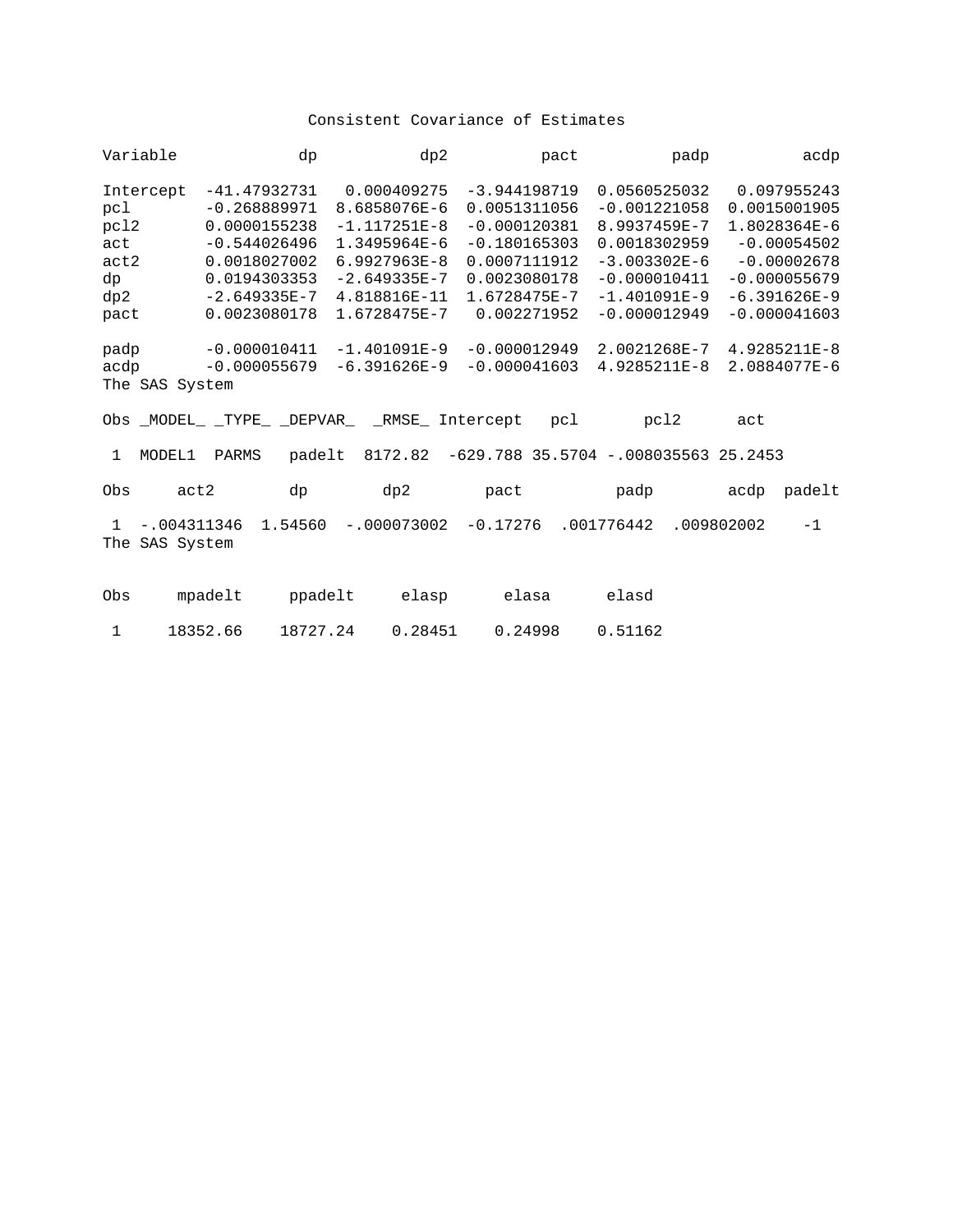**6.** The response to Interrogatory OCA/USPS-T14-5 provides values and SAS code for the marginal delivery time for each shape for the "regular full and restricted quadratic delivery models." The response to interrogatory ADVO/USPS-T14-2, also provides a copy of the SAS Log for the program "Estimating Delivery Equations." Please provide the values of the marginal and average delivery times for each shape (including large parcels and accountables) for each of the alternate models requested in Interrogatory OCA/USPS-T14-11 and discussed in Section G of witness Bradley's testimony in USPS-T-14. Also, provide the SAS Logs showing the calculations of the reported marginal and average costs. For the Translog specification, please provide the values of the aggregate marginal delivery time and the SAS Log of those calculations. Please elaborate on the significance of marginal cost estimates for these models, especially in the cases where a negative marginal cost is calculated.

## **RESPONSE:**

The regular delivery time and parcel/accountable delivery time equations are multi-product functions reflecting the fact that city carrier delivery involves the simultaneous delivery of several classes of mail. In a multi-product firm, the concept of an individual product's average cost is not defined. Similarly, in a multi-product time function the concept of an individual products average time is not defined. For example, the natural approach to calculating an average time would be to find the volume variable time for an individual class or subclass and divide by its volume. However, substitution of the definition of volume variable cost shows that this ratio produces marginal cost, not average cost:

$$
\frac{VVC_i}{V_i} = \frac{C\varepsilon_i}{V_i} = \frac{C_i \frac{\partial C}{\partial V_i} \frac{V_i}{C}}{V_i} = \frac{\partial C}{\partial V_i}.
$$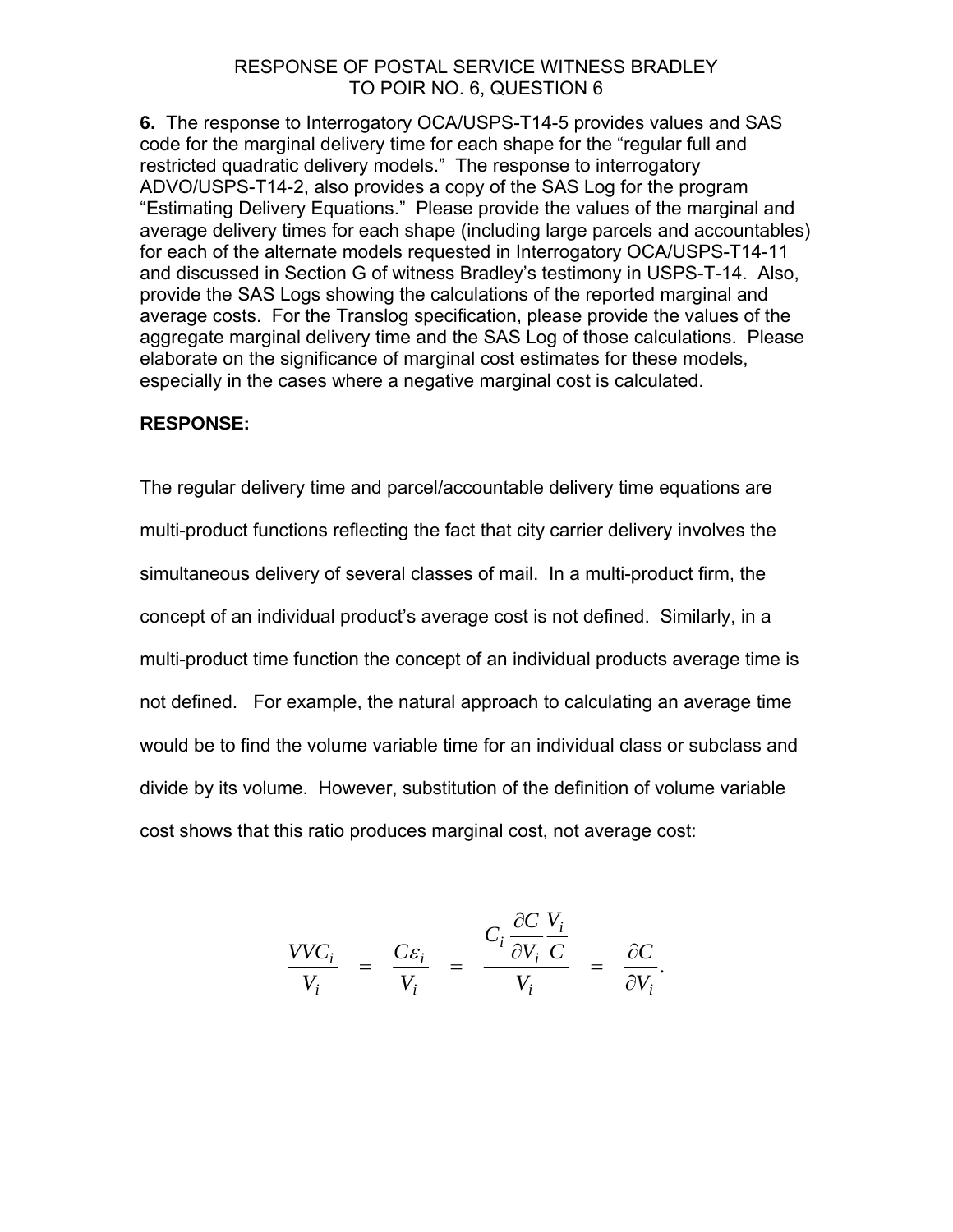Consequently, it is not possible to provide the requested average times. The marginal times are well defined, however and are provided in the following table. For purposes of comparison, I also include the marginal times for the recommended models provided in the responses to OCA/USPS-T14-5 and OCA/USPS-T14-6.

| -- - -                    | Letters | <b>Flats</b> | Sequenced | Collection | <b>Small Parcels</b> | <b>DPS</b> |
|---------------------------|---------|--------------|-----------|------------|----------------------|------------|
| <b>Recommended Model</b>  | 1.39    | 1.36         | 0.82      | 4.00       | 9.56                 |            |
| <b>Fixed Effects</b>      | 0.27    | 0.65         | 0.74      | 0.71       | 3.66                 |            |
| Route Level               | 0.19    | $-0.68$      | 1.07      | 0.11       | 20.47                |            |
| <b>Alternative Volume</b> | 1.26    | 1.25         | 0.76      | 3.84       | 2.01                 | 1.935616   |
| Including DOW Effects     | 1.47    | 1.27         | 0.64      | 3.93       | 10.52                |            |
| <b>Cross Section</b>      | 2.04    | 0.63         | $-0.18$   | 4.26       | 26.00                |            |
| Weighted: # of Routes     | 1.61    | 1.22         | 0.50      | 4.65       | 10.84                |            |
| Weighted: 1/# of Routes   | 1.20    | 1.95         | 0.66      | 3.05       | 6.39                 |            |
| Including Prob. Zips      | 1.44    | 1.51         | 0.79      | 3.90       | 11.34                |            |
| Translog (Agg. Volume)    | 1.23    |              |           |            |                      |            |

## **Marginal Times Alternative Regular Delivery Time Specifications**

## **Marginal Times Alternative P/A Delivery Time Specifications**

|                          | Large Parcel | Accountables |
|--------------------------|--------------|--------------|
| <b>Recommended Model</b> | 37.80        | 80.56        |
| <b>Fixed Effects</b>     | 51.12        | 94.45        |
| <b>Cross Section</b>     | 38.50        | 89.10        |
| Weighted: # of Routes    | 31.36        | 95.59        |
| Weighted: 1/# of Routes  | 38.71        | 76.86        |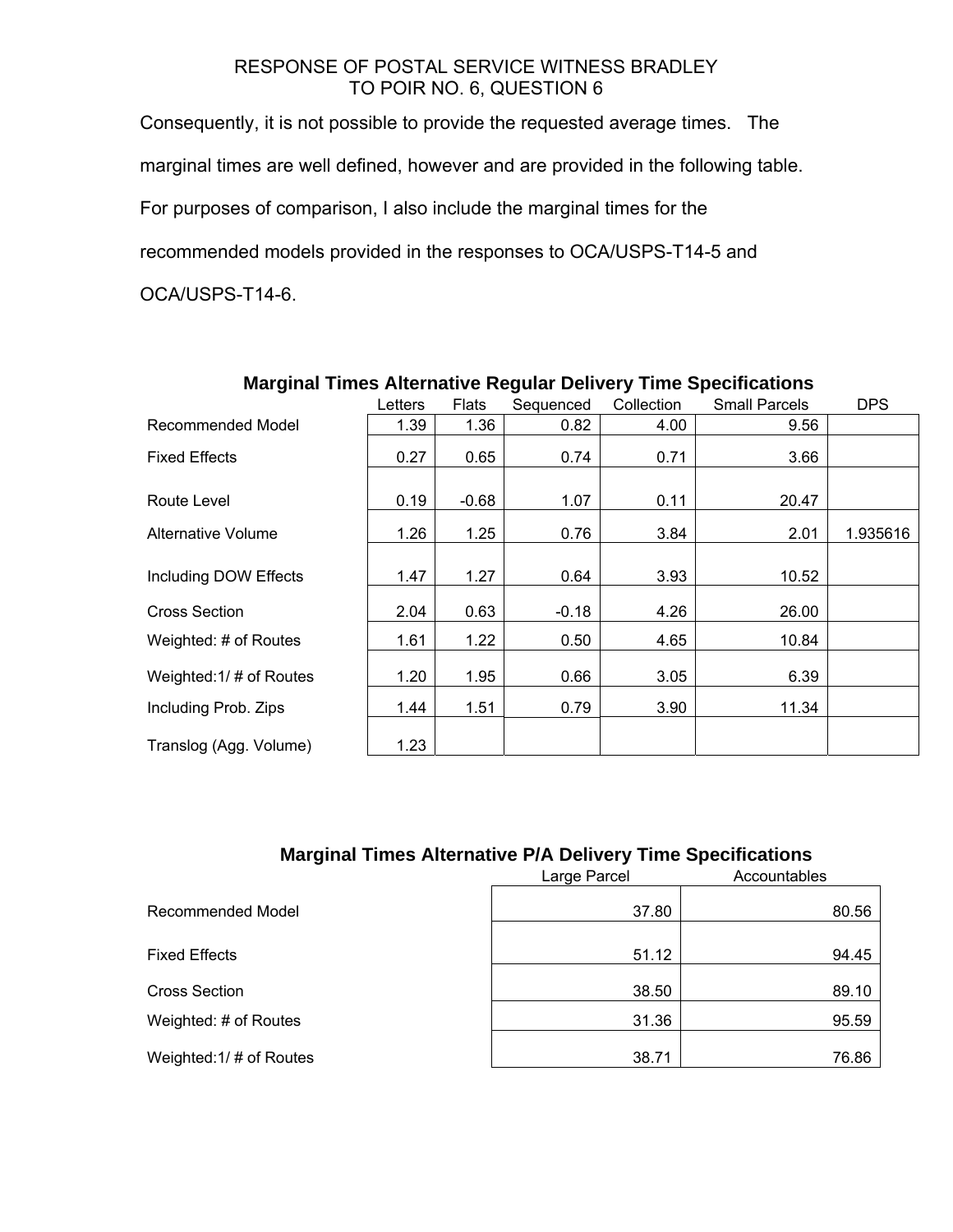Please note that the forming the response to the information request required calculating over 50 marginal times from 13 different econometric regressions. Consequently, it was far more efficient to calculate the marginal times in Excel that in SAS. The formula used to calculate the marginal time is embodied in the attached Excel program but is presented here for clarity:

$$
MT_{ij} = \varepsilon_{ij} \frac{T_{ij}(\overline{V}, \overline{X})}{\overline{V}ij} = \frac{\partial T_{ij}}{\partial V_{ij}}.
$$

Where MT<sub>ij</sub> is the mean time for product "i" in specification "j,"  $\varepsilon_{ij}$  is the variability for product "i" in specification "j,"  $\overline{Vi}$  is the average volume for product "i" in specification "j," and  $T_{ii}(\overline{V}, \overline{X})$  is the delivery time for specification j evaluated at the mean values for volumes and non-volume variables (X). Please also note that in the case of the mean centered translog,  $T_{ij}(\overline{V}, \overline{X}) = e^{\beta_0}$ , where  $\beta_0$  is the estimated intercept from the translog equation.

A review of the marginal times from the various specifications reveals that they support the proposed approach to measuring street time variabilities, in general, and specifically help justify the selection of the recommended variabilities. First, the existence of negative marginal costs in the route level analysis and the crosssectional analysis helps emphasize that these econometric approaches are not appropriate for the estimation of street time variabilities on the CCSTS data set.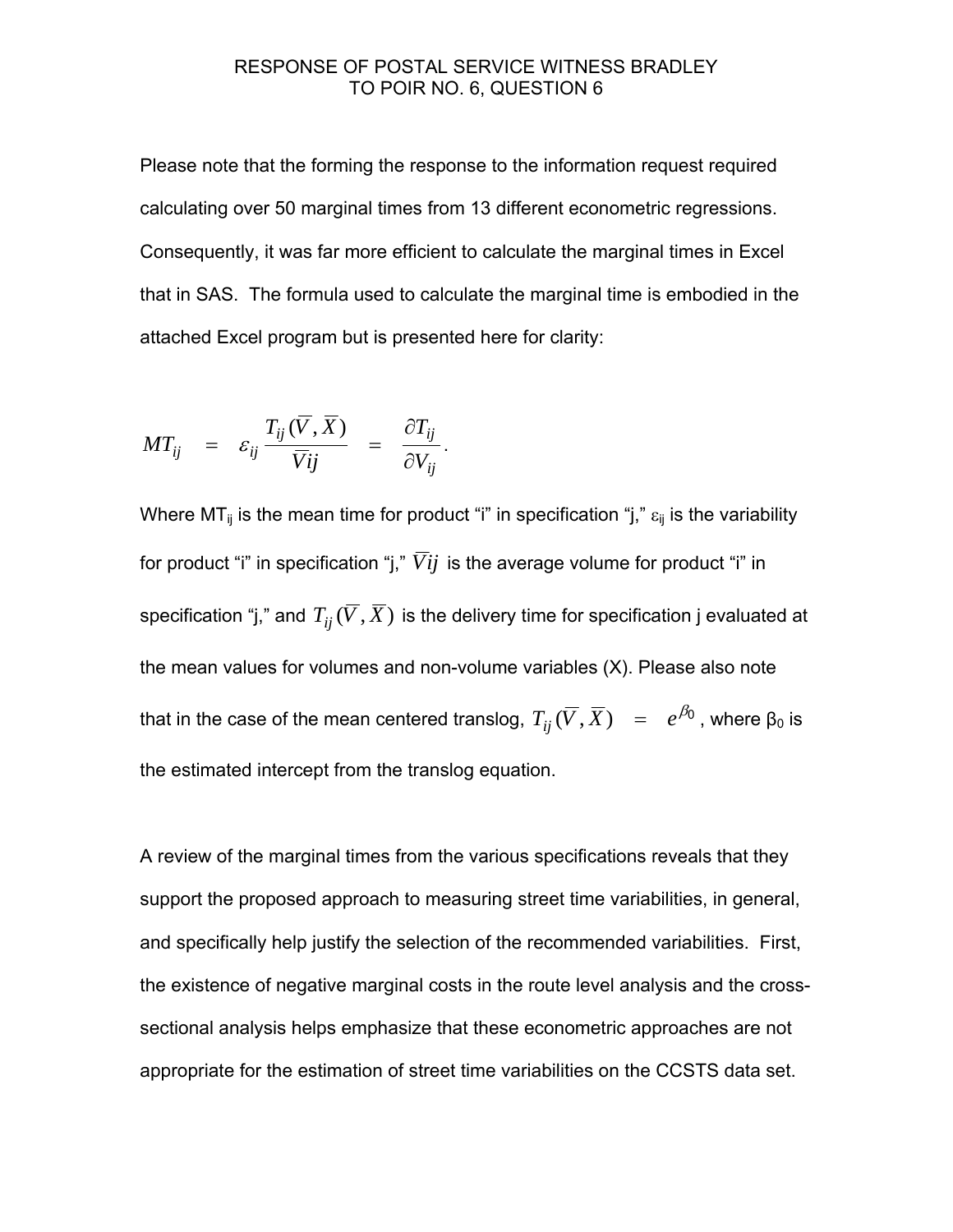The cross sectional approach dramatically reduces the data available to estimate the equation and may therefore exacerbate the multicollinearity problem inherent in the delivery volume data. The route level analysis not only has a negative marginal cost (which does not make intuitive sense) but also very low marginal times. This most likely reflects the fact that a route level analysis does not capture the full response of carrier street time to changes in volume. A comparison of the marginal times from the recommend model with the remaining specifications (save the translog which has only aggregate volume and will be discussed below) shows that the marginal times from the recommended model are bounded by the other marginal times. In addition, despite the fact that different specifications and econometric approaches were taken, the overall results are quite robust. For example, calculating the average for the marginal times across the alternative approaches (after first eliminating the approaches that produced negative marginal times) produces values that are close, although a little lower, than marginal times from the recommended model. For letters, the average alternative marginal time is 1.21 seconds as compared with 1.39 seconds for the recommended model. For flats the two marginal times are 1.31 and 1.36, respectively. The average alternative marginal time for sequenced mail is 0.68 seconds relative to the marginal time from the recommended model of 0.82 seconds. Finally, the average alternative marginal times for collected mail and small parcels are 3.34 seconds and 7.46 seconds, respectively, which compare with marginal times from the recommended model of 4.0 seconds and 9.53 seconds.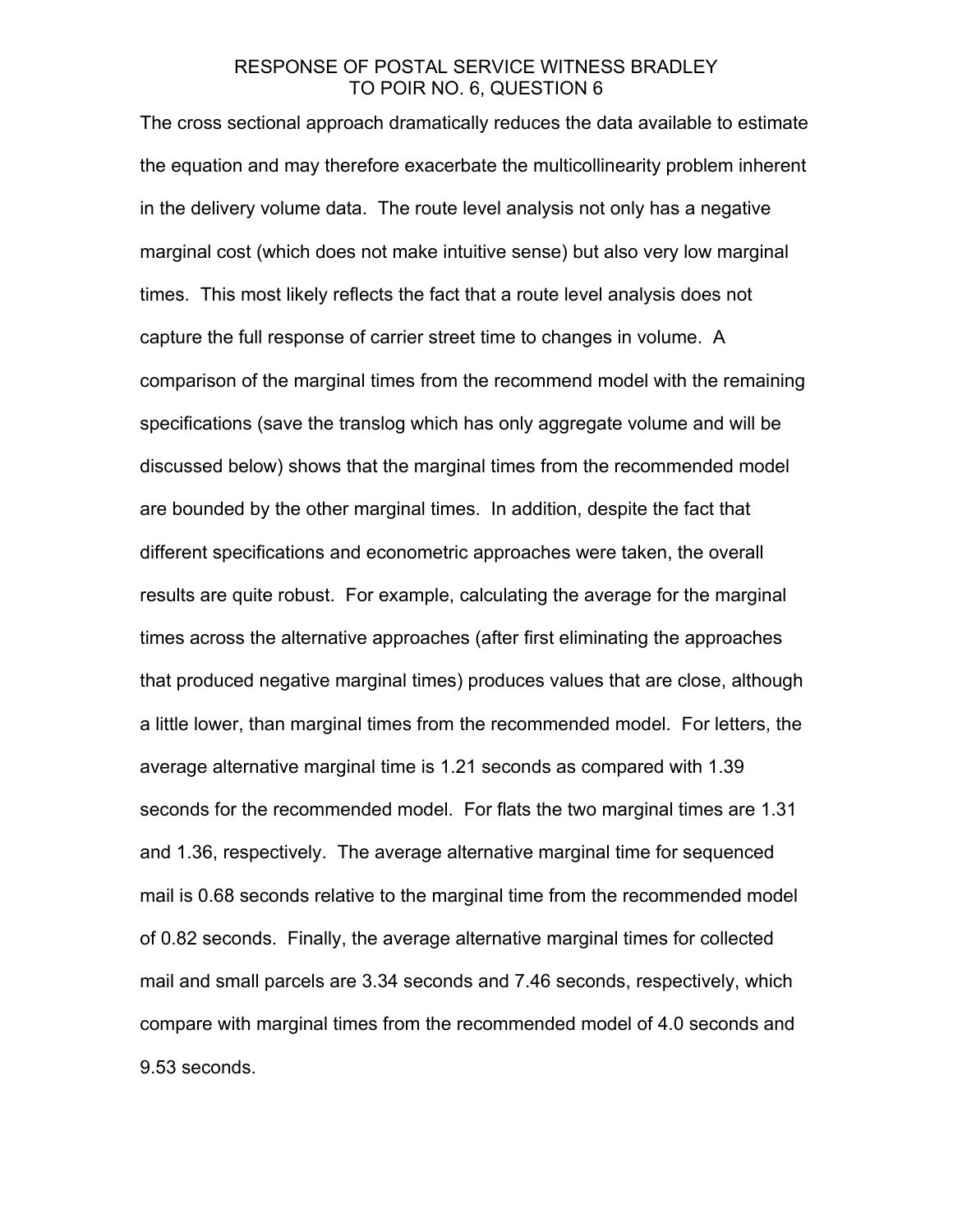The translog model has only a single aggregate volume term with an associated marginal time of 1.23 seconds. Because this volume measure is an aggregate of all shapes, it is difficult to provide an intuitive interpretation, but given that letters and flats dominate the volume vector, it is reassuring that the calculated marginal time is close to the letter and flat marginal times.

The results for the parcel/accountable delivery equation mirror those for the regular delivery equation in the sense that the recommended delivery time is in the middle of the distribution of marginal times across all specifications and that the averages marginal times from other specifications parallel the marginal times from the recommended model.